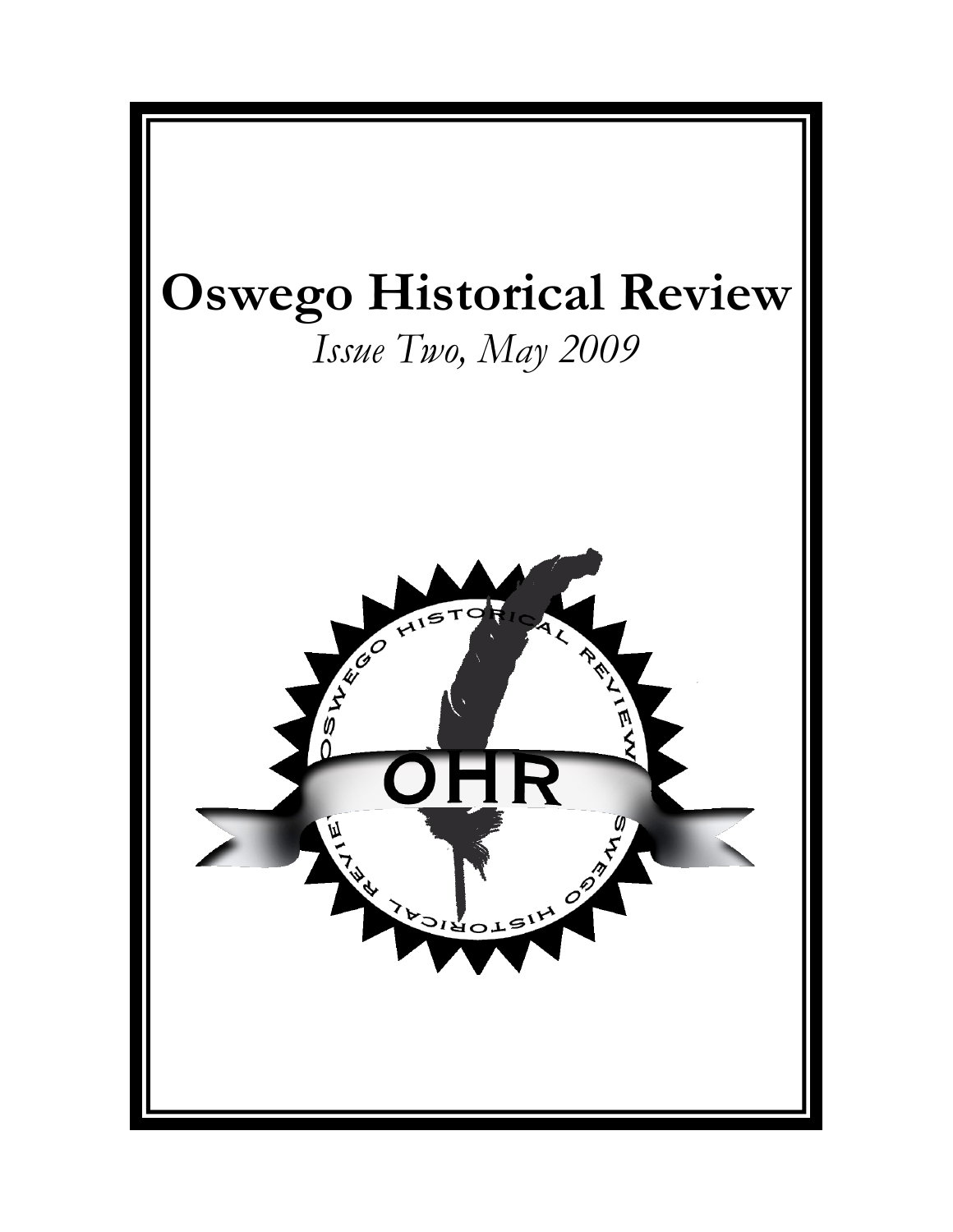# **Oswego Historical Review Credits**

### **Editors in Chief**

Aaron Robinson Senior History Major, Museum Studies Minor Medieval and Renaissance Studies Minor arobinso@oswego.edu

> Caitlin Orbanek Junior English Major orbanek@oswego.edu

#### **Faculty Adviser**

Dr Ming te-Pan Chair of the History Department at SUNY Oswego pan@oswego.edu

#### **Editors for this Issue**

Melanie Schaffer-Cutillo Senior History Major shafferc@oswego.edu

Scott Ball Senior English Major History Major sball@oswego.edu

#### **Logo Artist**

Ashley Giordano a\_giordano87@hotmail.com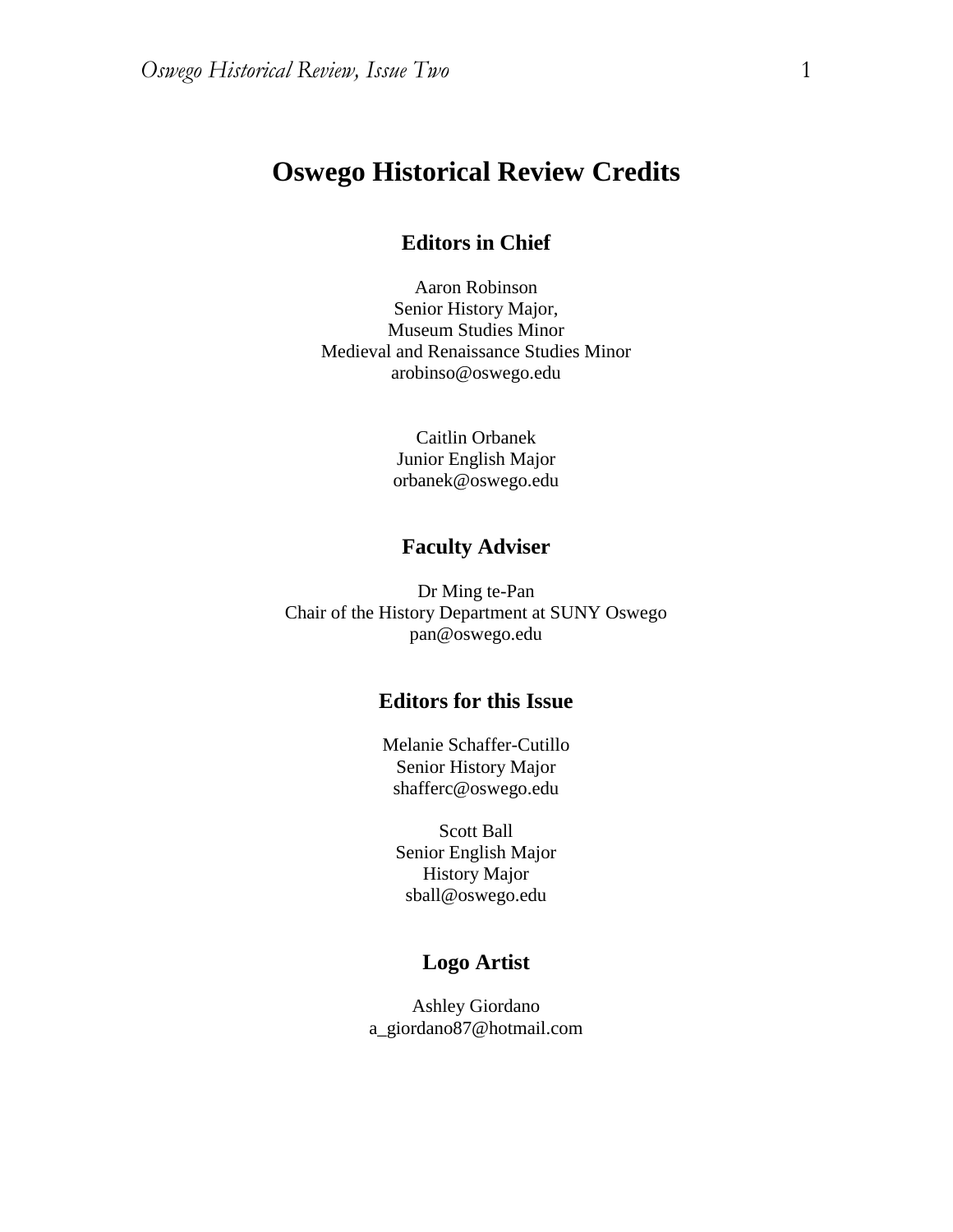# **Table of Contents**

| Patrick R. F. Blakley- Narodna Odbrana (The Black Hand): Terrorist     |
|------------------------------------------------------------------------|
|                                                                        |
| Christine Godfrey- Spartan Women: An Exception Among the Greeks .35-41 |

Jessica Godfrey- *The Unwanted Ones: The Reasons and Events that Led to the Expulsion of the Jews from England under Edward I in 1290*……42-56

Lauren Sordellini- *The Lord's Resistance Army's Real Soldiers: Child Soldiers in Uganda*…………………………………………………….57-66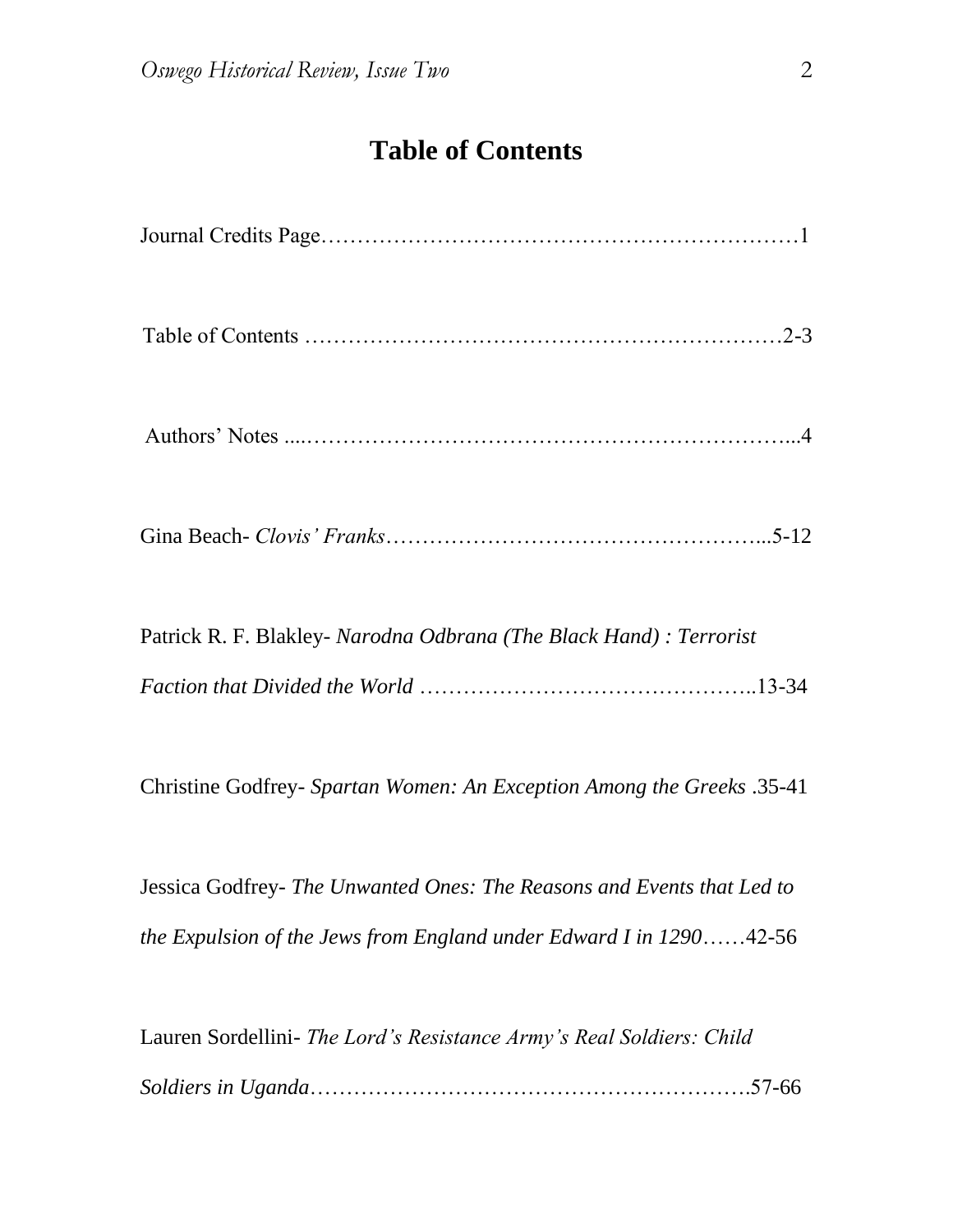# **Authors' Notes**

#### *In this issue:*

#### **Gina Beach**

 Gina is a senior at Oswego and my major is European History. She chose to write about Clovis while taking a class in the Early Middle Ages. When learning about Clovis she realized that without his uniting of the Franks and conversion to Catholicism the history of Europe might have been completely different. If the barbarians who were doing all the fighting were of another religious persuasion that religion or denomination might have became the dominant religion in Europe.

#### **Christine Godfrey**

 Christine is a graduating senior with a double major in Women's Studies and History with a concentration in Women's History. She chose to write her research paper on the women of Sparta because these women were the exceptions of their sex in both physical state, demeanor, and male opinion. Often times people use history and "tradition" to justify the current or past treatment/status of women, but Spartan women, while not completely equal to their male counterparts, were strong, vital, and visible citizens in their city-state.

#### **Jessica Godfrey**

 Jessica is a graduate student majoring in history at SUNY Oswego. Her area of interest is medieval and early modern England. The paper was written for a graduate seminar on medieval outsiders.

#### **Lauren Sordellini**

 During her freshman year in college, Lauren decided to take an African history class with professor Usuanlele to satisfy one of her history requirements. In this class, students were given a series of structured essays to write but, for their final assignment, they were allowed to write about any issue related to Africa since 1800. In the beginning of her freshman year, she attended a documentary screening held by the Invisible Children Roadies. The documentary allowed for viewers to understand life as an Invisible Child and discussed how the issue in Uganda has become Africa"s longest running war and one of the most severely neglected humanitarian crisis in the world. This is where she found the inspiration for her final. After viewing the documentary she began to form a great interest in the Invisible Children, she wanted to know everything about what was happening in Uganda and why. When given the freedom in my African History class to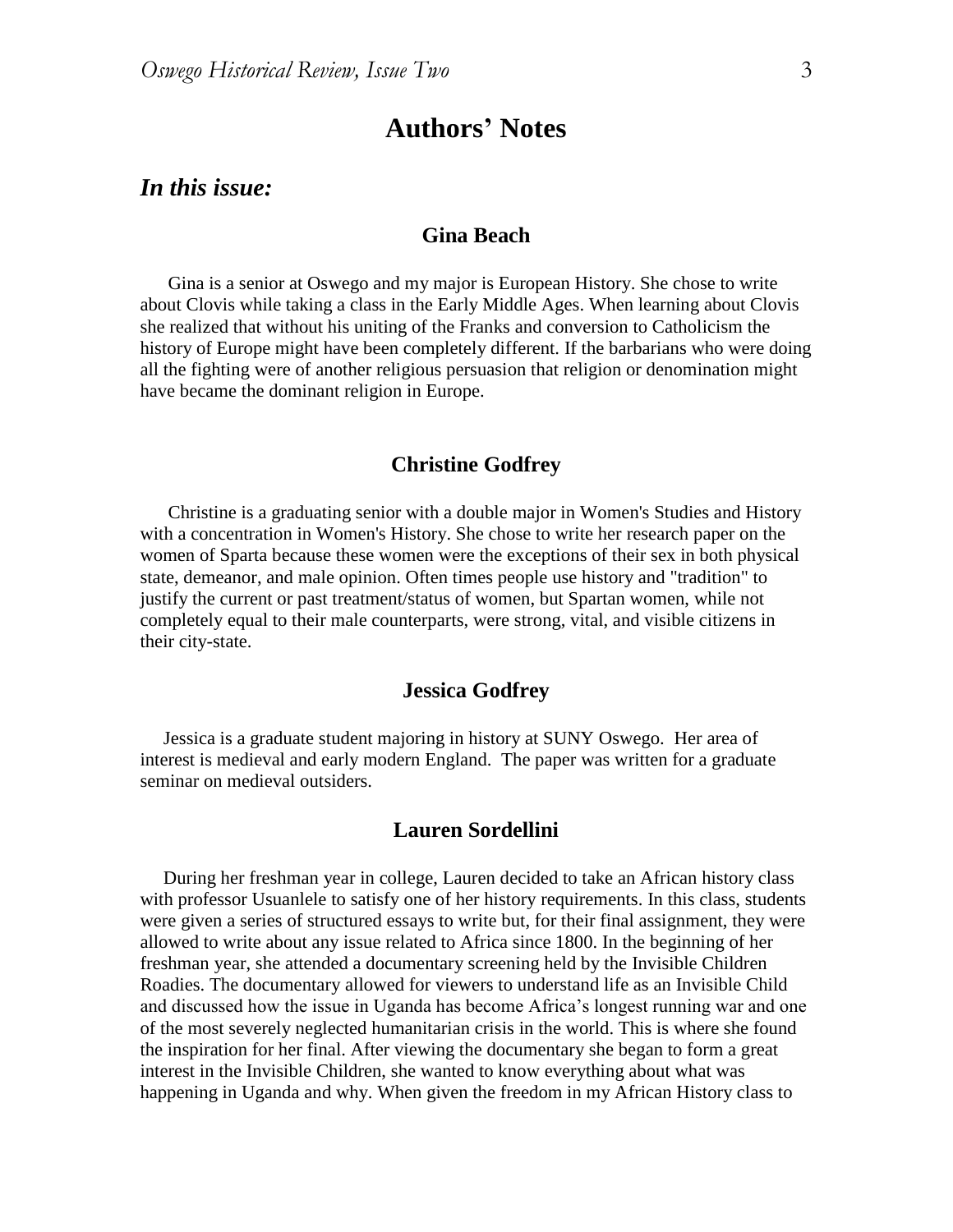write about any issue in Africa she immediately thought to write about the Invisible Children so she might learn more about them and also help spread the knowledge about this war. As an Adolescent education major with a concentration in social studies, and only a sophomore, she still plans to do everything possible to help spread the word about the Invisible Children and she anticipates going over to Uganda to possibly teach history in one of the schools built for the Invisible Children.

#### **Patrick R. F. Blakley**

 Patrick is a 2008 graduate with a degree in European History. This paper was written for a capstone seminar on terrorism. "The paper is written about, what I feel, is the most interesting period in Europe's recent past. This group of young men's stories are very compelling because they were fighting for what they believed in while completely blind to what would be the consequence of their actions. Princip had no idea that two of the bullets in his gun would be the catalyst for the entire world going to war." Patrick is an amateur author with some minor publications mostly regarding atheism and irreligion.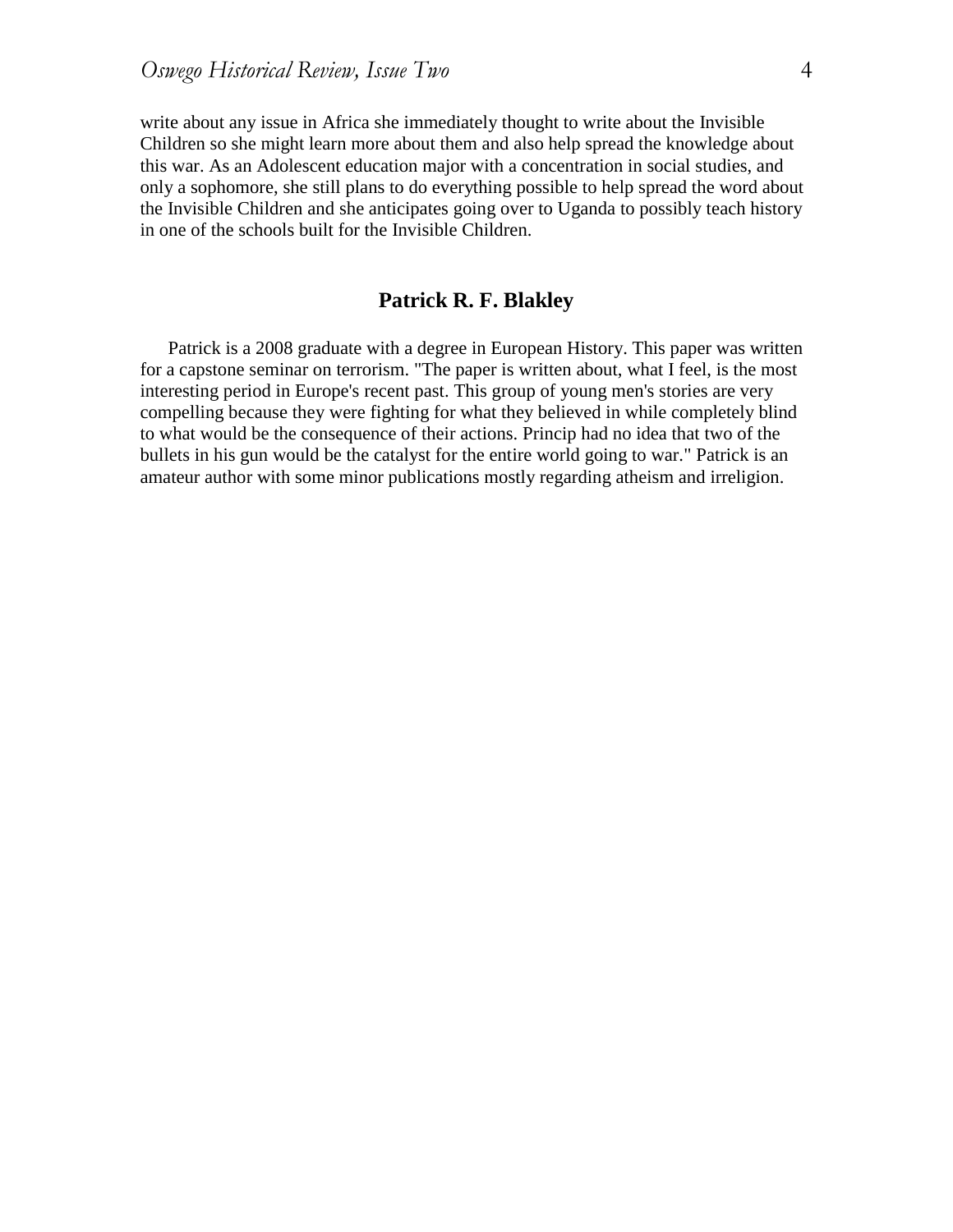# *Clovis's Franks: Europe after Rome* By: Gina Beach

The approximate date agreed by historians as marking the fall of the Roman Empire is 410AD, but the dynasty that came out of this obscure period was the hand that shaped subsequent European history. With no centralized leadership and the banding together of the barbarian hordes, a period darker than the "Dark Ages" itself might have materialized. One man came out of the shadows of the crumbling Roman Empire, and used brawn and brain to control all of Gaul and become leader of the Franks. Clovis I united them through a series of plots and battles. His decision to convert to Christianity in 496 should not be overlooked, as the Catholic tradition has had a strong hold on Europe ever since.

Clovis did not inherit a vast empire with many able bodied warriors upon his succession to power after his father Childeric the Frank died. Leadership in the Frankish line was passed down paternally, but Clovis was only 15 years old when his turn to rule came. The ailing Roman Empire was essentially no more when Clovis made his first strike for more territory and power in 486. Rome was where the head of the Christian church on earth, the Pope, had his seat, and men Roman in name and culture were still governing large areas across continental Europe. The story of Clovis"s first excursion into Roman land comes down to us from Gregory of Tours in his "History of the Franks," which is one of the main sources for Frankish history written in the period. In the area of Soissons a Roman ruler named Syagrius was in power.<sup>1</sup> Clovis was a young leader of a

<sup>&</sup>lt;sup>1</sup> Randers-Pehrson, Justine D. Barbarians and Romans. OK: University of Oklahoma P, 1983. 260.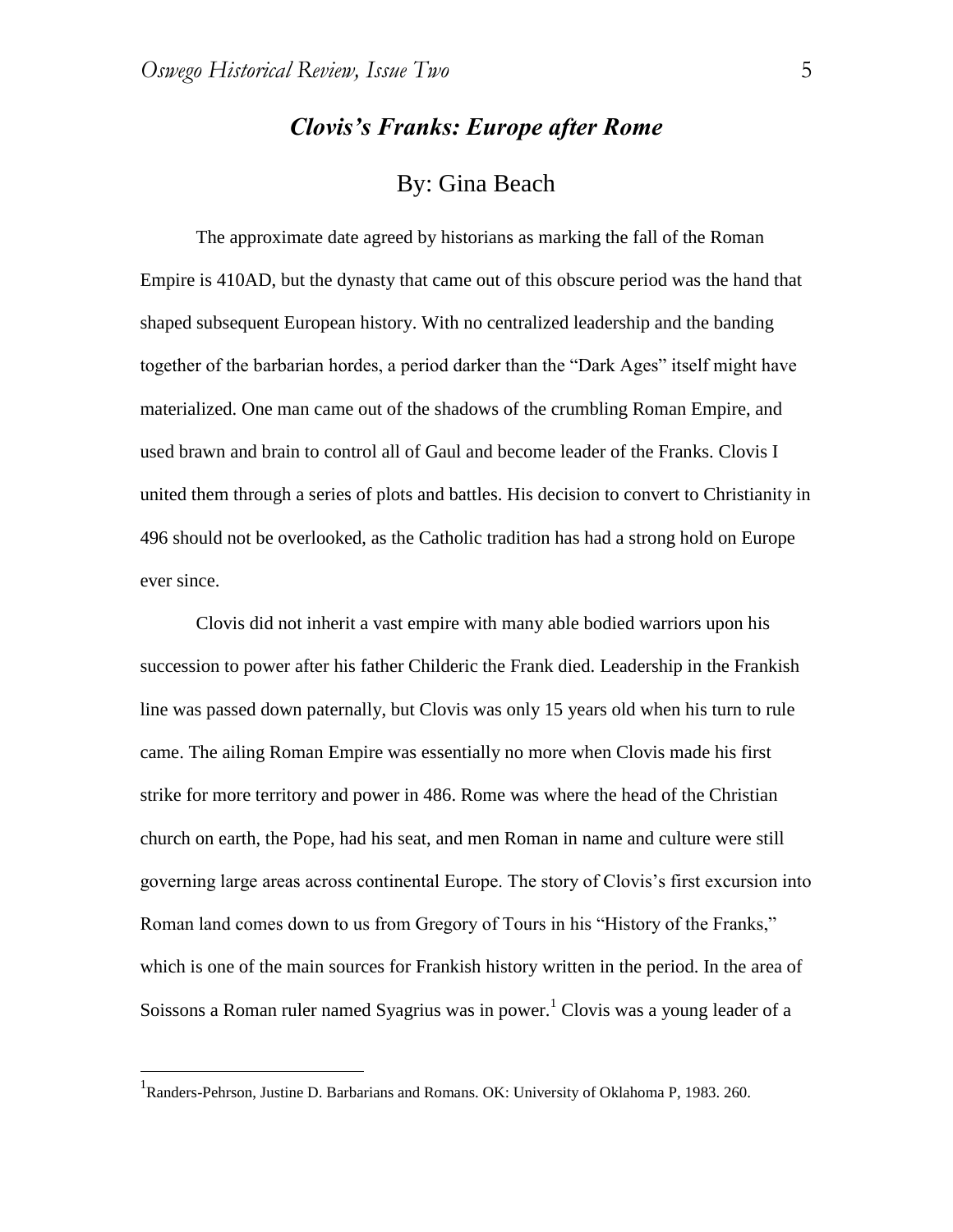fighting barbarian horde that relied heavily on land to cultivate and hunt on. As the band grew so did Clovis"s responsibility, as the leader, to provide more land. The battle for Soissons was fought, and Clovis came away with more land, as well as with Roman trained military units at his disposal, which no doubt added to the success of his later military excursions.

As a leader of a large group of Franks, and now Romans as well, it was appropriate for Clovis to marry. His choice of bride would affect the destiny of all of his people much more, even, than anyone could have foreseen. Around the year 493 Clovis chose Clothilde, a Burgundian as well as a Catholic, for his bride. Just as the barbarian hoards had threatened Rome, so too did they threaten each other. The Alamanni, a Germanic tribe, were a constant threat to Frankish territory. That threat would soon, in 506, boil over into all out war. In an area called Tolbiac the fate of the Franks would be decided.<sup>2</sup> Gregory of Tours, a Christian monk, and later made a saint, wrote of what occurred next with great enthusiasm. The battle at Tolbiac was looking unfavorable for Clovis and his Franks when he decided in a moment of desperation to call out to his wife's Christian God. A sudden turn for the best occurred, and Clovis walked away with new land, an enemy defeated and a new religion. On the following Christmas Day, Clovis and a large group of Franks, purportedly 2,000, converted to Christianity.<sup>3</sup>

Clovis was more powerful than ever, but one man stood between him and sole power over the Franks. Sigibert was the leader of the Franks to the East of Gaul, and had until this point been a junior partner in conquest and power. The scheme to become the only leader of a unified Frankish people was one of great intrigue and masterful

<sup>&</sup>lt;sup>2</sup>Randers-Pehrson, 275.

<sup>&</sup>lt;sup>3</sup> Robinson, J.H. Readings in European History. Ginn: Boston, 1905. 55.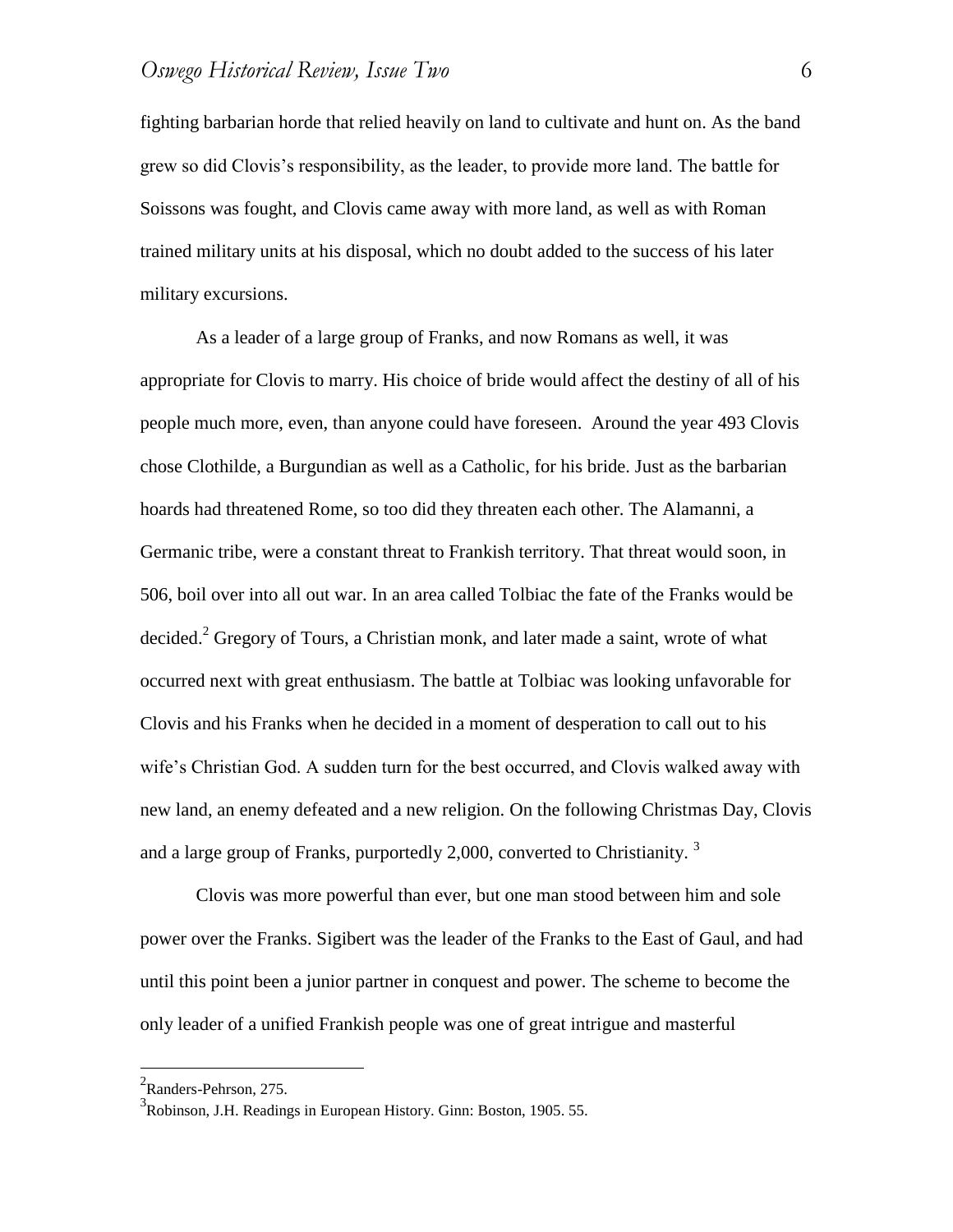manipulation. Clovis secretly called for the son of Sigibert to come to his dwelling in Paris, and told him in confidence that if his father were to die, "…his kingdom would be yours together with our friendship."<sup>4</sup> At the subtle urging of Clovis, Sigibert's son Chloderic took it into his own hands to be sure that his father's kingdom would be his, and had him slain by hired assassins. Excited to forge an alliance and become ruler of the vast Frankish area his father had once held, he immediately told Clovis what had transpired. Clovis"s plot was in motion, and all was going as planned. He told the Franks that Chloderic had had their leader slain. He then had Chloderic killed as revenge for slaying his own father.<sup>5</sup> Clovis arrived at the Eastern Frankish kingdom as a hero who upheld what was right and who accepted these leaderless Franks into his Frankish kingdom. This intrigue, however, was far from being the direst step Clovis would take for more territory. "He received Sigibert"s kingdom with his treasures, and placed the people, too, under his rule. For God was laying his enemies low every day under his hand, and was increasing his kingdom, because he walked with an upright heart before him, and did what was pleasing to his eyes."<sup>6</sup>

The conversion of the Franks to Catholicism gave Clovis a very strong ally in Rome: the Pope. Blood feuds had been at the heart of the barbarian warrior's fervor. The bonds between kinsmen and between men and their leader were the strongest in the Frankish world. With the introduction of Catholicism Clovis now had another cause to fight for, a new battle to fight. The Pope had long wanted all of Gaul to be under the leadership of Catholic rulers. With Clovis as leader, a large portion of Gaul was now

<sup>&</sup>lt;sup>4</sup> Gregory of Tours. History of the Franks. Trans. E. Brehaut. New York, NY: Columbia UP, 1916. 37. <sup>5</sup>Gregory of Tours, 37.

<sup>&</sup>lt;sup>6</sup>Gregory of Tours, 39.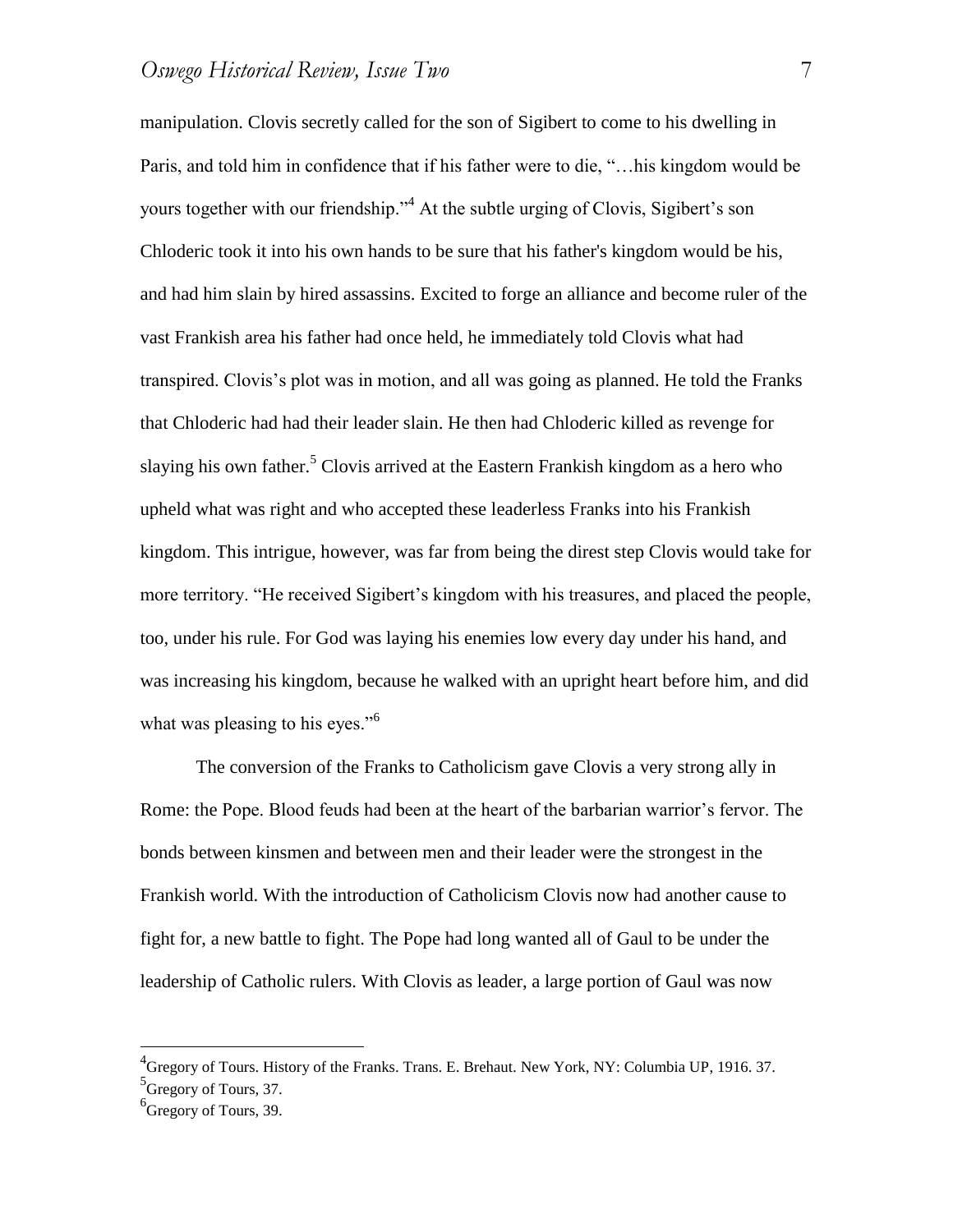Catholic, but the southwestern areas were strongly influenced by the missionaries from Celtic Christian places such as England and Ireland. These southwestern areas were thus Arian, and a cause of distress to the Pope.<sup>7</sup> These areas of Arian influence were under the leadership of a barbarian tribe who also had contributed to the fall of Rome, the Visigoths. Clovis once again called on his new God to bring him victory: "Let us go with God's help and conquer them and bring the land under our control."<sup>8</sup> The Franks and Visigoths had for long uneasily shared their borders and were thus enemies already. The King of the Visigoths was Alaric II, a strong opponent who was slain in battle by Clovis himself.

Clovis was the man who united the Franks, and the first barbarian to expand his land and power by aligning himself with the Pope. A representative of the Eastern Emperor Anastasias in the Basilica of Tours bestowed the title of consul upon him. It did not grant Clovis any more territory or power, but it recognized him as someone familiar, welcomed and powerful in the eyes of those of Roman stock who had once looked down on all barbarians. How much respect they really felt for Clovis cannot be known, but in Roman tradition titles made strong allies. Clovis's rule ended in 511, and a tumultuous period began, as Frankish tradition would divide his hard-won kingdom into four parts, one for each of his sons. Splitting up land among heirs with no specific will had been a part of Germanic tradition at least since Tacitus had written his Germania in the year 98. On the subject of succession, he wrote: "But every man"s own children are his heirs and successors, and there are no wills."<sup>9</sup> Followers of a Frankish king were expected to

 $^{7}$ Tierney, Brian. Western Europe in the Middle Ages: 300-1475. McGraw-Hill College: Boston, 1999. 73. <sup>8</sup>Gregory of Tours, 36.

<sup>&</sup>lt;sup>9</sup> Tacitus. Germania. Trans. W.J. Brodribb. London: Macmillan, 1977. 87.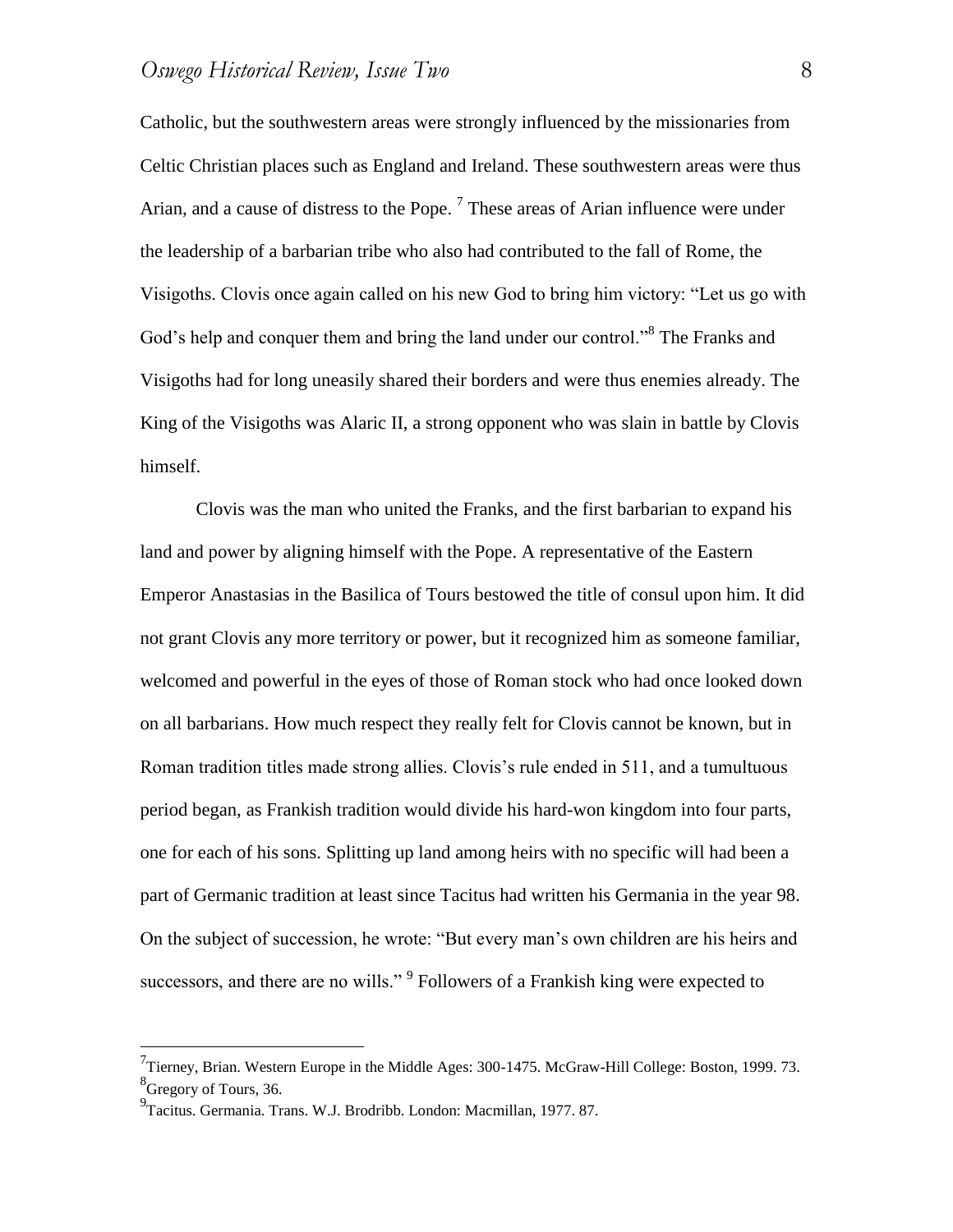follow his heirs as they had followed him. The king's was then still a position more like that of a war leader than was the case with his later counterpart, who would never be expected to actually fight.

The assimilation of barbarians into Roman lands filled with people who had long shared customs, religion and language was difficult. The Romans had long considered themselves civilized, and the barbarians unintelligent brutes who sacked their cities and had strange customs. Their newly acquired religion made them socially acceptable, but there is no doubt that the Frankish laws seemed odd to the Romans when first introduced to them. The Romans were allowed to continue to live by their own laws, but under such close Frankish influence, Roman law slowly fizzled out; Roman jurists belonged to the old Roman order of highly trained specialists in law, but there was soon no one left to train them, and the Frankish tradition became common. The Franks decided guilt not in a court of law, but in a court decided by a higher power, the power of God himself. Franks determined guilt by something called ordeal. Ordeal consisted of the charged man picking up a scalding hot piece of iron, causing him to be burnt. "Three days later the wound was examined. If it was healing cleanly, the man was held innocent; if it was festering, he was held guilty."<sup>10</sup> Other things considered with high regard and as demonstrating civility would take a back seat to the Frankish way. The Romans had men specifically trained in tax collection who were expected to do it in a fair manner. The Frankish tax system was less about collecting the actual amount owed, and more about getting whatever they could extort from those weaker than they.<sup>11</sup> The Roman system

 $10$ Tierney, 102.

 $11$ Tierney, 105.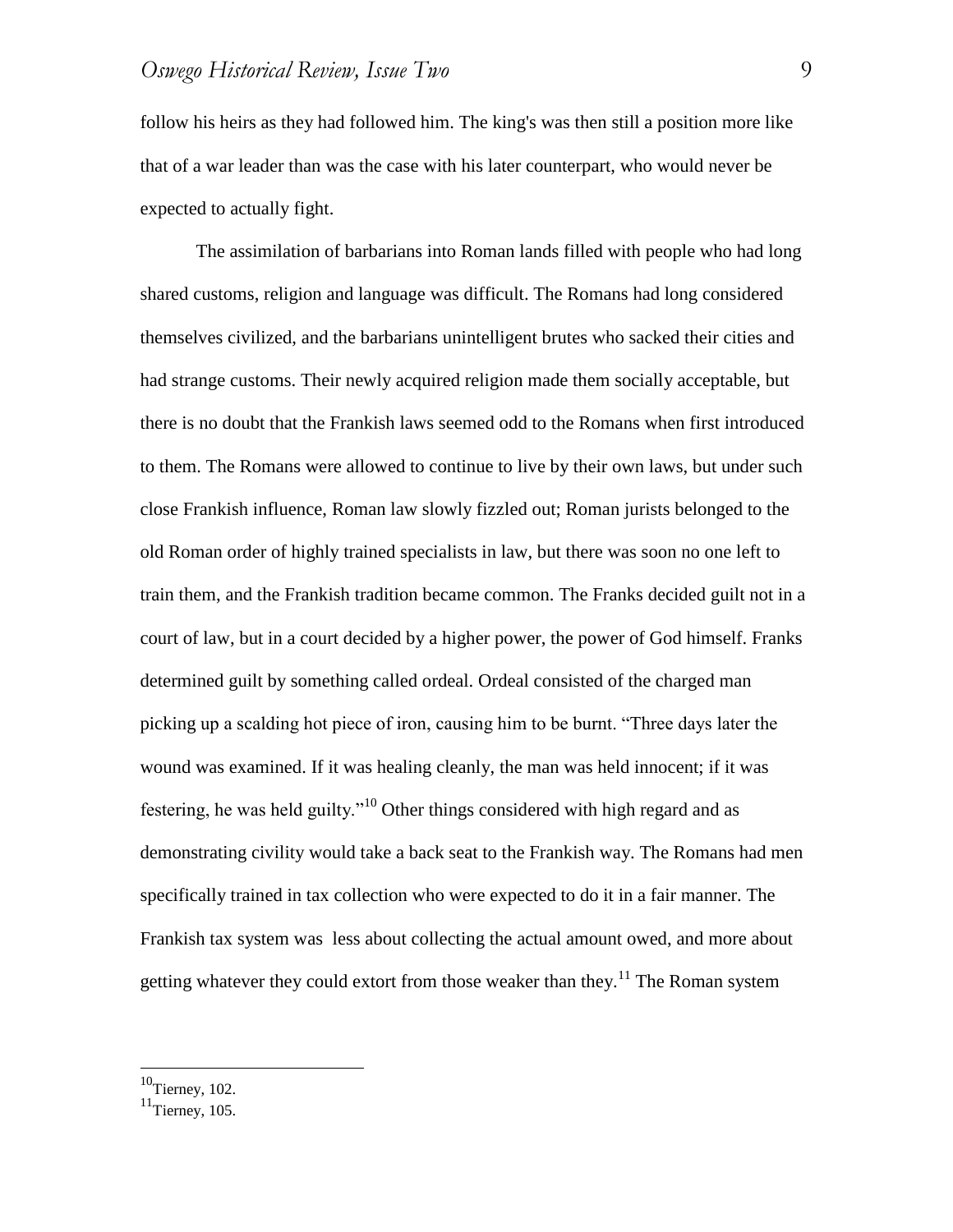would not see a revival for generations after Clovis, when Christian morals began creeping into the ways of the rulers.

Clovis"s Frankish kingdom, although split up into four parts, continued to grow and mold the face of continental Europe. By the year 536 Clovis"s heirs had cooperated long enough to add the Thuringians, the Burgundians and the area in Southern Gaul now known as Provence to the Frankish kingdom. Clothar I was the last survivor from among Clovis"s sons, and when he died in 562 another four-way division of the Frankish Kingdom took place.<sup>12</sup> This time it would not be as disorderly as before, as there was now more territory to divide. Division and fighting continued to be strong defining factors throughout the entire history of the Merovingian line, but as the first barbarians to control an entire kingdom, they needed some time to work out imperfections in finding a way to rule effectively. The Merovingian period was necessary in that they were ablebodied warriors who gained control of much land so that the next line, the Carolingian line, would inherit a much larger kingdom.

Clovis represented a shift in the tone of barbarian Europe from ravaging bands that raided Roman cities to a respected and feared kingdom. There is little evidence that Clovis"s newfound monotheistic religion changed how he went about ruling the Franks, but it did give him new and strong allies. His receipt of a Roman title showed how far he had come. It may have been granted out of fear, but it told the Roman world that the Franks were to be respected. Had Clovis not converted to Catholicism, the Pope in Rome might have found his borders surrounded by Arian Visigoths. Who knows what would have happened when the Muslims began encroaching on Europe had the Pope not had all

 $12$ Gibbons, Edward. Decline and Fall of the Roman Empire. J.M. Dent and Sons ltd: London, 1787. 349.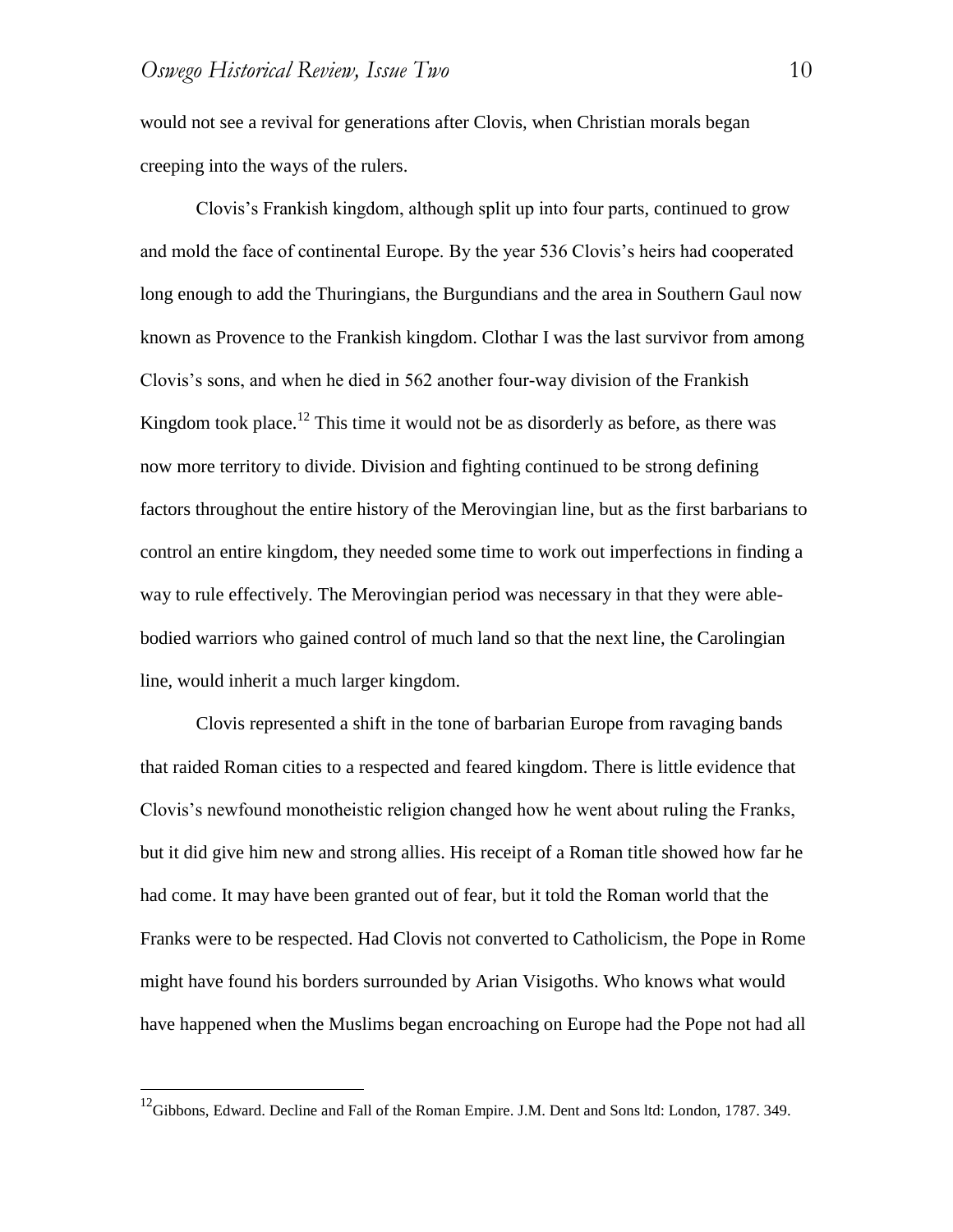of the Frankish lands as Catholic allies. Would Arians have come to the aid of the Pope who so strongly disagreed with them? We cannot be sure, but we can be sure that the outcome would have been different had it not been for that Christmas Day when Clovis and a band of his Franks were baptized. Clovis, through intrigue, schemes and intellectual alignments, created a kingdom out of a war band, and thus started to mold a new order out of the fallen Roman Empire. With each succession after Clovis the territories that were passed down looked more and more like today"s Europe. Clovis was of the Merovingian line, which later gave way to the Carolingians and one of the most famous rulers, Charlemagne. Nothing Charlemagne or any other rulers did in the 200 years preceding or after him, would have been possible without the uniting force, Clovis.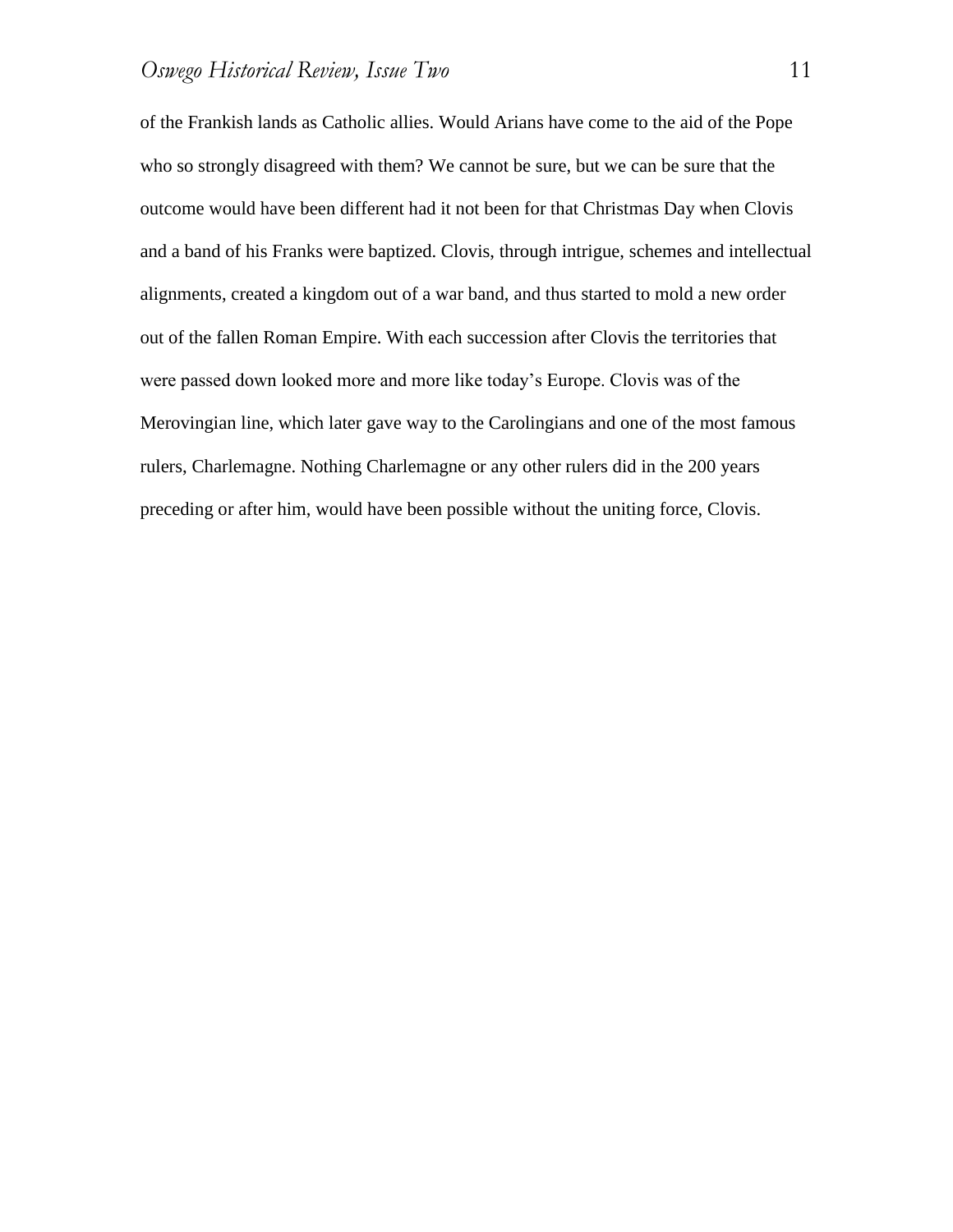#### **Works Cited**

Gibbons, Edward. Decline and Fall of the Roman Empire. J.M. Dent and Sons ltd: London: 1787.

Gregory of Tours. History of the Franks. Trans. E. Brehaut. New York, NY: Columbia UP: 1916.

Randers-Pehrson, Justine D. Barbarians and Romans. OK: University of Oklahoma P: 1983.

Robinson, J.H. Readings in European History. Ginn: Boston: 1905.

Tacitus. Germania. Trans. W.J. Brodribb. London: Macmillan: 1977.

Tierney, Brian. Western Europe in the Middle Ages: 300-1475. McGraw-Hill College: Boston: 1999.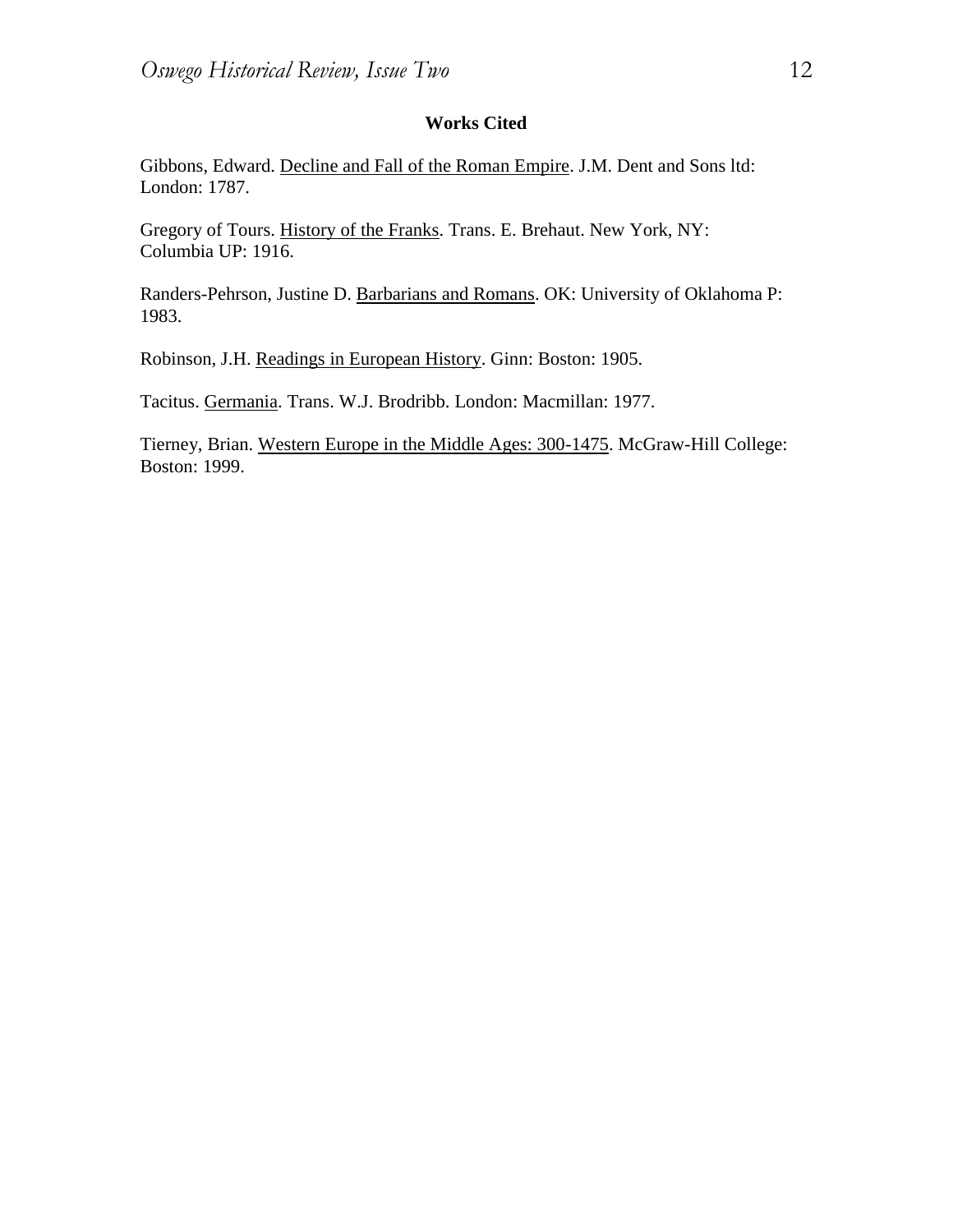# *Narodna Odbrana (The Black Hand): Terrorist Faction that Divided the World*

## **By: Patrick R. F. Blakley**

 The Balkans at the turn of the twentieth century, a time awaiting the complete chaos of a world war hidden in the barrel of the gun gripped tightly by the hands of a terrorist. A confused royal driver for an esteemed heir and his wife makes a mistake en route to their destination. The clutch groans as the car is dropped into reverse at the same time as our young terrorist finds himself revealing his weapon. Three pairs of eyes close in these next few disquieting seconds. The young terrorist's close while his head turns away; he can"t watch when his bullets fire into the car. The royal heir"s wife's eyes close, never to open again as a bullet is injected into her abdomen alongside an unborn child. Finally, the heir to the throne closes his eyes after one last look at his departed wife and after one last bullet pierces his jugular. The Black Hand is successful at another murder, but this time worlds will collide, and many more will die as a consequence of the assassination.

#### **Background**

The twentieth century was a hundred years of turmoil escalating out of control. Leaders, by their treaties with one another, got their nations involved in disorder merely by signing their names on paper. At the turn of the century, a group formed that was competent and capable of beginning a massive war. Though it was not their goal, it was what they achieved. The Black Hand terrorist faction set their sights on an aspiration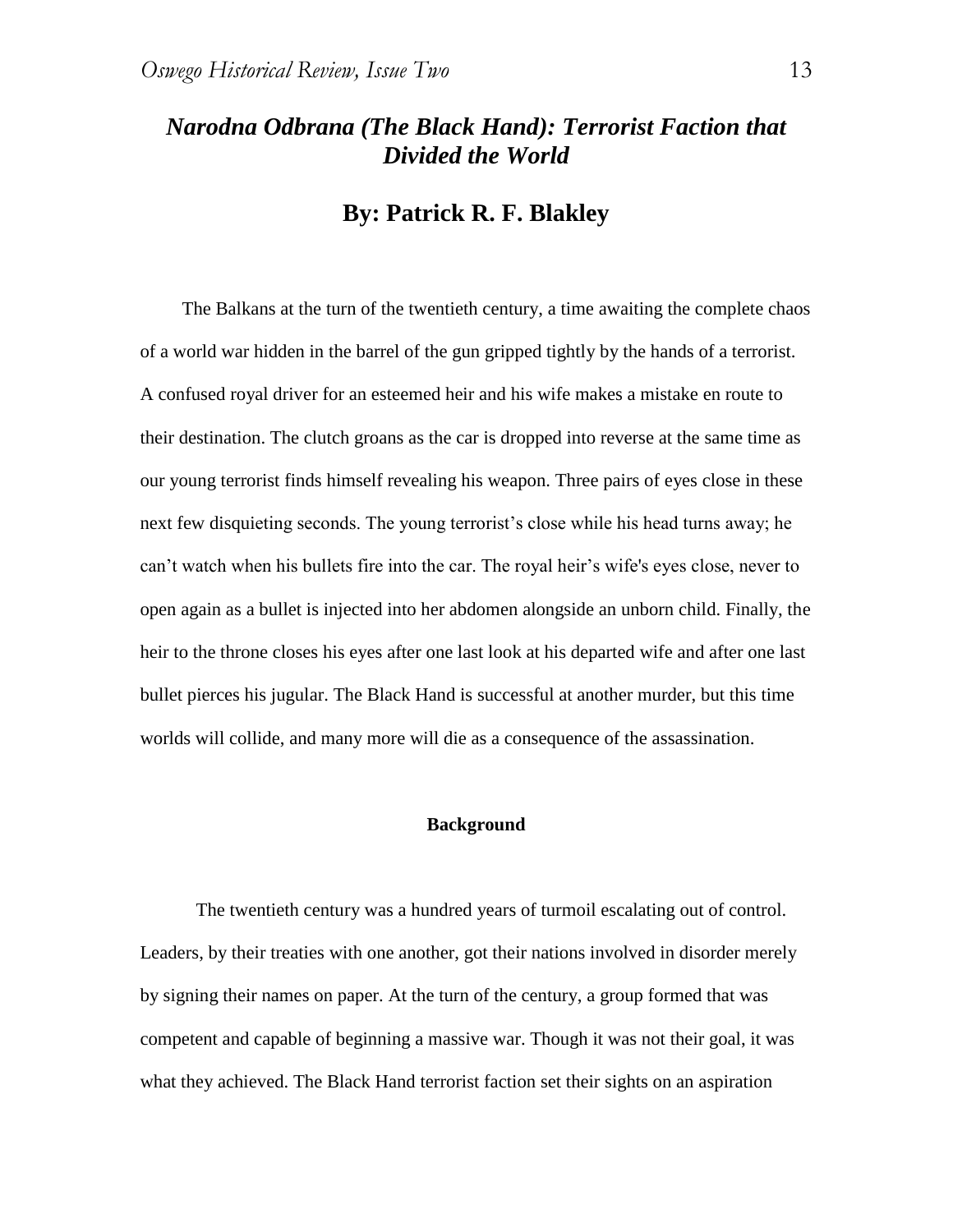cherished by the people of their country and background. While attempting to achieve their ambition of uniting the Serbs they, unknown to them, put the gears of World War I into motion. This relatively small terrorist faction had a goal of uniting the Serbian people; but, because of many national treaties, one assassination led to a world war. Dragutin Dimitrijević was born in Serbia on August 17, 1877. As an intelligent young man he did well in school and, at the age of 16, he joined the Belgrade Military Academy. His brilliance stayed with him there, and he graduated with such high honors that the general staff of the Serbian army immediately enlisted him.<sup>13</sup> Once there he made the decision to become a specialist in terrorism; this was a decision that would lead him through the remaining years of his life. In 1903, at the rank of captain, young Dimitrijević and a handful of his junior officers planned and carried out the assassination of a despotic Serbian king. This was Dimitrijević"s second plan to kill King Aleksandar Obrenović (his first attempt failed in 1901); but this time the King and his wife Draga were planning on making the Queen"s brother heir to the throne of Serbia. In order to both prevent that, and to instate instead a man of whom Dimitrijević was fond, Petar Karađorđević1, the King and Queen had to be assassinated.<sup>14</sup>

 The royal palace was infiltrated by the terrorists (who, unknown to them at the time, would later be called the Black Hand.) The royal family hid in a closet in the Queen"s bedroom. The terrorists searched long and hard for the royal couple, and were filled with even more with anger when they finally found them. The couple were savagely beaten and murdered without mercy or regard for pain. On June 11, 1903, the

<sup>&</sup>lt;sup>13</sup> McKenzie, David. 1989. The life of Colonel Dragutin T. Dimitrijević. New York: Columbia University Press. pp. 48  $14$  Ibid. pp. 97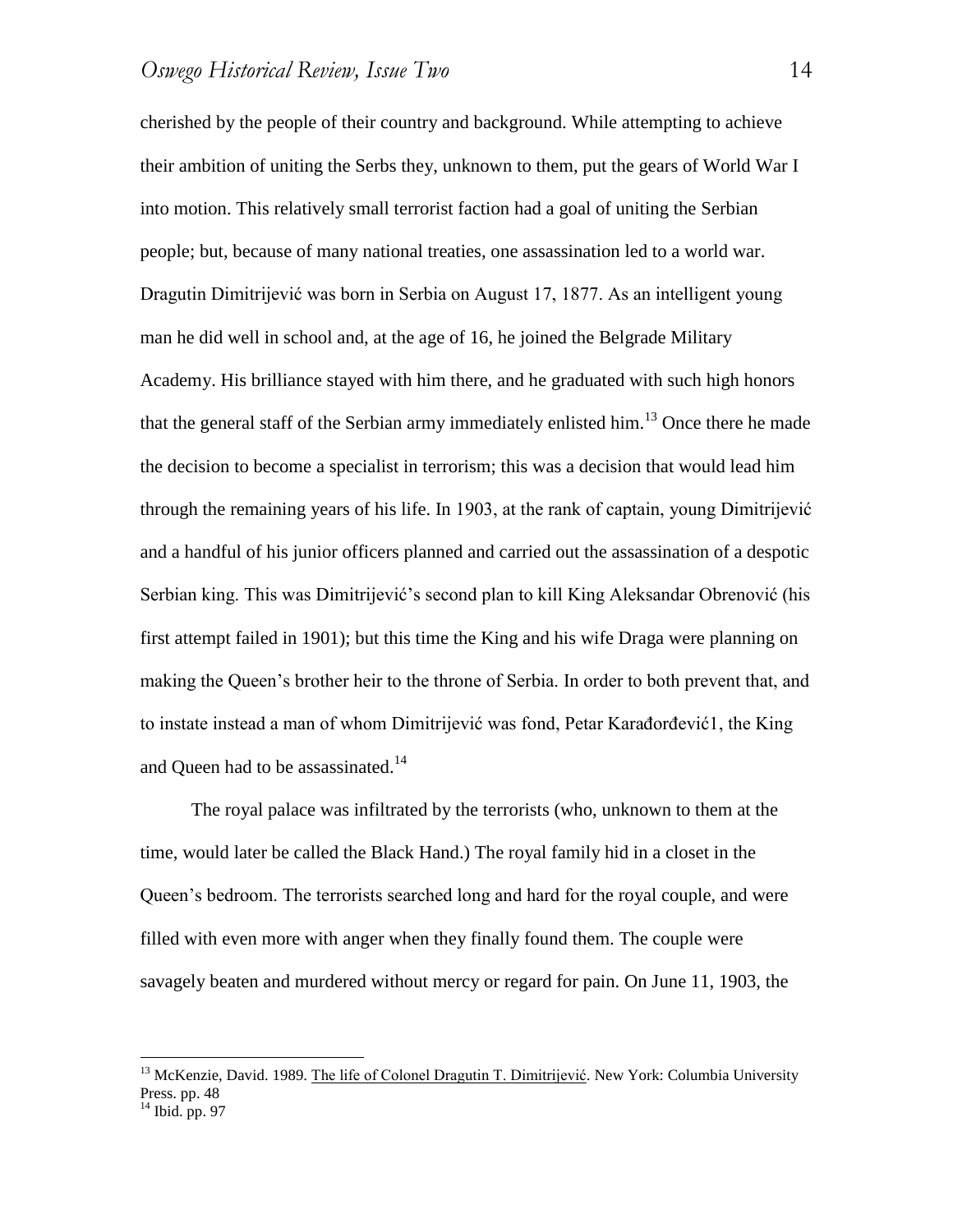King and Queen were shot and left lifeless.<sup>15</sup> After their deaths the terrorists mutilated the bodies, ripping off limbs and throwing them out of a palace window. A few of the military men received injuries themselves, as was the case for Captain Dimitrijević: he took three bullets. After escaping quickly and quietly out of the palace, Dimitrijević"s men tended to their wounded comrades, but could not remove the three bullets from Dimitrijević"s body; though he survived, he spent the remainder of his life with those three bullets inside his body.<sup>16</sup>

 King Aleksandar was not well-liked, and the Serbian people celebrated the success of the assassination. The group"s leader, Dragutin Dimitrijević, received a promotion to Professor of Tactics at the Military Academy even as he secretly remained in control in Obrenović"s place; he was using Karađorđević as a puppet. A prominent military tactician, Dimitrijević visited Germany and the Soviet Union to acquire more knowledge of his field.<sup>17</sup> In the Soviet Union Dimitrijević became familiar with the People"s Will and their tactics, such as killing leaders and officials. Dimitrijević also observed the anarchists' views, and the Soviet Union"s approaches and methods aided him in his struggle during the Balkan Wars in 1912 and 1913. Dimitrijević achieved many imperative victories with the Serbian army, such as the ones near Skopje, and then Bitola, in the first Balkan War. The second war gave Dimitrijević further experience, but victories were almost non-existent. At the close of the wars, Dragutin Dimitrijević was a colonel, and he gave himself the code name "Apis," from the Latin for "Bee."<sup>18</sup>

<sup>&</sup>lt;sup>15</sup> Shackelford, Micheal. The Secret Serbian Terrorist Society.

http://net.lib.byu.edu/~rdh7/wwi/comment/blk-hand.html

<sup>[</sup>Accessed May 14, 2007]

<sup>&</sup>lt;sup>16</sup> McKenzie, David. p. 188

 $17$  Ibid. p. 202

<sup>18</sup> Ibid. p. 338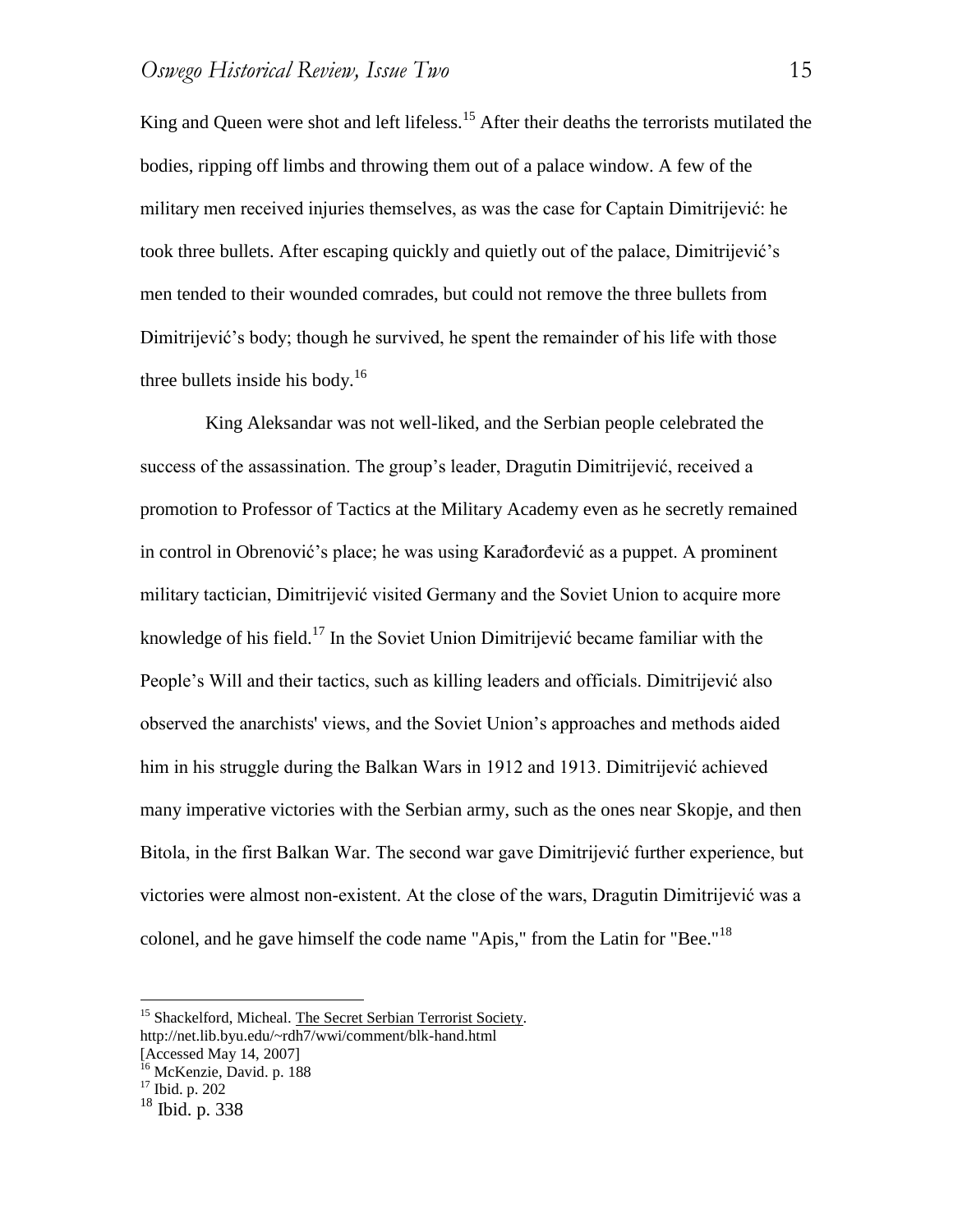#### **Organization**

 The Narodna Odbrana was a Serbian nationalist group created in 1908 in retaliation for the annexation of Bosnia and Herzegovina by Austria-Hungary. The semisecret society focused on Pan-Slavism, and aimed to train a militia for a possible war between Serbia and Austria.<sup>19</sup> By organizing forces and spreading propaganda, the Narodna Odbrana"s goal was to protect and unify the ethnic Serbs of Austria-Hungary. The Serbs had never been completely united under one nation, and Austria-Hungary was now interfering with Serbian ideology. Serbian nationalism and anti-imperialism, mainly against the Austria-Hungarian Empire, were extremely common at the turn of the twentieth century. Religion did not play a large role in the ideology of the Serbs and, with the addition of some Muslims into groups like the Narodna Odbrana, the nationalistic ideals were proven to be totally pan-Slavic. Bosnians and Serbs also acted together for the same purpose. No women were involved, because it was a military assembly that trained men to defend Serbia against Austria-Hungary.

 On May 9, 1911, 10 men met in secrecy to form a terrorist faction within the Narodna Odbrana. This faction began to call itself The Black Hand, and was also known as Union or Death. Most members were officers in the Serbian army.<sup>20</sup> They had created a five-section constitution in which the ideals and goals are clearly stated: Section I, Article 1: "...The Unification of Serbdom..."<sup>21</sup> It also states clearly that members are responsible with their own lives for the members they recruit: Section III, Article 24: "It shall be the duty of every member to recruit new members, but

<sup>&</sup>lt;sup>19</sup> Gunther E. Rothernberg, "The Austro-Hungarian Campaign Against Serbia in 1914," Journal of Military History 53 (April 1989): p. 145.

<sup>&</sup>lt;sup>20</sup> Shackelford, Micheal.

<sup>&</sup>lt;sup>21</sup> Black Hand. http://www.spartacus.schoolnet.co.uk/FWWblackhand.htm [Accessed May 14, 2007]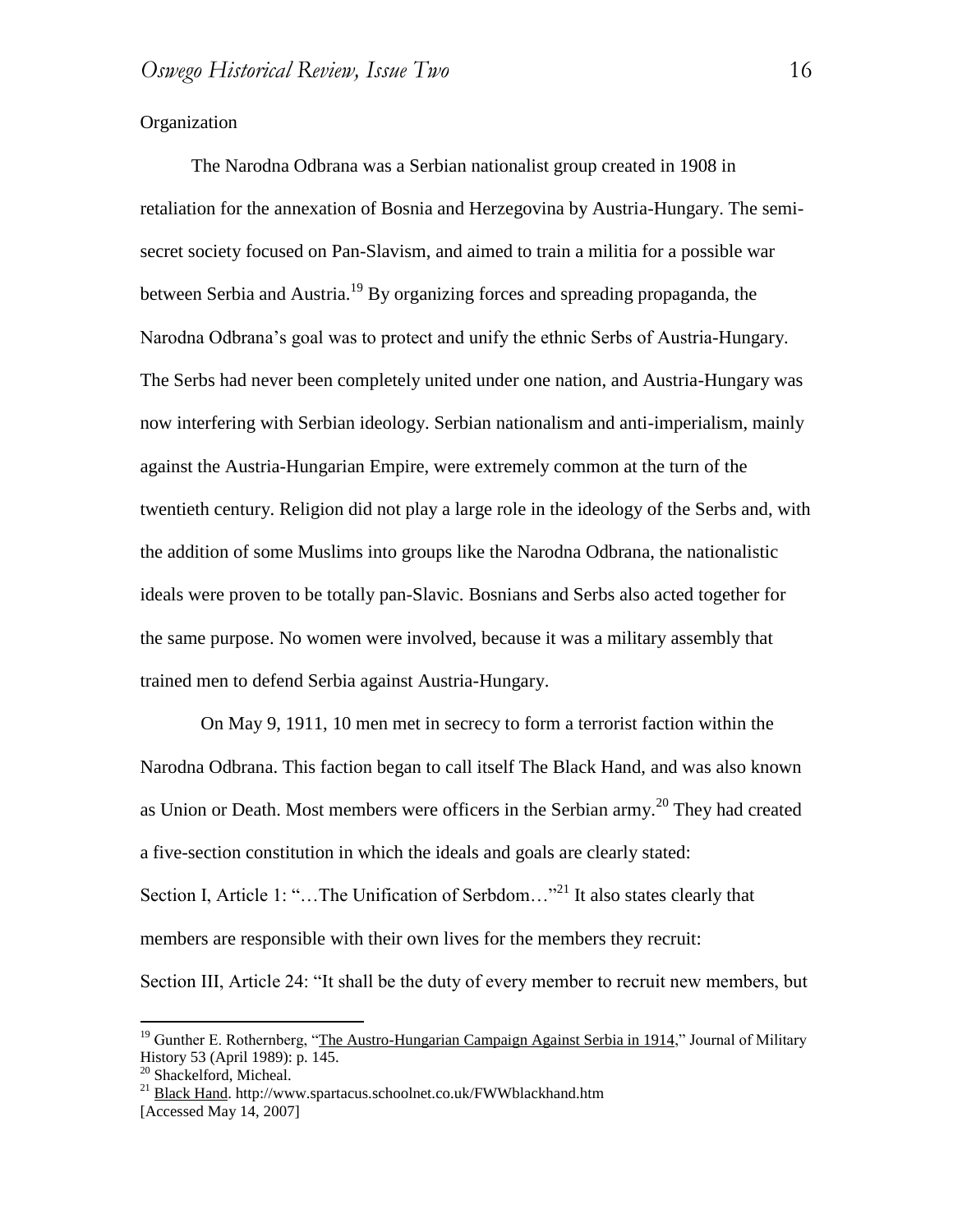it shall be understood that every introducing member shall vouch with his own life for all those whom he introduces into the organization."<sup>22</sup>

The official Seal of the group as described by the constitution: Section IV, Article 34: In the center of the seal there is a powerful arm holding in its hand an unfurled flag on which -- as a coat of arms -- there is a skull with crossed bones; by the side of the flag, a knife, a bomb and a phial of poison. Around, in a circle, there is the following inscription, reading from left to right: "Unification or Death," and in the base: "The Supreme Central Directorate."<sup>23</sup>

Nine members of the executive committee, including Dimitrijević, signed the Constitution.

The Narodna Odbrana supported the Black Hand financially with money from the government, which was used to buy firearms and other destructive devices. Some of the men involved with the Black Hand were unemployed, and thus received some aid financially from the group.

As the Narodna Odbrana grew to about 2,500 individuals dedicated to protecting Serbia in the event of a war, the Black Hand grew underneath it. There existed hierarchies within the group: at the bottom were three- to five-member "cells"; above them were District Committees. Above the District Committees were the Central Committee in Belgrade, and above that was the 10-member executive committee led by Dragutin Dimitrijević, known to the group as Colonel Apis.<sup>24</sup> The members of the group rarely knew people other than the ones in their cell and one member superior to them; this would ensure that the identities of the leaders were kept secret. All new members were brought to a dark room and, seated behind a dagger and a revolver, they were required to swear…

<sup>&</sup>lt;sup>22</sup> Shackelford, Micheal.

 $23$  Ibid.

 $^{24}$  Black Hand. http://www.spartacus.schoolnet.co.uk/FWWblackhand.htm [Accessed May 14, 2007]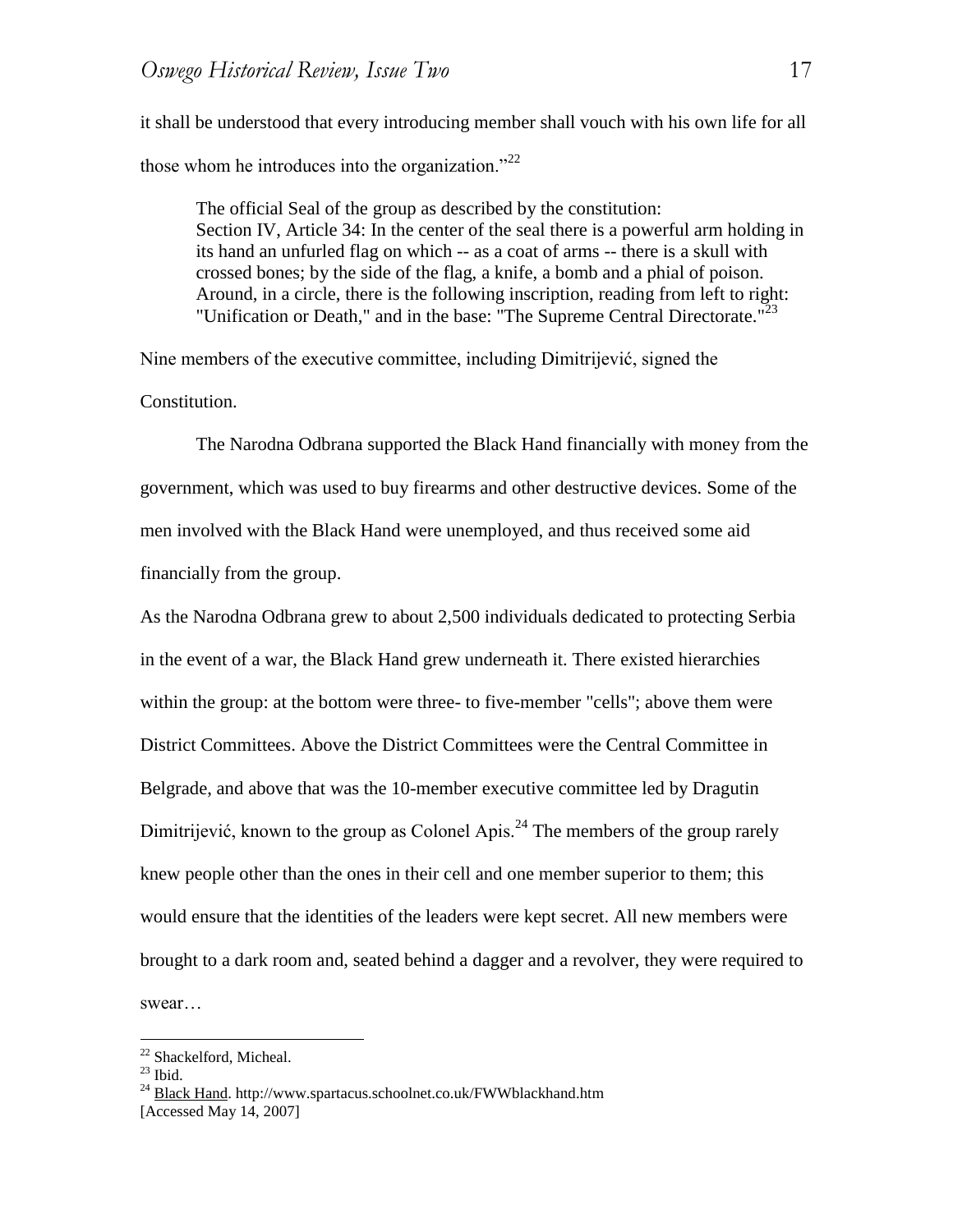"...before God, on my honor and my life, that I will execute all missions and commands without question. I swear before God, on my honor and on my life, that I will take all the secrets of this organization into my grave with me." -Section IV, Article  $35.^{25}$ 

 The leaders, irritated by the inaction that the government had displayed in the Pan-Serb cause, rashly began a power struggle. The Black Hand knew no solution other than assassination to the problems they saw. Their targets were the governments behind the leaders, and sometimes the threat of assassination would be enough to induce caution; although, once the idea of assassination had passed through the group, there was usually no negotiation. In addition, they tried to cover up any involvement they had with assassinations.

 In 1908 the Austria-Hungarian Empire expanded by annexing Bosnia and Herzegovina. It was an extremely complicated matter but, in the end, it prevented Turkey taking the territories for itself.<sup>26</sup> Europe was aggravated by the annexation; it was not legal by the books. To calm them the Austria-Hungarian Empire paid a cash settlement to Turkey. This succeeded in soothing the continent. The Serbs, however, were not calmed; in fact, just the opposite. They desired the provinces for their Serb empire.<sup>27</sup> Franz Joseph, the Emperor of Austria, had been the target of a Black Hand assassination in 1910.<sup>28</sup> When this attempt failed the terrorists turned their sights to his nephew, the heir to the Austria-Hungarian throne, Archduke Franz Ferdinand. Ferdinand was an easier target because he did not take as many precautions as Franz Joseph, and

<sup>&</sup>lt;sup>25</sup> Shackelford, Micheal.

<sup>&</sup>lt;sup>26</sup> Dedijer, Vladimir. 1966. The Road to Sarajevo. New York: Simon and Schuster. p. 128

<sup>&</sup>lt;sup>27</sup> Shackelford, Micheal.

<sup>28</sup> Black Hand. http://www.spartacus.schoolnet.co.uk/FWWblackhand.htm

<sup>[</sup>Accessed May 14, 2007]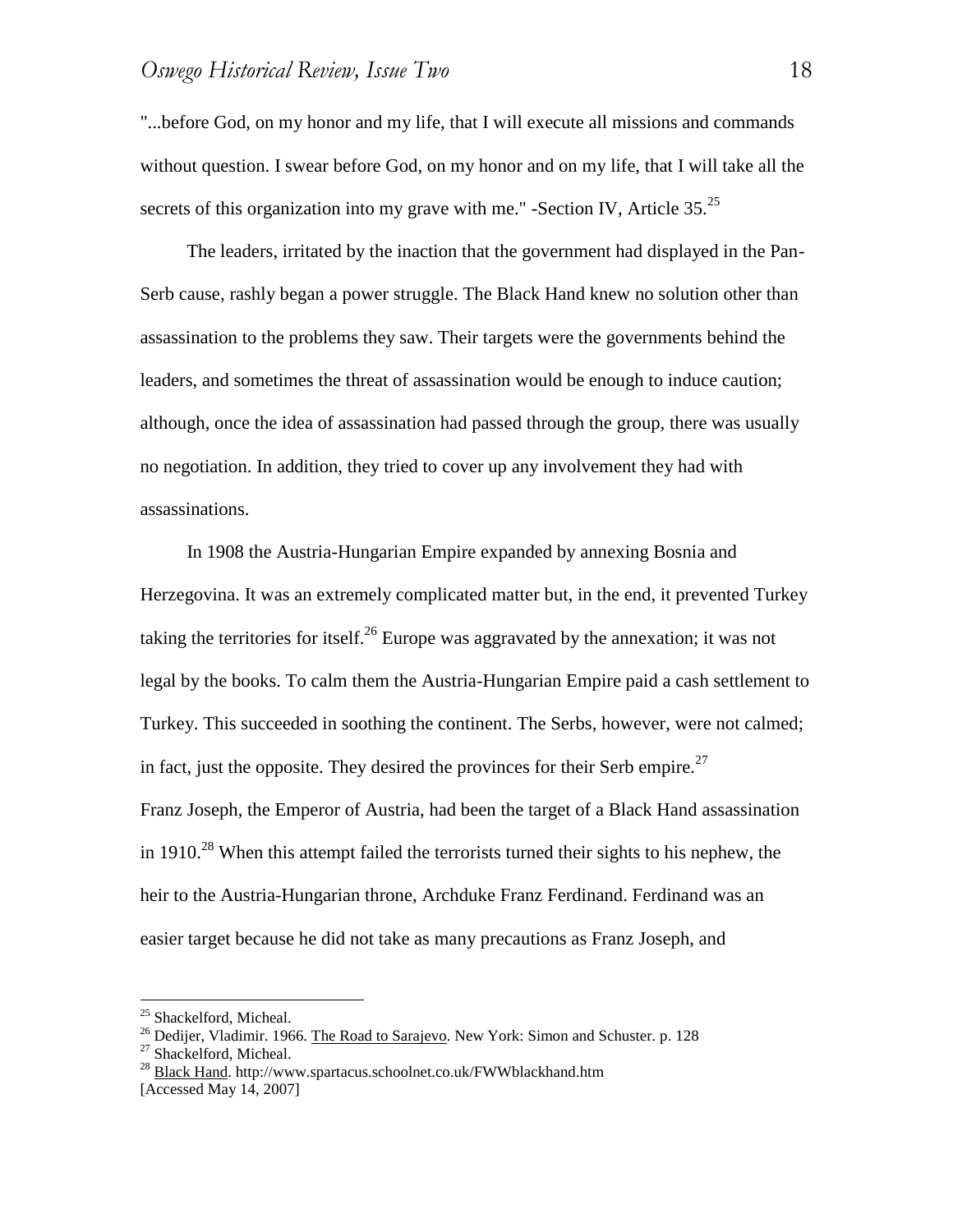assassinating Ferdinand would have quite the same impact on Franz Joseph and his nation.

 The Archduke Franz Ferdinand was born on December 18, 1863 in Graz, Austria. When his cousin Duke Francis V of Modena died, Ferdinand became the heir to the throne with the stipulation that he add Este to his name. He was 12 when this happened.<sup>29</sup> He met his future wife, Sophie Chotek, at a ball in Prague. Sophie was born on March 1, 1868 in Stuttgart. In 1900 on July 1 the two were married at Reichstadt, Bohemia. They had three children: Princess Sophie, Maximilian, and Prince Ernst. One more child was on the way. $30<sup>30</sup>$ 

#### **Background**

 In a café in Belgrade, a man by the name Nedeljko Čabrinović sat and readthe contents of an envelope he had received from a friend. Čabrinović had been born in 1895 in Sarajevo. He began as a student and a handyman prior to moving to Belgrade, where he worked in a print shop; there he became familiar with anarchist literature.<sup>31</sup> The envelope had been sent from Zenica in order to avoid Austrian censorship. All that was inside was a newspaper clipping announcing the upcoming visit to Sarajevo, the capital of the Austria-Hungarian province of Bosnia and Herzegovina, by the Archduke. The only message accompanying this clipping was one word: "Greetings." Soon, in another café, Čabrinović showed the clipping to a friend named Gavrilo Princip, who had

<sup>&</sup>lt;sup>29</sup> Brook Shepherd, Gordon. 1984. Archduke of Sarajevo. Boston, Toronto: Little, Brown and Company. p. 5, 13

 $30$  Ibid. p. 98

 $31$  Remak, Joachim. 1959. Sarajevo: the story of a political murder. New York: Criterion Books. p. 62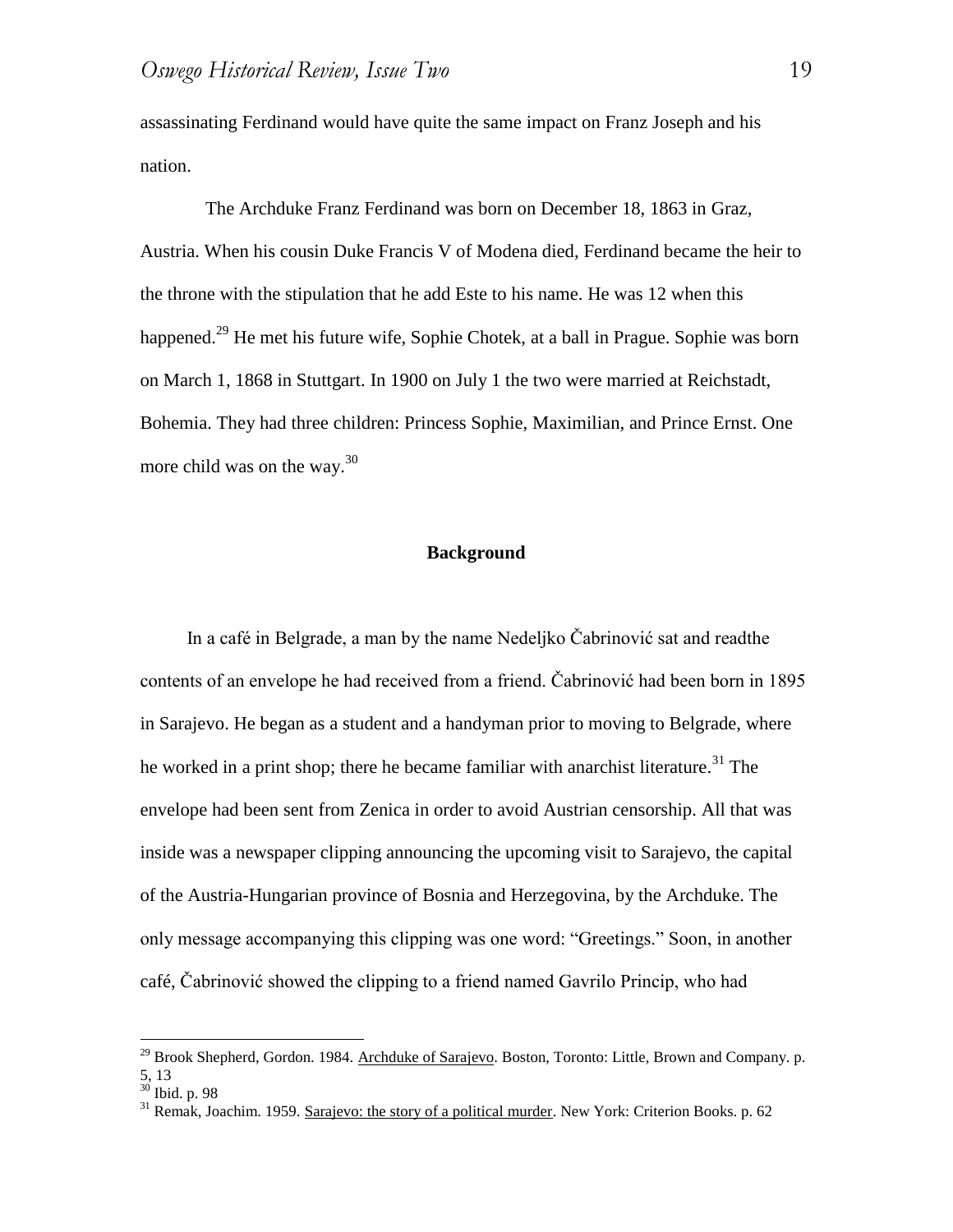recently made a connection with the Narodna Odbrana.<sup>32</sup> Princip, born on July 25, 1894 in Obljaj, Bosnia, was the son of a postman. His parents, Peter and Marija, had nine children, of whom six -- five sons and four daughters -- died in infancy. He lived with his older brother in Sarajevo; these circumstances made him a prime candidate for the Narodna Odbrana. After taking part in a protest in 1912, he was expelled from school, and he moved to Belgrade.<sup>33</sup> Also in 1912, Princip joined the Black Hand; however, his poor health precluded active duty. Major Tankosvić was the man who connected the young Bosnian men to the Black Hand after Princip came to join the coup. With the approval of the Major, a third man entered this plot when Princip told his Belgrade roommate, Trifun "Trifko" Grabež.<sup>34</sup> Grabež was born sometime in 1895 in Pale. When he was 17, he punched one of his teachers in the face, and for that he was also expelled, as well as receiving a police record, something none of the others had. He then moved to Belgrade to continue his education. Danilo Ilić was the next man eager to join the trio after the news had spread throughout the Black Hand. Ilić was born in 1891 and, after his schooling, became a teacher himself in Bosnia. In 1913 he moved to Belgrade, where he grew to be a journalist and joined the Black Hand.<sup>35</sup> Ilić, allowed to recruit more people for the group, found three young men also from Sarajevo: Muhamed Mehmedbašić, Vaso Čubrilović, and Cvjetko Popović. The Sarajevo men were the key to the coup. The addition of these three gave the group a less Serbian-inspired look, mostly because of the Muslim Mehmedbašić.<sup>36</sup>

Čubrilović and Popović were high school students when they joined the group.

 $32$  Ibid. p. 62-63

<sup>&</sup>lt;sup>33</sup> Shackelford, Micheal.

<sup>&</sup>lt;sup>34</sup> Remak, Joachim p. 60

 $35$  Ibid. p.  $54-55$ 

<sup>&</sup>lt;sup>36</sup> Shackelford, Micheal.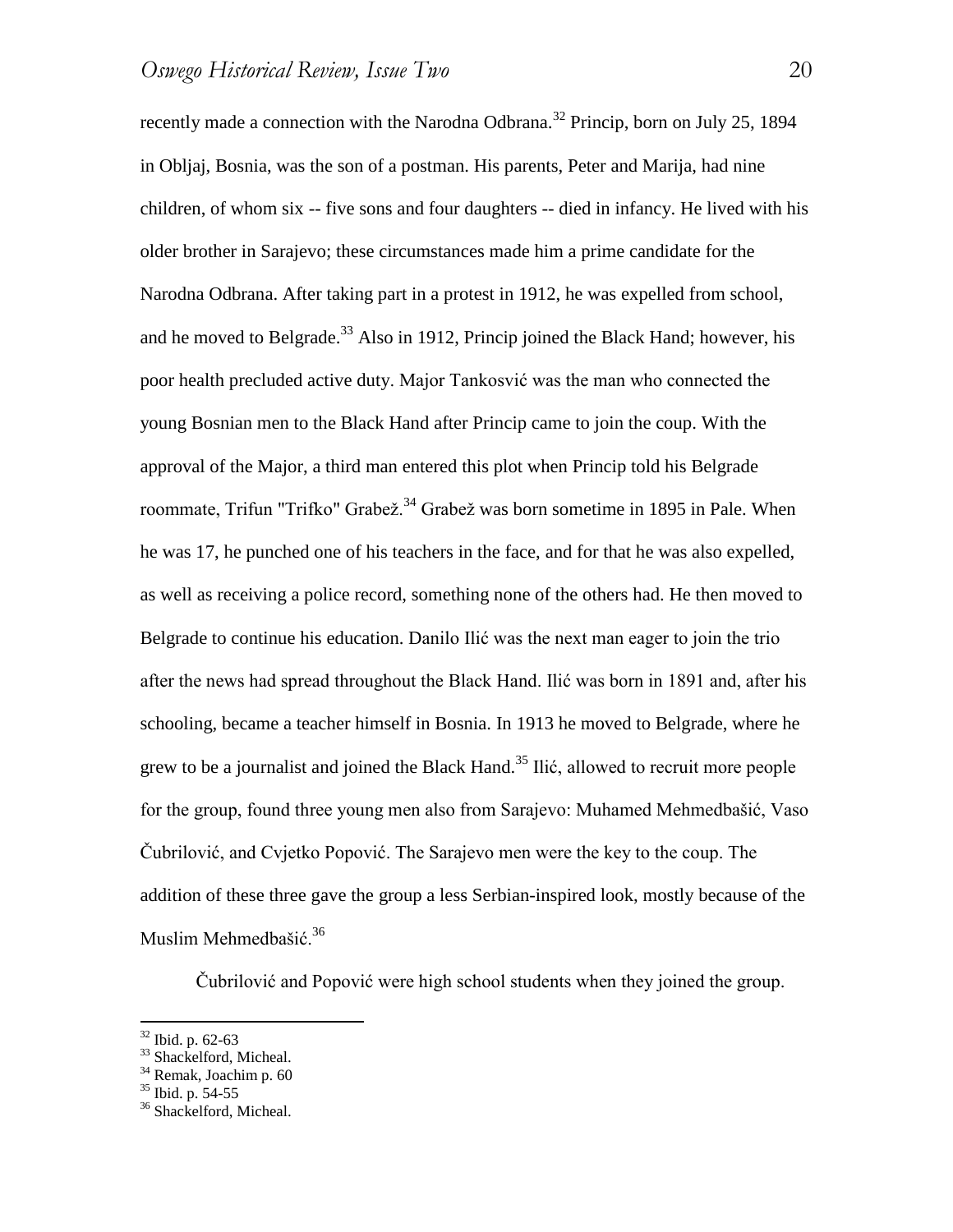Čubrilović had been born in 1897, and was a student in Sarajevo when he joined. Vaso"s brother, Veljko, also allowed to take part in the plot, received a very minimal job. Popović, a friend of Čubrilović's, was born in 1896, and also went to school in Sarajevo. As the youngest members of the group, they needed some training by Danilo Ilić for their role in the assassination.<sup>37</sup> Mehmedbašić had been involved with Black Hand ploys before; earlier in 1914, he was sent by Apis to kill General Potoirek – the governor of Bosnia, and the man who invited the Archduke to visit Sarajevo. Mehmedbašić failed to act when given his chance to complete the assassination. His experience with the Black Hand distinguished him as the lead man in the attempt. These men referred to themselves as Young Bosnia. Their ideals were more anarchistic than those of the Black Hand, but they set their sights on killing the Archduke.<sup>38</sup> Young Bosnia was adamant about destroying Austria-Hungary and uniting the Slavic people of the entire area. The members of Young Bosnia who actively participated in the assassination included Nedeljko Čabrinović, Gavrilo Princip, Trifko Grabež, Danilo Ilić, Muhamed Mehmedbašić, Vaso Čubrilović, and Cvjetko Popović. These seven men would find themselves assisting the Black Hand terrorist faction with the murder of a royal family member. At least three of them (Čabrinović, Princip, and Grabež) were appealing candidates to Apis because they suffered from tuberculosis; it gave them already-short lives. Apis wanted them to kill themselves after the assassination, so that he and the Black Hand would remain unattached in the eyes of the government.

 Three men, Čabrinović, Princip, and Grabež, had about two months of training with bombs and firearms. Princip not only showed the most skill in firing a Browning

 $\overline{a}$  $37$  Ibid.

<sup>38</sup> Dedijer, Vladimir. p. 217-218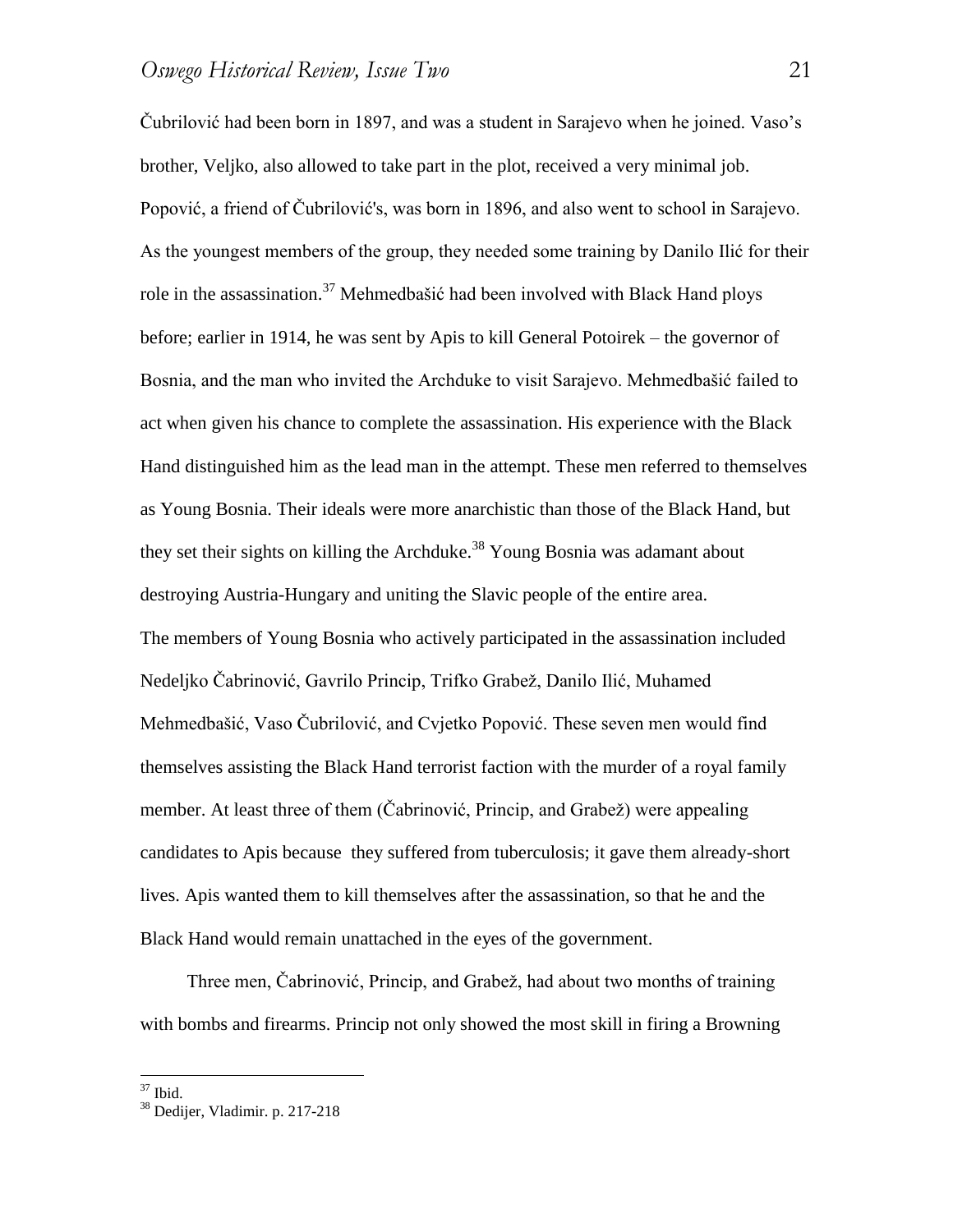revolver at an oak tree from about 200 yards (six hits out of 10 shots); he had also shown the greatest mental stability of the three trained men.<sup>39</sup>

#### **Travel**

 Intense planning and strategizing were the next steps if it were to be a successful assassination. There were a few major problems to overcome before the subsequent steps could be taken. The biggest problem was that the men chosen to commit the assassination needed to get themselves into Sarajevo; this would prove no easy task, especially since they would all have weapons on their bodies. $40$ 

 The plan was to pass the weapons from one Narodna Odbrana official to another until they were in Sarajevo. Before they departed, Čabrinović, Princip and Grabež were each given a small card authorizing their use of a special channel on the way to Sarajevo by Apis's right-hand man, Major Vojislav Tankosić.<sup>41</sup> Weapons were given to the young men in another Belgrade café. The trio's trip began on May 28 at a place called Šabac. Prime Minister Nikola Pasic learned of the three men leaving, and gave an order for their arrest; it was not carried out, and the three were well on their way to Sarajevo.<sup>42</sup> At Šabac they were to give the small card to Captain Popović, a border guard. Popović then informed them that they were now to go to Loznica, and gave them a letter for a man named Captain Prvanović. Once they arrived, Captain Prvanović accepted the letter, and sat down with them and three of his own men to discuss the best way to cross the border

<sup>&</sup>lt;sup>39</sup> Shackelford, Micheal.

 $40$  Ibid.

 $41$  Ibid.

 $42$  Ibid.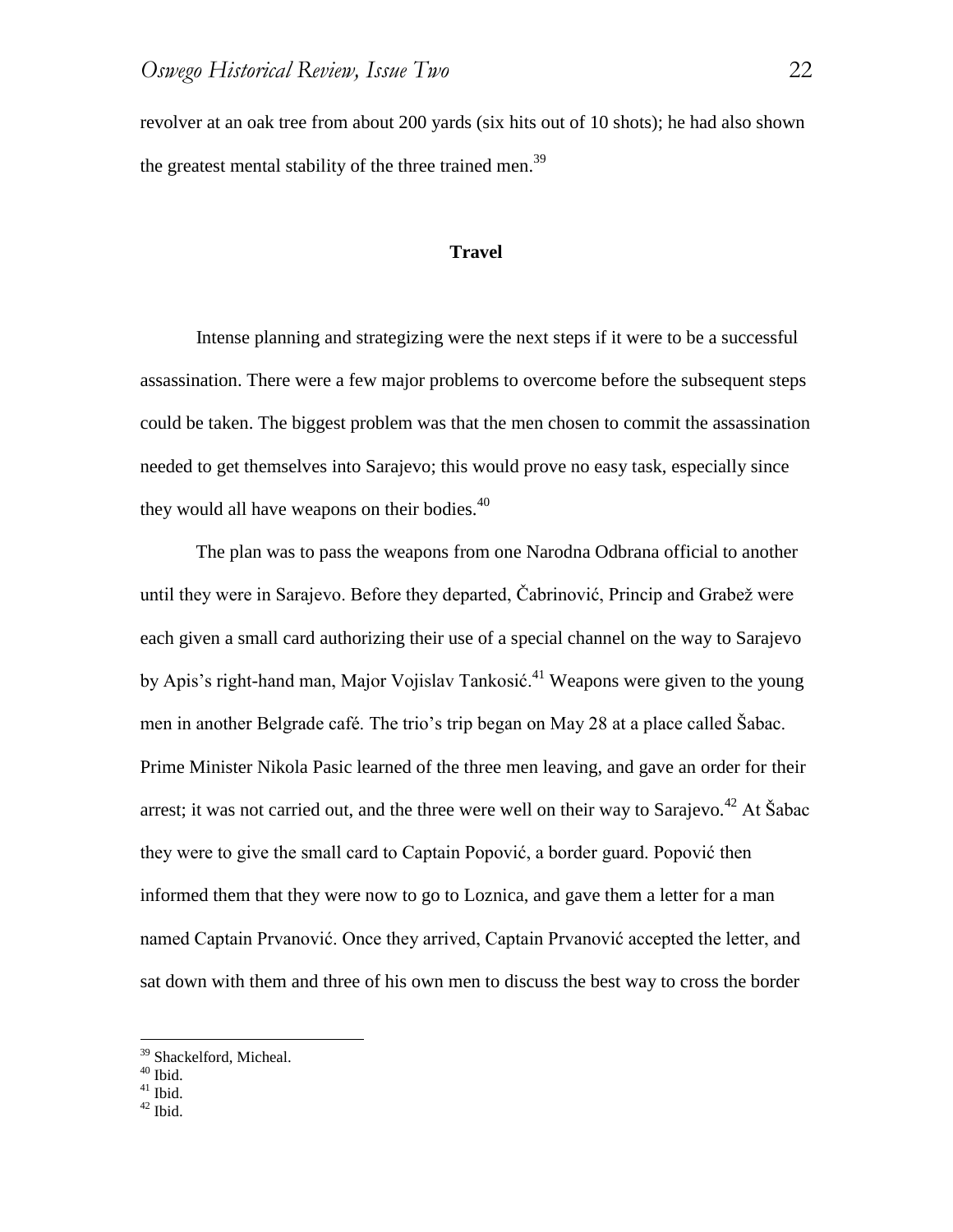undetected. One of the Captain's men addressed the situation, and took Princip and Grabež, along with all of their weapons, to a small island in the center of the Drina River; this place divided Serbia from Austria-Hungarian land. From here, the Captain"s agent sent the two into Austria-Hungarian territory with a member of the Serbian Narodna Odbrana.<sup>43</sup> The two men and the courier then traveled from safe house to safe house all the way into Tuzla. Čabrinović could cross at a more discernible point because he took no weapons with him.

 The weapons were brought to Tuzla by another agent of the Narodna Odbrana named Miško Jovanović. Čabrinović and Grabež stayed at their parent"s homes to lie low until necessary. It is unclear whether the parents knew about the plot. Assuming they would not want their sons to commit suicide, the young terrorists probably never told them the real reason for the visit. Princip stayed with Danilo Ilić"s mother, and soon, after the other men's arrival, Princip and Ilić met up at the home.<sup>44</sup> Ilić, after meeting up with Princip, went to receive the weapons from Miško Jovanović. Jovanović kept the weapons hidden in a large sugar box. After taking them onto a train to Doboj, Jovanović handed the box off to Ilić. Ilić brought the weapons back to his mother"s house, and hid them in a suitcase under the couch. He handed out the weapons on June 27.<sup>45</sup>

The morning of June 28, 1914

 At 10 o"clock in the morning the Archduke and his motorcade left an army base at which Franz Ferdinand had reviewed the troops. The motorcade consisted of six vehicles, all headed for the Sarajevo City Hall, where a reception was to be hosted by the Mayor. The main road, which was the obvious choice for the motorcade, was called the Appel

 $\overline{a}$  $43$  Ibid.

 $44$  Ibid.

 $45$  Ibid.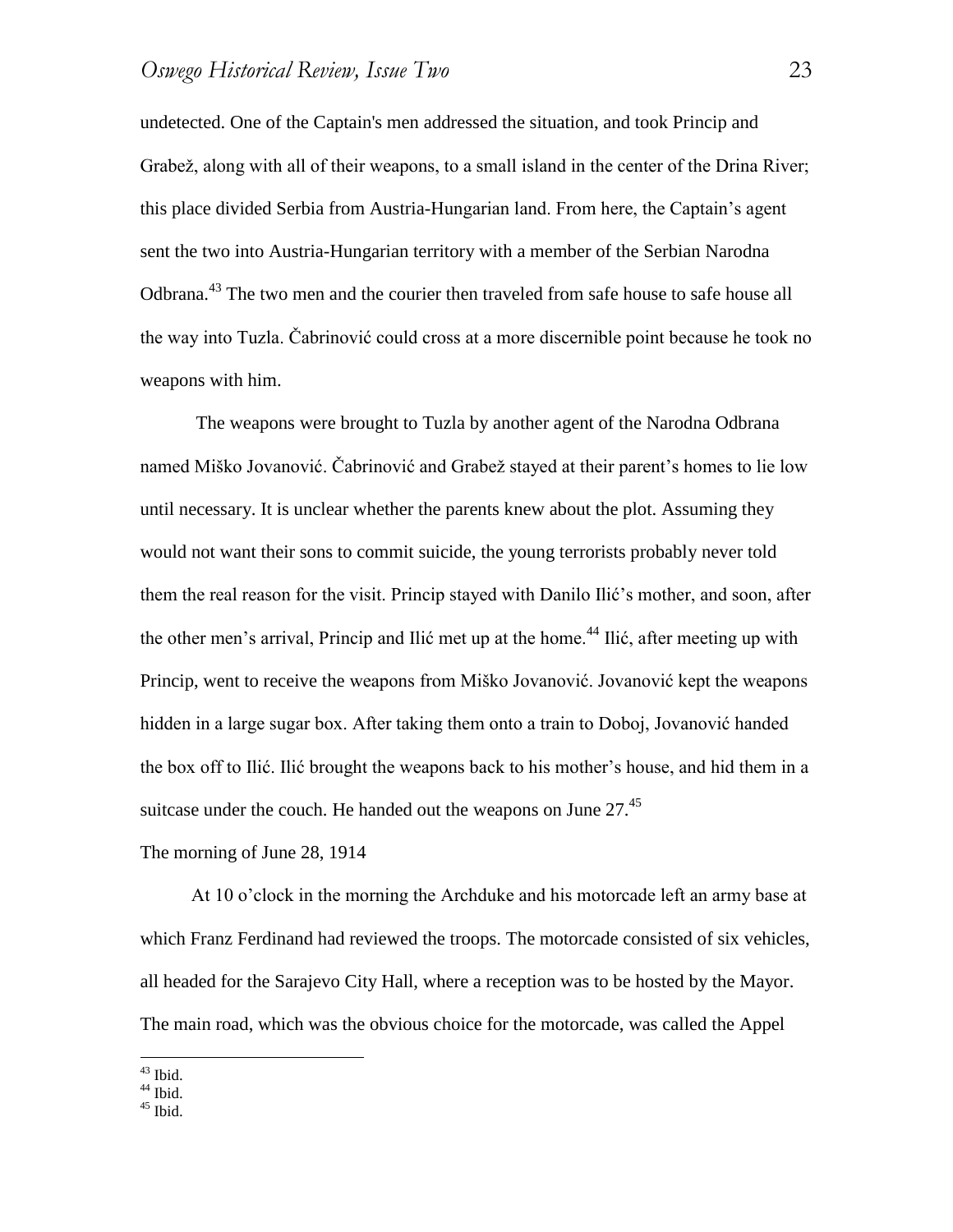Quay.<sup>46</sup> This road was wide, and a direct route to City Hall. It traveled along the northern bank of the River Miljacka. The first car belonged to Mayor Fehim Effendi Curcic. With him rode the Commissioner of Police, Dr. Gerde.<sup>47</sup> The second car in the motorcade was the target vehicle; four people occupied it: Archduke Franz Ferdinand, his wife Sophie, General Potoirek, and the driver, Count Harrach. The vehicle traveling behind the target was that of Franz Ferdinand's military chancellery, Sophie"s lady-in-waiting, Potoirek"s chief adjutant, the car's owner, Lieutenant Colonel Merizzi, and the driver. The fourth vehicle carried more of Franz Ferdinand"s officials and some Bosnian administrators and executives. The last car was empty, a spare in case one of the others were to fail. Crowds lined the road and windows of the buildings. The reflection of the sun off the river made it hot on the south side of the Appel Quay; most onlookers were in the shade on the sides of the buildings.<sup>48</sup> Decorations and flags hung everywhere, and the cheers could be heard far away. Among the cheering onlookers were seven deadly men with guns and bombs. The first three terrorists stood on alternating sides of the Appel Quay just prior to the Cumburja Bridge, beginning with Mehmedbašić. Ilić was next in line across the street, but unarmed; he had agreed only to plan the assassination in all its detail.<sup>49</sup> Čubrilović was across the street from Ilić just before the bridge. The next two men stood close together beyond the bridge. Čabrinović and Popović awaited the motorcade there. Much further down the street, just before the next bridge (the Lateiner Bridge), Princip stood and waited. The last man in line waiting before the Kaiser Bridge

<sup>&</sup>lt;sup>46</sup> Brook Shepherd, Gordon. p. 243

 $47$  Ibid. p. 244-245

<sup>48</sup> Ibid. p. 444

 $^{49}$  Albertini, Luigi. 1953. Origins of the War of 1914. London: Oxford University Press. p. 380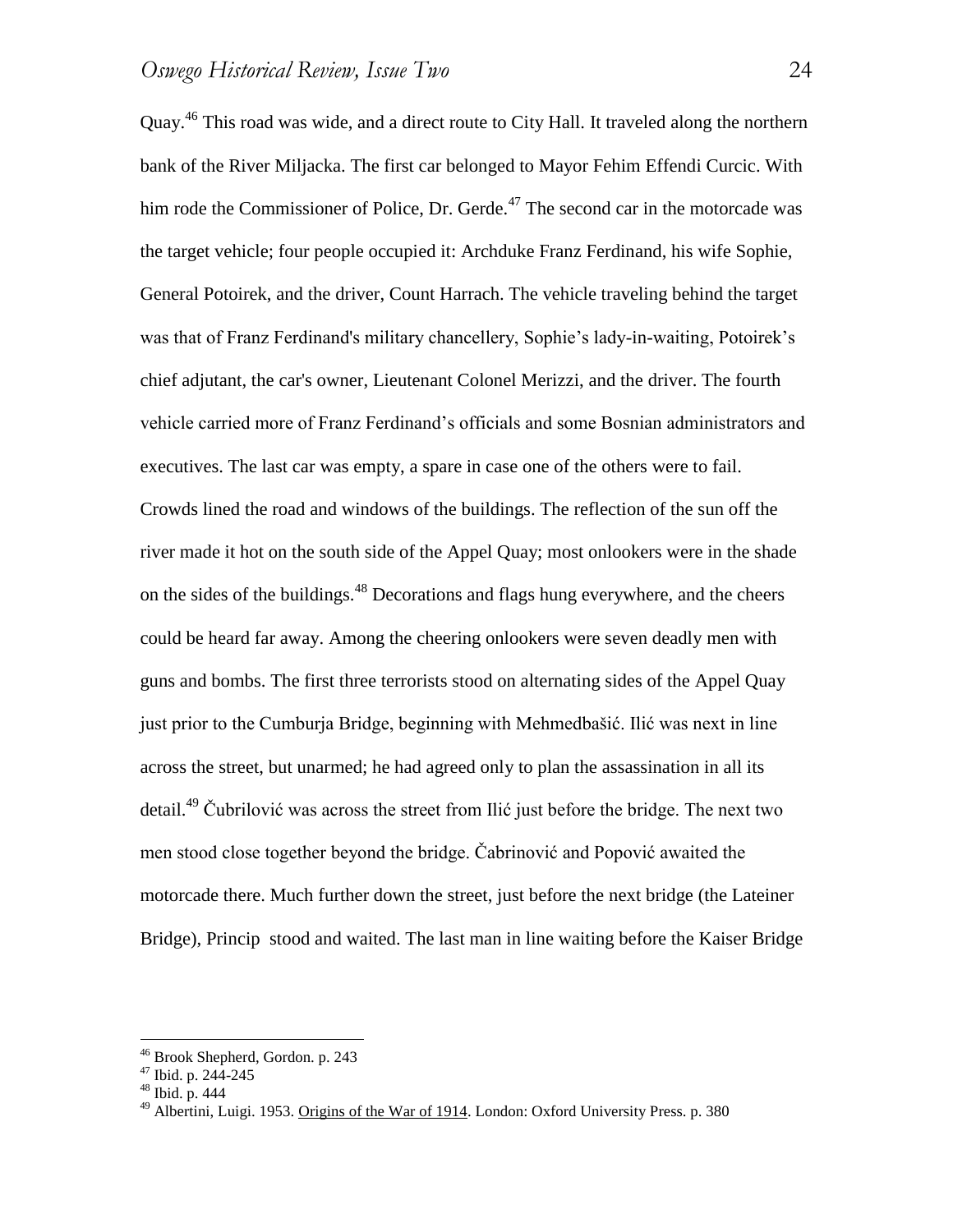was Trifun Grabež.<sup>50</sup>

 Six men were given Browning revolvers, and six were also given grenade-like bombs. Everyone also received a cyanide pill with which to commit suicide after the attack.<sup>51</sup> If the plan succeeded flawlessly, all of the six revolvers would be emptied, and all of the six bombs would be hurled at the motorcade. Then all seven men would ingest the cyanide.<sup>52</sup> With the armaments hidden in jacket pockets, the terrorists awaited their shot at the Archduke.

 First in line was Mehmedbašić, but he failed to throw his bomb at the vehicle, stating later that he had been approached by a police officer and was unable to remove his bomb from the hiding place in his coat.<sup>53</sup> The next man in line to take action was Čabrinović; he was put in this position because he was older and more mature than the preceding men. He took out his bomb, activated its percussion cap by hitting it against a lamppost, and threw it, with a rather large arc, at the second vehicle.<sup>54</sup> General Potoirek heard the bomb struck against the lamppost, and thought one of the car's tires had gone flat: "Bravo. Now we'll have to stop." The driver, Count Harrach, saw the object flying toward his vehicle, and sped away from it. The bomb grazed Ferdinand"s arm, then bounced off the folded-down roof of Ferdinand's car, and landed in the street.<sup>55</sup> It exploded under the wheel of the third car, wounding a few of its occupants, including Merizzi. About 20 people in all received injuries due to the bomb"s shrapnel and splinters. Čabrinović ingested his cyanide pill, and jumped into the river. The crowd

<sup>50</sup> Ibid. p. 382

<sup>51</sup> Brook Shepherd, Gordon. p. 220

<sup>52</sup> Ibid. p. 244

 $53$  Albertini, Luigi. p. 409

<sup>54</sup> Brook Shepherd, Gordon. p. 245-246

 $55$  Ibid. p. 246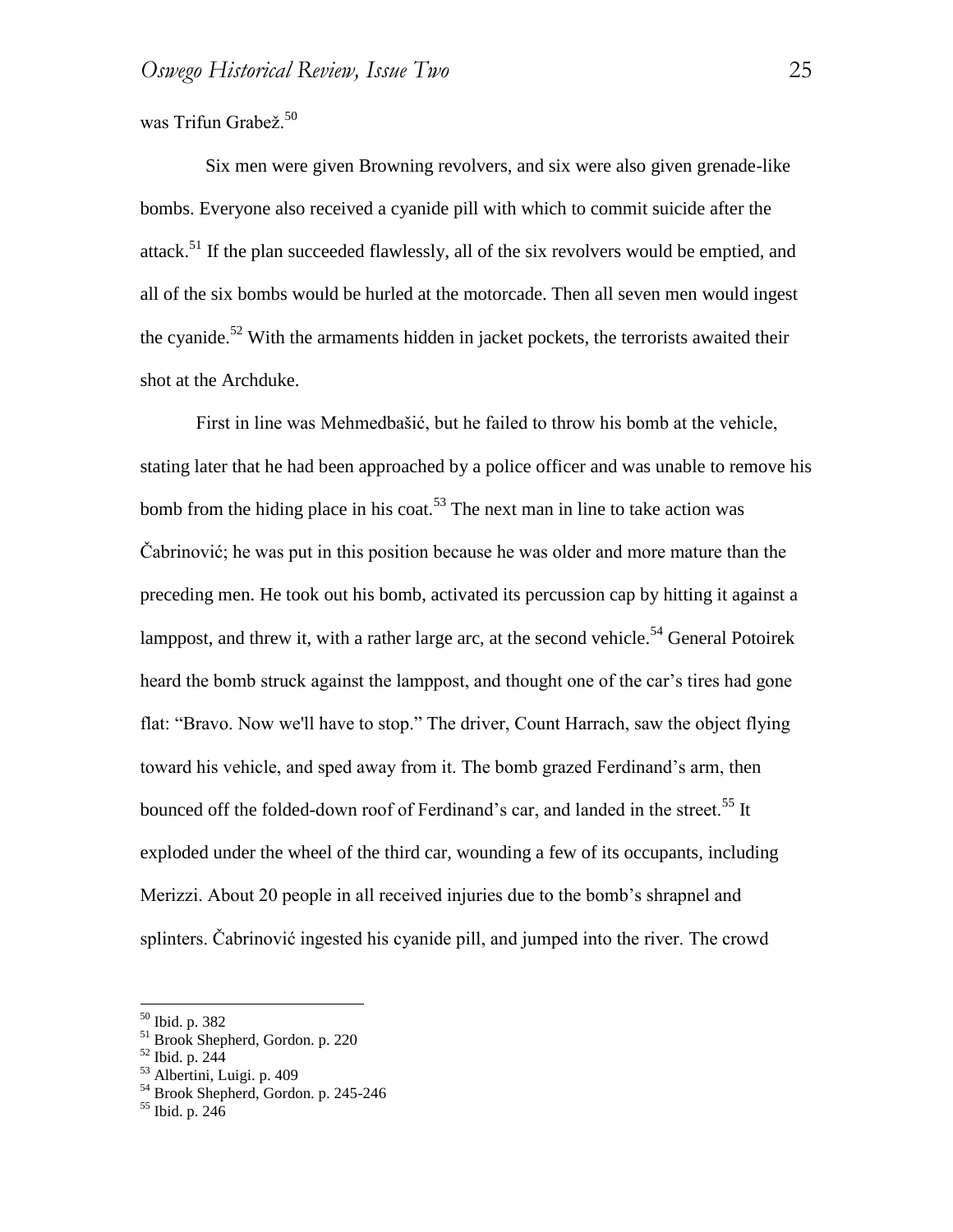grabbed his body from the shallow river, and flung it onto the shore for his arrest. The cyanide only caused him to vomit. The motorcade stopped only momentarily to assess the damage and the injured, and then rapidly drove to the City Hall.<sup>56</sup> All of the other members of the terrorist group failed to act, either because they thought Čabrinović had been successful or they could not get a clear shot at the speeding motorcade.<sup>57</sup> Franz Ferdinand, outraged by what had occurred, confronted the Mayor by shouting, "Mr. Mayor, one comes here for a visit and is received by bombs! It is outrageous!"<sup>58</sup> The Mayor had nothing prepared to say in reply, so he simply gave his planned speech; this gave Ferdinand some time to regain his composure. Activities at the City Hall went on as arranged.<sup>59</sup>

 The unsuccessful terrorists were at a loss to know what to do. Princip decided to have a sandwich at Moritz Schiller's food store on Franz Joseph Street, across the road from his attack position. Mehmedbašić fled right away, and ran south to Montenegro. The others made the decision to lie low in Sarajevo until they received instructions.<sup>60</sup> At the City Hall the Archduke"s plans were debated, and it was decided not to change a trip to the museum or lunch with the Governor; they would make time first to visit Merizzi in the hospital. The new arrangement was for the Archduke to travel directly to the hospital from the City Hall building. He would not take any side roads, which would slow the car down and make it vulnerable.<sup>61</sup>

Gavrilo Princip stepped out of the food store, and saw an old friend with whom he began

<sup>56</sup> Ibid. p. 247

 $57$  Ibid. p. 247

<sup>&</sup>lt;sup>58</sup> Shackelford, Micheal.

 $59$  Ibid.

<sup>60</sup> Brook Shepherd, Gordon. p. 246

 $61$  Ibid. p. 249-250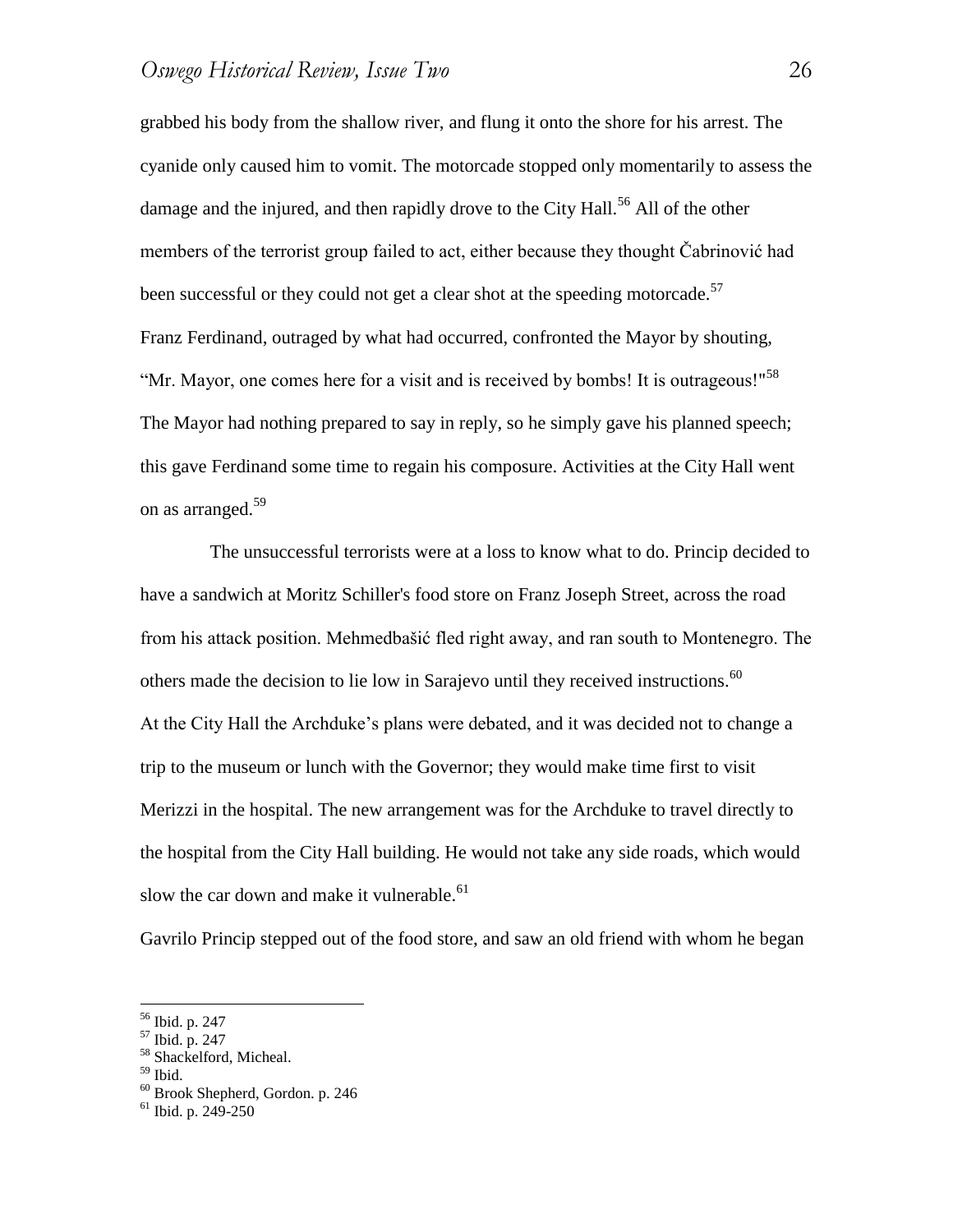to talk. The Archduke"s car turned off the Appel Quay onto the side road on which Schiller's store was located. The driver of the car, ill informed, turned here because it was the original plan and route to get to the museum. General Potoirek told the driver that he was mistaken, and to turn the car around. The driver stopped and, as he put the car into reverse, the gears locked and the car stalled. This put the now immobilized Archduke Franz Ferdinand five feet away from Gavrilo Princip.<sup>62</sup> Princip knew exactly what had happened to the vehicle, and was quick to exploit the mistake. As he drew his pistol from his coat pocket, the crowd around him panicked. He aimed the gun quickly, closed his eyes, and turned his head away from the car. He fired into the car twice, both bullets finding flesh. The first bullet hit Sophie in the stomach, and the second cut into the Archduke"s neck, piercing his jugular. With Princip"s other hand he took out his cyanide pill, and swallowed it as he turned the gun onto himself. With the third bullet primed, he was tackled to the ground by the crowd, and severely beaten. The police officers had to rescue Princip from the crowd before they could arrest him. His cyanide made him violently sick, but did not end his life.<sup>63</sup>

 General Potoirek seems to have thought the shots had missed, and he ordered the driver to drive directly to the Governor"s home instead of the hospital. The vehicle sped south across the Lateiner Bridge, the Archduke throwing up blood along the way, while Sophie muttered her last words to Ferdinand, as overheard by General Potoirek: "For Heaven's sake! What happened to you?" After saying this, she sank in her seat.  $64$ The General thought she had passed out at the sight of the Archduke vomiting blood, so he tried to help her up, but it was useless due to the bleeding in her abdomen. The

<sup>62</sup> Ibid. p. 250

 $63$  Ibid. p. 250-251

 $64$  Ibid. p. 251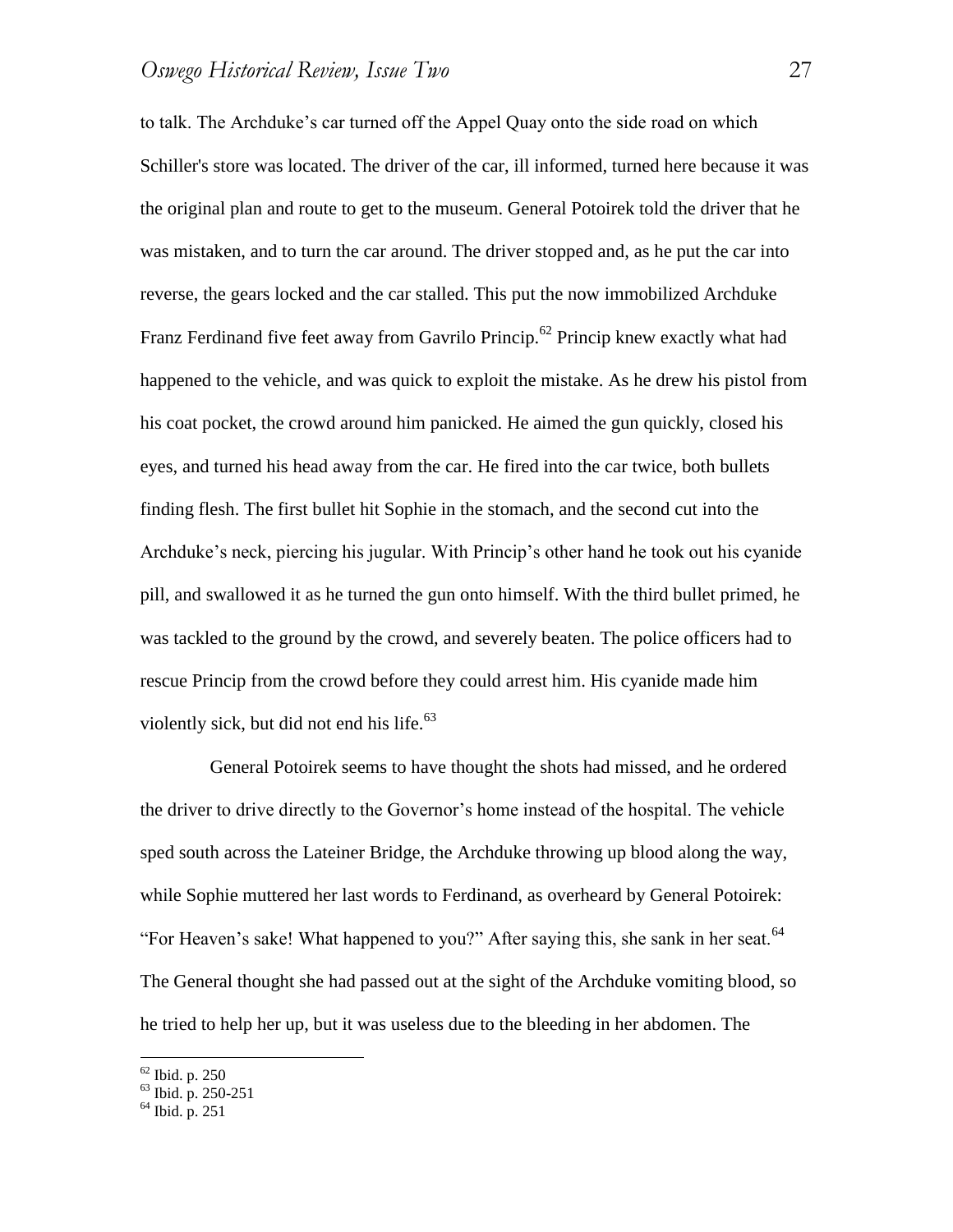Archduke is rumored to have spoken his last words to her at this point, but with a bullet in the throat and a severed jugular, it would have been practically impossible to utter a sound. "Sophie dear, Sophie dear! Don"t die! Stay alive for our children." By the time they had reached the Governor"s residence, Sophie had passed, and the Archduke departed soon after.<sup>65</sup> Sophie had been pregnant, and her child died with her.

#### **Aftermath**

Royalty in Vienna are normally buried in the Capuchin Crypt, but Franz Ferdinand was buried in a sepulcher under the chapel of his castle. The reason for this is that Sophie was not of the royal family; Emperor Franz Joseph had to personally intervene to have her coffin placed in the same chapel as the Archduke's. $^{66}$ 

The Austria-Hungarian Government issued what came to be called the July Ultimatum to the Serbian Government. It granted Serbia only 48 hours to accept all of the points. Secret alliances had been in existence for some time between Austria-Hungary, the Soviet Union and France, and when Serbia completely accepted only two of the points, Austria-Hungary began mobilizing its army.<sup>67</sup> Austria-Hungary withdrew its ambassador, and broke political contact with Serbia. During the mobilization, some Serbs accidentally crossed the border into Austria-Hungary on the river at Temes-Kubin, and Austria-Hungarian soldiers fired into the air to caution them. A huge debate about retaliation ensued, and Austria-Hungary declared war on July 28, exactly one month after

<sup>65</sup> Ibid. p. 251

<sup>66</sup> Brook Shepherd, Gordon. p. 262

 $67$  Fay, Sidney Bradshaw. 1928. Origins of the Great War. New York. P. 327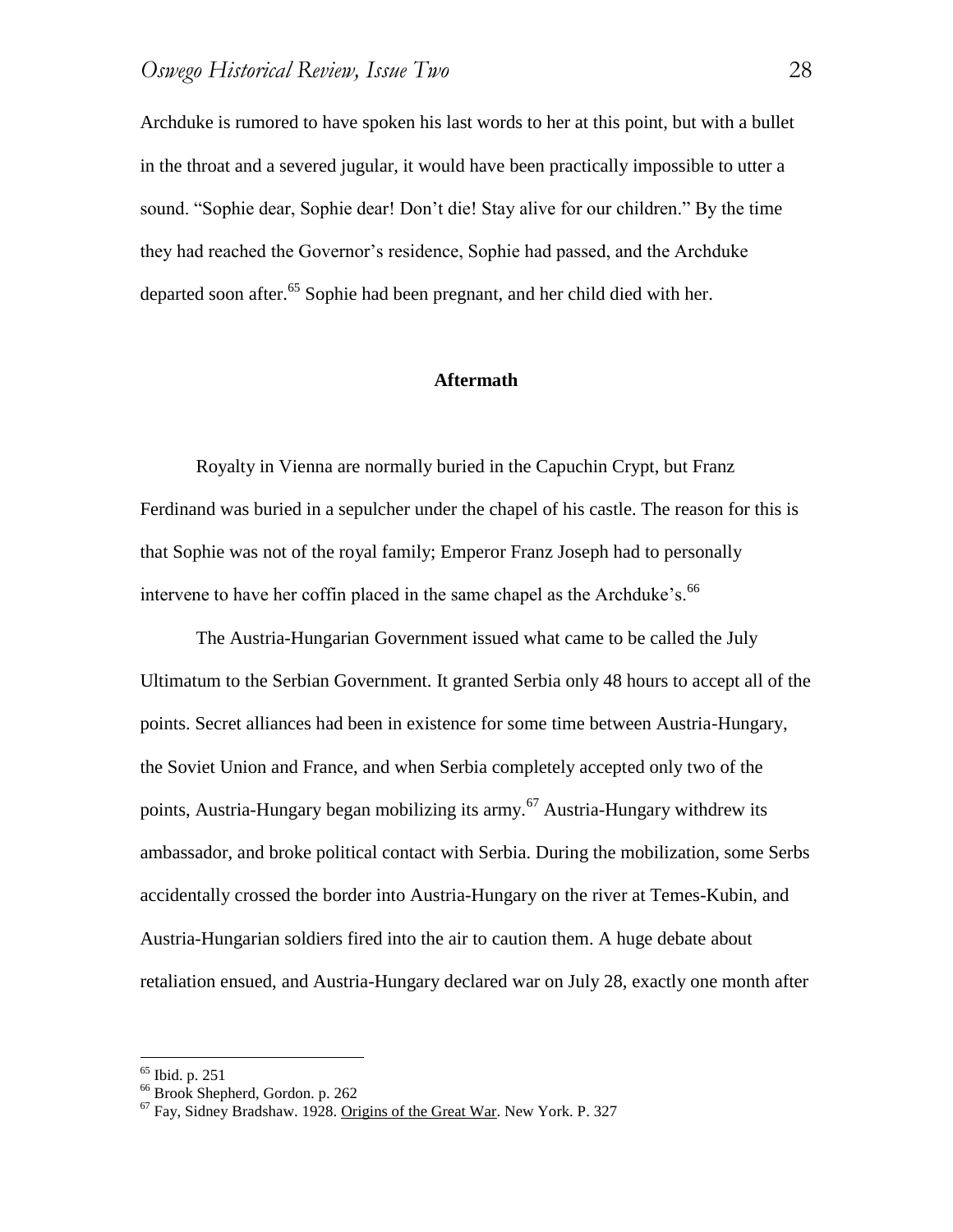Princip's fatal shots.<sup>68</sup> The web of alliances drew many nations into declaring war on each other, until almost all of Europe had chosen sides; some nations found themselves torn between two treaties. This was the beginning of World War I. The news and propaganda that spread rapidly throughout Serbia and Austria-Hungary were accepted more easily by the population of the former. The people of Austria-Hungary were livid over the deeds of the Serbs, fuelling more propaganda, both before and during the war, condemning the Serbs and promoting nationalism for the Austria-Hungarians.

In October 1914, all the young assassins except Mehmedbašić were tried. He did not lie low when he escaped south to Montenegro. He boasted about his role in the assassination, and for this the Montenegrin government arrested him, even though it was not unsympathetic to the cause of the assassination of the Archduke.<sup>69</sup> The arrest created a couple of complications: first, the Austrian government wanted him extradited. If he were returned to the Austrians, the people of Montenegrin would not have been happy, and could have created problems. The two governments were, however, united by extradition contracts. Mehmedbašić "escaped" police custody, expediently solving both problems.<sup>70</sup> (In fact, the government probably staged an accident.)

The six members who were tried kept quiet about the Black Hand and their sponsorship of the young men. The interrogators were not exceedingly qualified for their job. Danilo Ilić almost spilled the beans when he testified, but Princip was able, in silence, to exercise his leadership skills. $^{71}$ 

When Princip did testify, he stated that he had never regretted killing the

<sup>&</sup>lt;sup>68</sup> Shackelford, Micheal.

 $69$  Ibid.

 $70$  Ibid.

 $71$  Owings, W.A. Dolph. 1984. The Sarajevo Trial. North Carolina: Documentary Publications, Chapel Hill. Vol. II, p. 113-114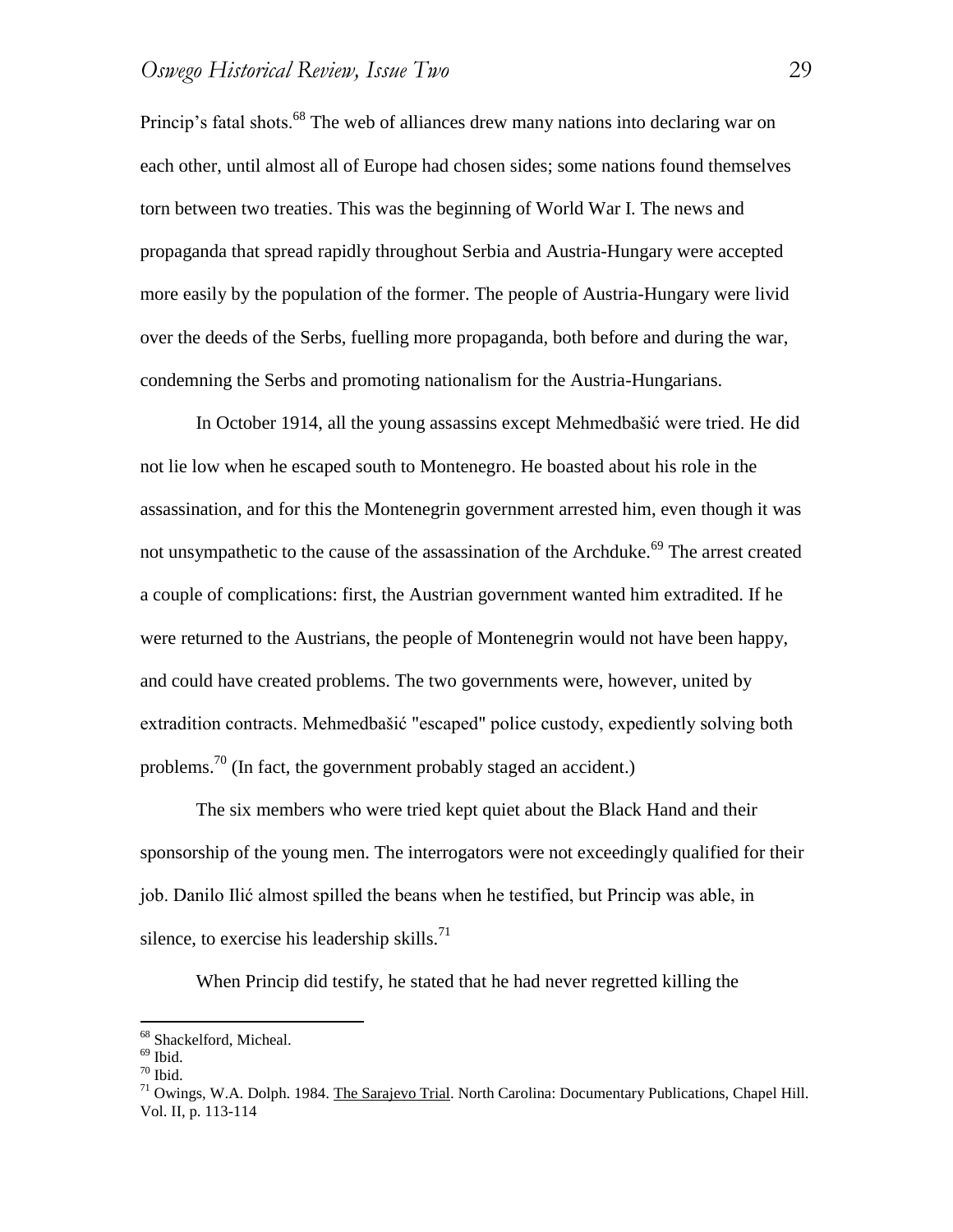Archduke; he did, however, lament the death of Sophie. He stated that he was sorry that he had killed the Archduke"s wife, and that he had taken aim only at him. He also said that he would rather have had the bullet that missed the Archduke find a place inside General Potoirek.<sup>72</sup>

The trials of the six men involved a maze of birthdates, mainly Princip"s. The law stated that no one under the age of 20 could be given the death penalty. A few of these young men did not even know their birthday, so it was up to the courts to decide. Princip was to turn 20 sometime in 1914, that much is certain, but his exact birthday was unknown to anyone; it was found to be either a few days before or a few days after the crime. In the end he was given the benefit of the doubt, and spared execution. The only man of the six arrested who was over the age of 20 was Danilo Ilić; he was 23, and sentenced to death. Nedeljko Čabrinović, Gavrilo Princip, and Trifun Grabež each received the maximum sentence of 20 years. Vaso Čubrilović received 16 years, and Cvjetko Popović was given 13.

Danilo Ilić was hanged on February 3, 1915 in Sarajevo. Nedeljko Čabrinović was the second of the seven men to die, which he did in prison in January of 1916. Trifun Grabež came a close third when he died in February that same year. Both of these men died of tuberculosis, which the bad prison conditions (made even worse by war) did not help. $^{73}$ 

 In 1917, the government arrested the leader of the Black Hand, Apis, when Prime Minister Nikola Pasic began negotiations with Austria. He feared a Black Hand intervention, and wanted to prevent it. Other theories exist about Apis"s apprehension,

 $72$  Ibid. p. 85

<sup>73</sup> Shackelford, Micheal.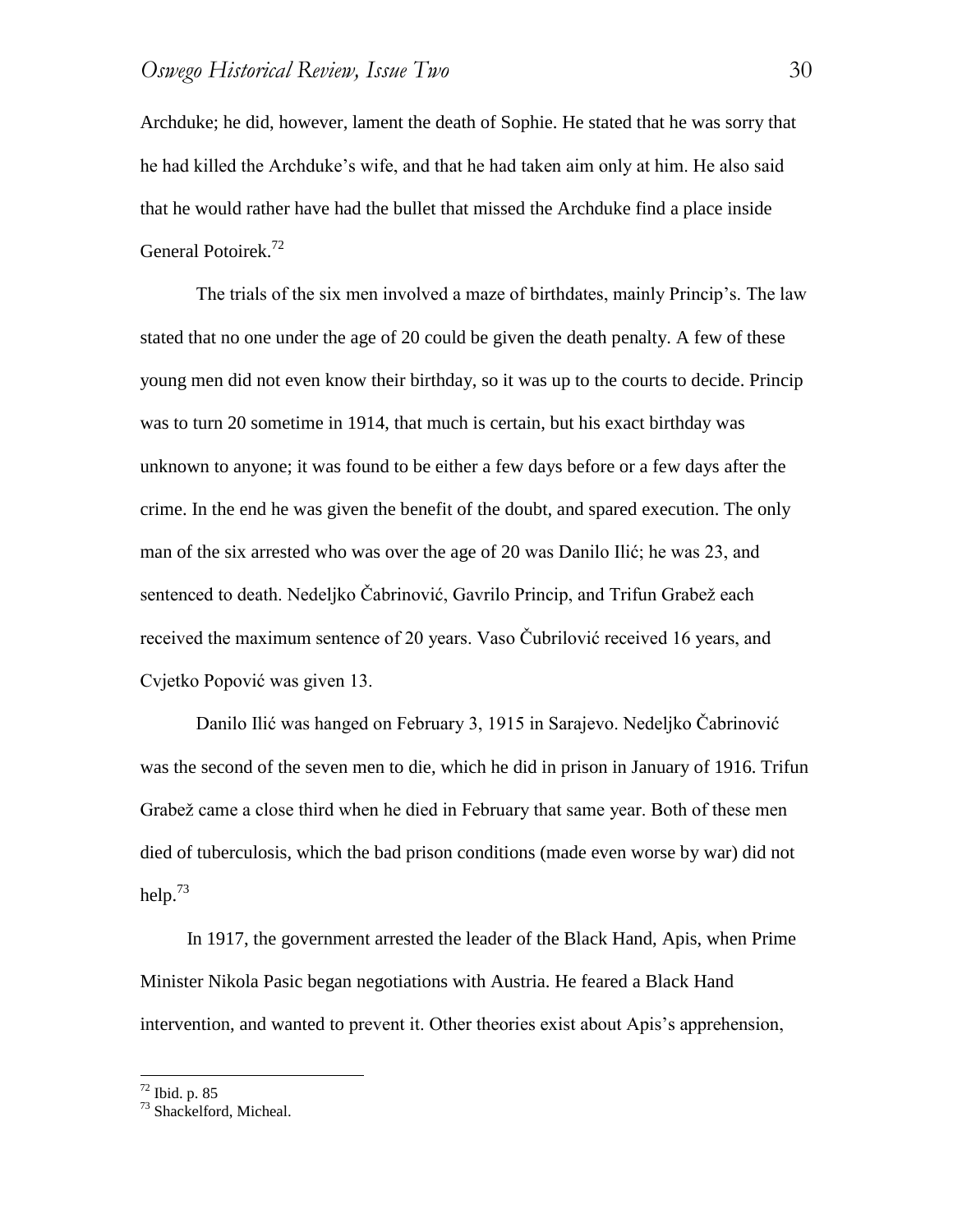such as that he was aggressively undermining the government; alternatively, Apis could have exposed the government's involvement with the assassination in Sarajevo. Whatever the case, Apis was tried, with many other militants, including Muhamed Mehmedbašić, for the assassination of King Aleksandar. The trial was rigged, and Mehmedbašić received a sentence of 15 years. Its main victim would be Colonel Dragutin "Apis" Dimitrijević. He was sentenced to death; and at sunrise on June 24, 1917, he was shot.<sup>74</sup> Throughout Dimitrijević's life, he had rarely made large demands; the assassinations of the people he did not like were intended to simply solve the problems he saw with governments. Negotiations were unnecessary with Dimitrijević because even if he did not kill someone, the thought of being murdered by him was constantly going through the heads of the rulers of the time.

 Gavrilo Princip died of his turberculosis a year after Dimitrijević, in October 1918 in a prison hospital in Theresienstadt in April. He weighed only 88 pounds.<sup>75</sup> The next year Muhamed Mehmedbašić was pardoned, and released from prison; from then on he would make an honest living as a carpenter and gardener. His death occurred some time during World War II.<sup>76</sup> The last two young men, the high school students Vaso Čubrilović and Cvjetko Popović, left prison when the Austrian government collapsed after World War I. Čubrilović became a teacher and professor and, eventually, a minister with the Tito government. Popović became Curator of Ethnography in the Sarajevo Museum.<sup>77</sup> Vaso Čubrilović died in 1990, and Popović's death date is unclear. After the death of Apis, the Black Hand dwindled to nothing. A new group, the White

 $\overline{a}$ 

 $77$  Ibid.

 $74$  Ibid.

 $75$  Ibid.

<sup>76</sup> Ibid.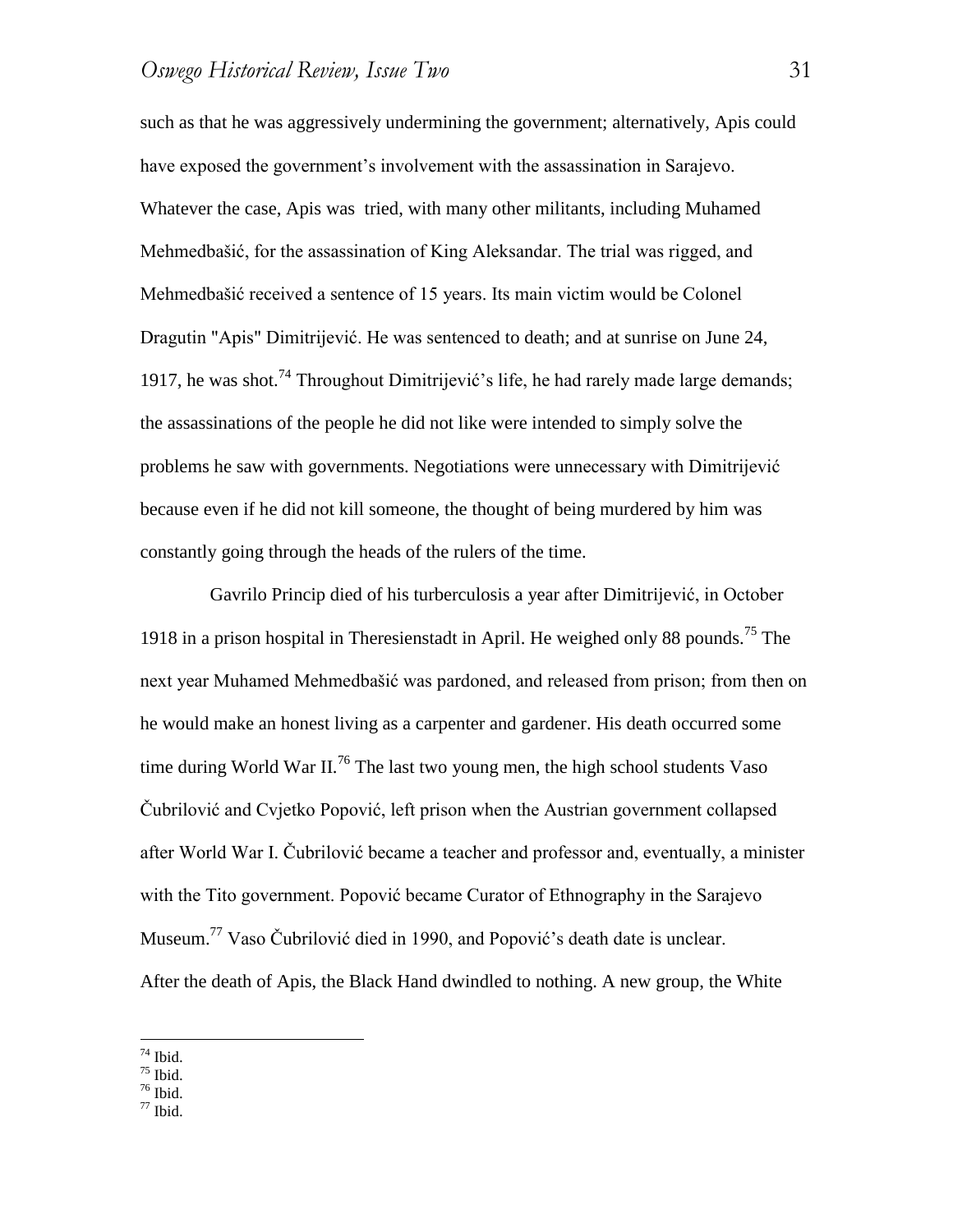Hand (Bela Ruka), eclipsed the Black Hand, and was in incredible contrast to its relative namesake.<sup>78</sup> The White Hand consisted of trusted members of the Narodna Odbrana. It continued the task the Black Hand had left off, and soon became an important part of the newly formed country of Yugoslavia.<sup>79</sup>

#### **Definition**

 The word "terrorist" is a slippery term that should be used carefully. Every nation has a different definition and some believe it to be overused and even unnecessary. Terrorism is not an ideology or a political doctrine, but rather a premeditated method. It involves the state's or sub-state's application of violence or threat of violence to sow panic and bring about social, political, and/or religious change. It is also intended to influence an audience. Within this definition of terrorism, the Black Hand fits quite snugly. Their predetermined technique of getting what they wanted by political murder was, by definition, terroristic. The murders were intended to induce change, or political reform was intended to occur due to the threat of it. The audience before which they performed were the Serbs, and they received support for their actions.

 The Black Hand was partially successful, mostly in the short run. The first assassinations and attempts to kill either directly allowed them to change the governing powers or directly influenced the current governing powers to change, or at least to consider the consequences of their actions with regard to the terrorist group. They completed the two main assassination efforts that they attempted. Yet, in the end, the

<sup>&</sup>lt;sup>78</sup> Fay, Sidney Bradshaw. p. 365

 $79$  Ibid. p. 369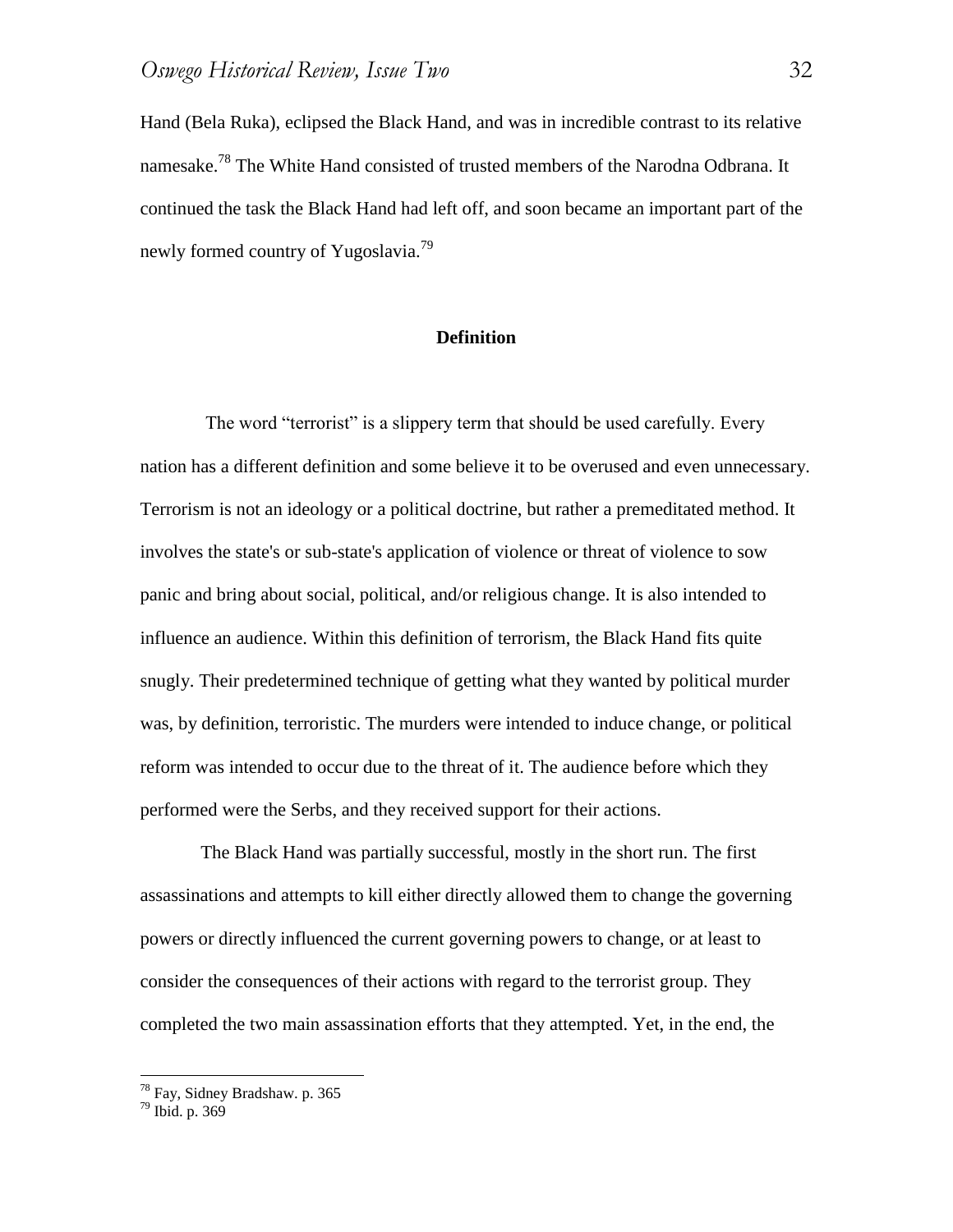group failed in their one goal of uniting the Serbs under one nation"s rule. Instead, by mistake, they brought war to Serbia and to the whole world.

 The Black Hand was successful at another murder, but this time worlds would collide, and many more would die as a consequence. They had no idea of how big the effects of the assassination in Sarajevo would be. The idea of unification for all Serbs would ultimately divide much of the world. The attempt to realize an aspiration cherished by all Serbs set off chain reactions that would continue throughout the twentieth century. The hundred years following the creation of the Black Hand would be years of unease and terror.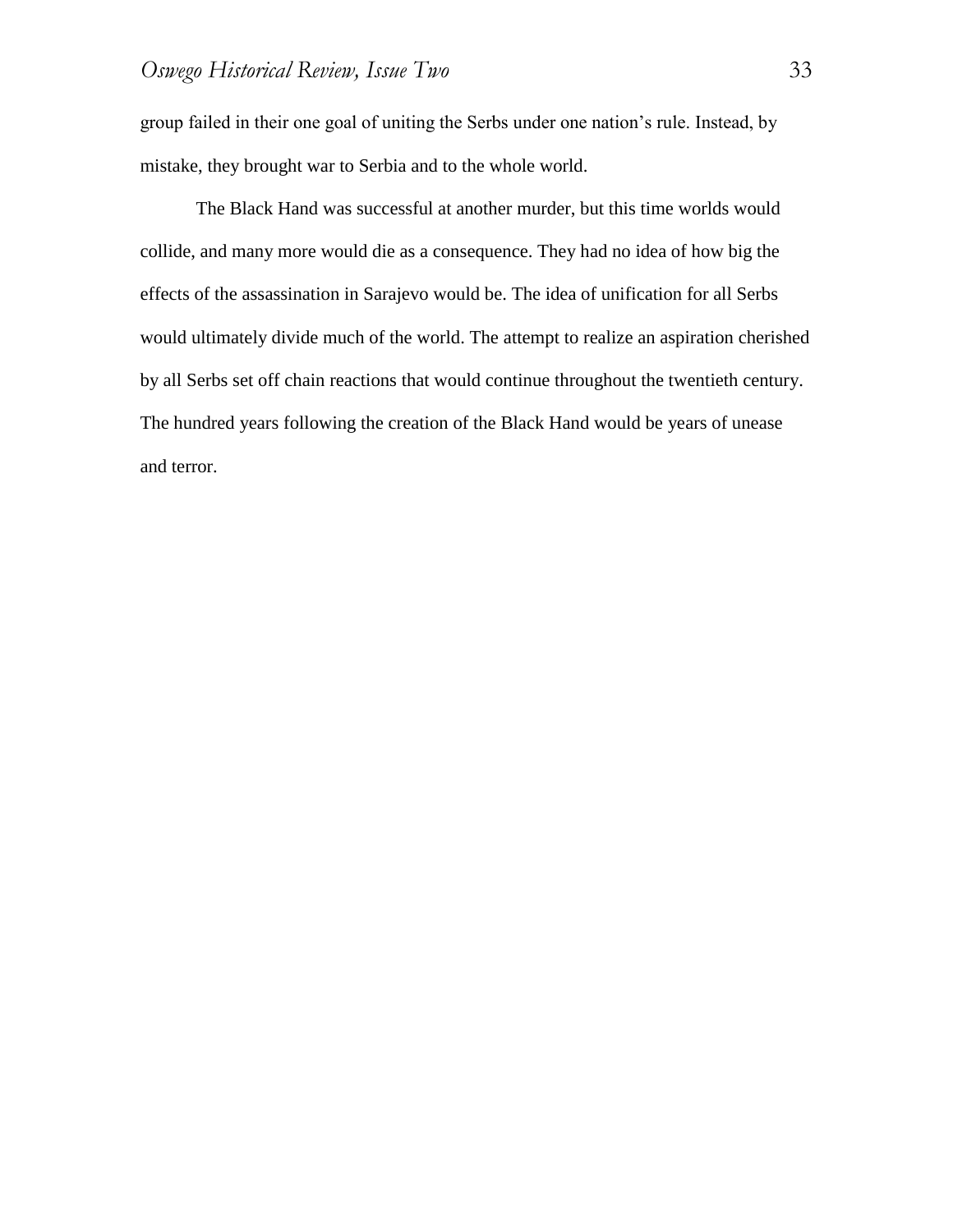#### **Works Cited**

Albertini, Luigi. 1953. Origins of the War of 1914. London: Oxford University Press.

Black Hand. http://www.spartacus.schoolnet.co.uk/FWWblackhand.htm [Accessed May 14, 2007]

Brook Shepherd, Gordon. 1984. Archduke of Sarajevo. Boston, Toronto: Little, Brown and Company.

Dedijer, Vladimir. 1966. The Road to Sarajevo. New York: Simon and Schuster.

Dragutin T. Dimitrijevic. May 9, 1911. The Constitution of the Ujedinjenje ili Smrt. http://net.lib.byu.edu/~rdh7/wwi/1914m/blk-cons.html [Accessed May 16, 2007.]

Fay, Sidney Bradshaw. 1928. Origins of the Great War. New York.

Lyon, James M.B. July, 1997. A Peasant Mob: The Serbian Army on the Eve of the Great War. The Journal of Military History, Vol. 61, No. 3. pp. 481-502.

McKenzie, David. 1989. The life of Colonel Dragutin T. Dimitrijevic. New York: Columbia University Press.

Owings, W.A. Dolph. 1984. The Sarajevo Trial. North Carolina: Documentary Publications, Chapel Hill.

Pozzi, Henri (translated by Francis J. Mott). Reprint 1994. Black Hand Over Europe. Zagreb: Croatian Information Center.

Remak, Joachim. 1959. Sarajevo: the story of a political murder. New York: Criterion Books.

Shackelford, Micheal. The Secret Serbian Terrorist Society. http://net.lib.byu.edu/~rdh7/wwi/comment/blk-hand.html [Accessed May 14, 2007]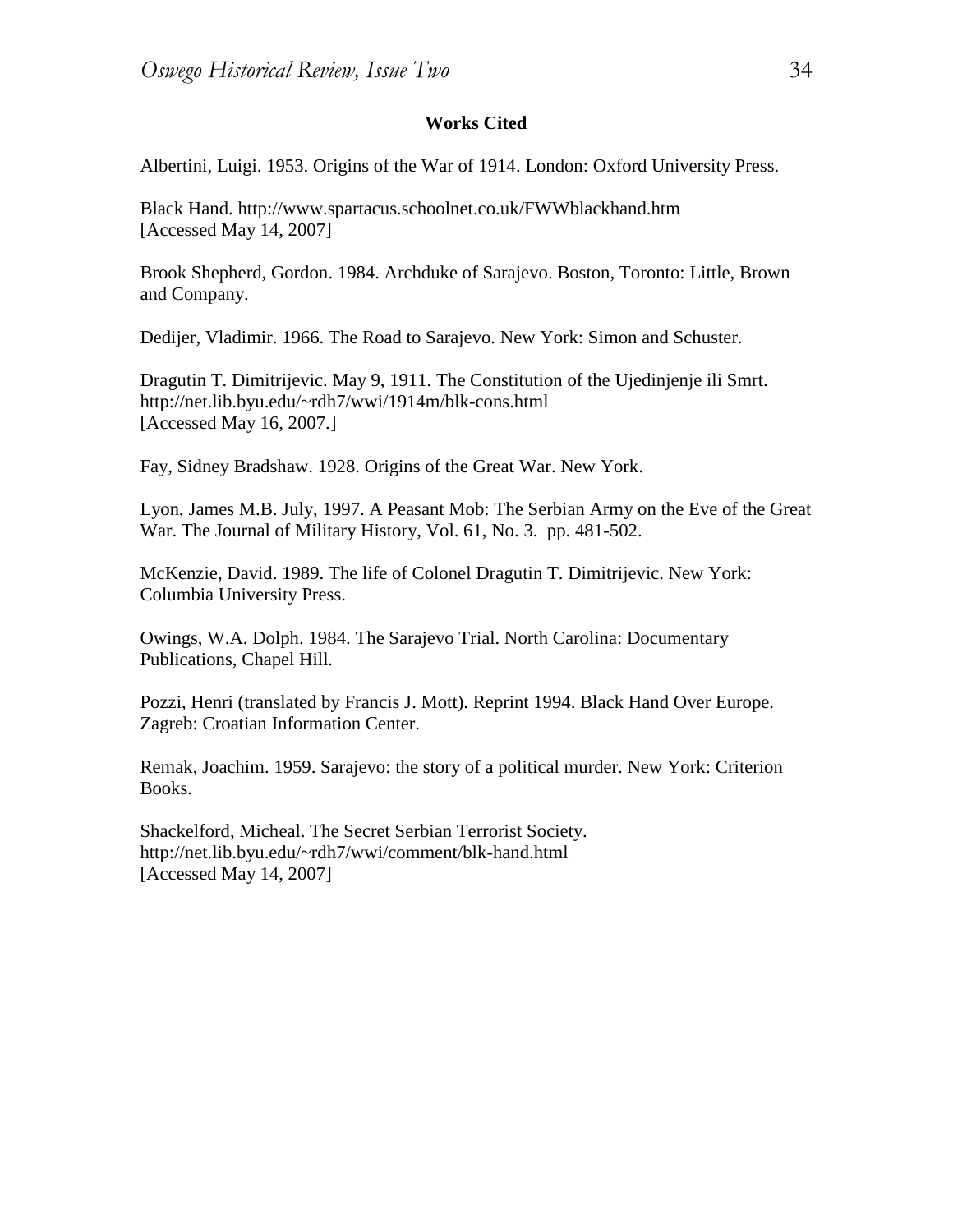# *Spartan Women: An Exception Among the Greeks* **By: Christine Godfrey**

When we study history, we are often times filled with knowledge regarding heroes, governments and warfare. These elements of history are most often associated with the accomplishments of men, and therefore one is taught history through the eyes and deeds of man. This "history of man" is often seen in the ancient Greek world, which is highlighted by our fascination with events, such as the Battle of Thermopylae, and legends, such as that of the Trojan War. While these historical elements are in no way unimportant, they fail to represent the social and everyday history of Greece. Similarly, when we are asked to reflect on the women of Greece, we often bring to mind the legend of Helen of Troy or the Goddesses that prevailed in Greek religion. These figures do not give an accurate depiction of the lives of Greek women, nor do these mythological women generalize the treatment and obligations of the average woman of Greece. The city-state, however, that preached the most liberally in regard to women was the militaristic state of Sparta. Spartan women were given physical, educational and legal freedoms under their oligarchy, and as a result garnered respect and scorn from their fellow Greeks.

To begin to see how the Spartan women differed greatly from other Greek women we must look at the overall picture of how women were seen in ancient Greece by considering a popular Greek pastime, the reciting of satirical poems and telling of satirical stories. In the sixth century B.C, Semonides wrote a poem in which he describes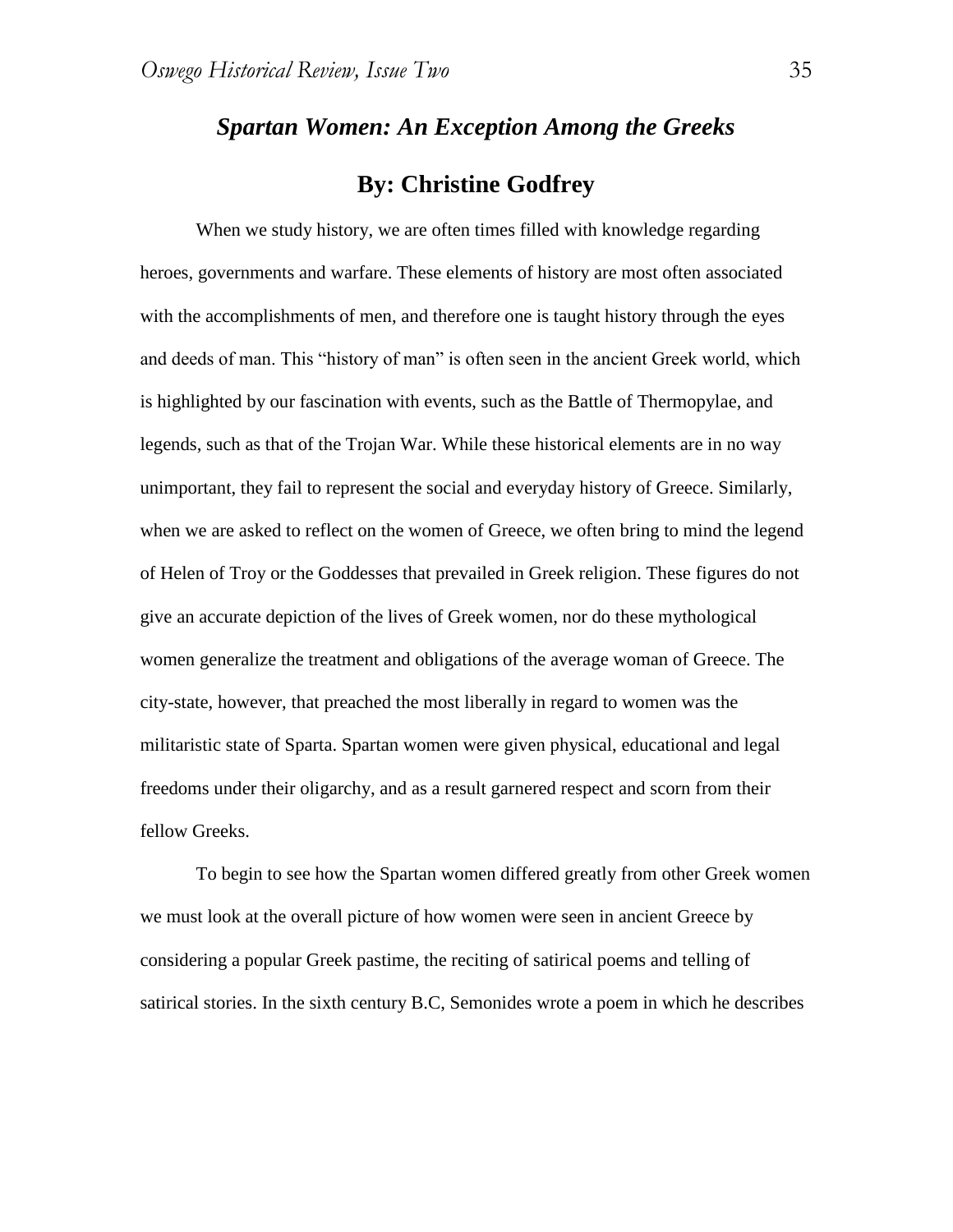"the female mind."<sup>80</sup> He wrote that Zeus created the female mind separately, and used different animals and inanimate objects to influence the nine different minds of woman.<sup>81</sup> There are three "animals" in this poem, which poignantly illustrates which women should always be avoided. The mind "made from a bitch" is that of a woman who wants to know everything, and never ceases speaking, even if she is alone; it is impossible for a man to control her.<sup>82</sup> Another female mind was created by the sea, according to Semonides, and has two different characters; one day she will be calm and pleasant and the next she will be a raging beast that is unapproachable.<sup>83</sup> A woman fashioned after a monkey is, in Semonides' opinion, the worst choice. She is horrible to look at, everyone laughs at her stout and unfeminine body, and she always looks to trick and harm people.<sup>84</sup> Finally, the best woman that a man can hope to receive has the mind of a bee. This woman is sensible and reaches her full potential in marriage by producing handsome children, and she is devoted to her husband and him to her. <sup>85</sup> It is satirical poems such as this that give us a look into how the Greek women were interpreted in literature. Overall, though, women are seen as a nuisance and a punishment for man, and it was believed to be rare indeed that a Greek man would actually find pleasure in his wife or any woman.

Not surprisingly, the attitudes of Semonides towards women did surface in the real life world of the Greeks. The philosopher Aristotle described what he thought was the female role from the Athenian point of view. He sets the tone of his writing by stating

 $\overline{a}$ 

 $85$  Lefkowitz, 27.

<sup>80</sup> Mary Lefkowitz and Maureen Fant, *Women's Life in Greece and Rome: A source book in translation* (Baltimore: The Johns Hopkins University Press, 1992), 25.

 $81$  Ibid.

<sup>82</sup> Ibid.

<sup>83</sup> Ibid.

<sup>&</sup>lt;sup>84</sup> Lefkowitz, 26.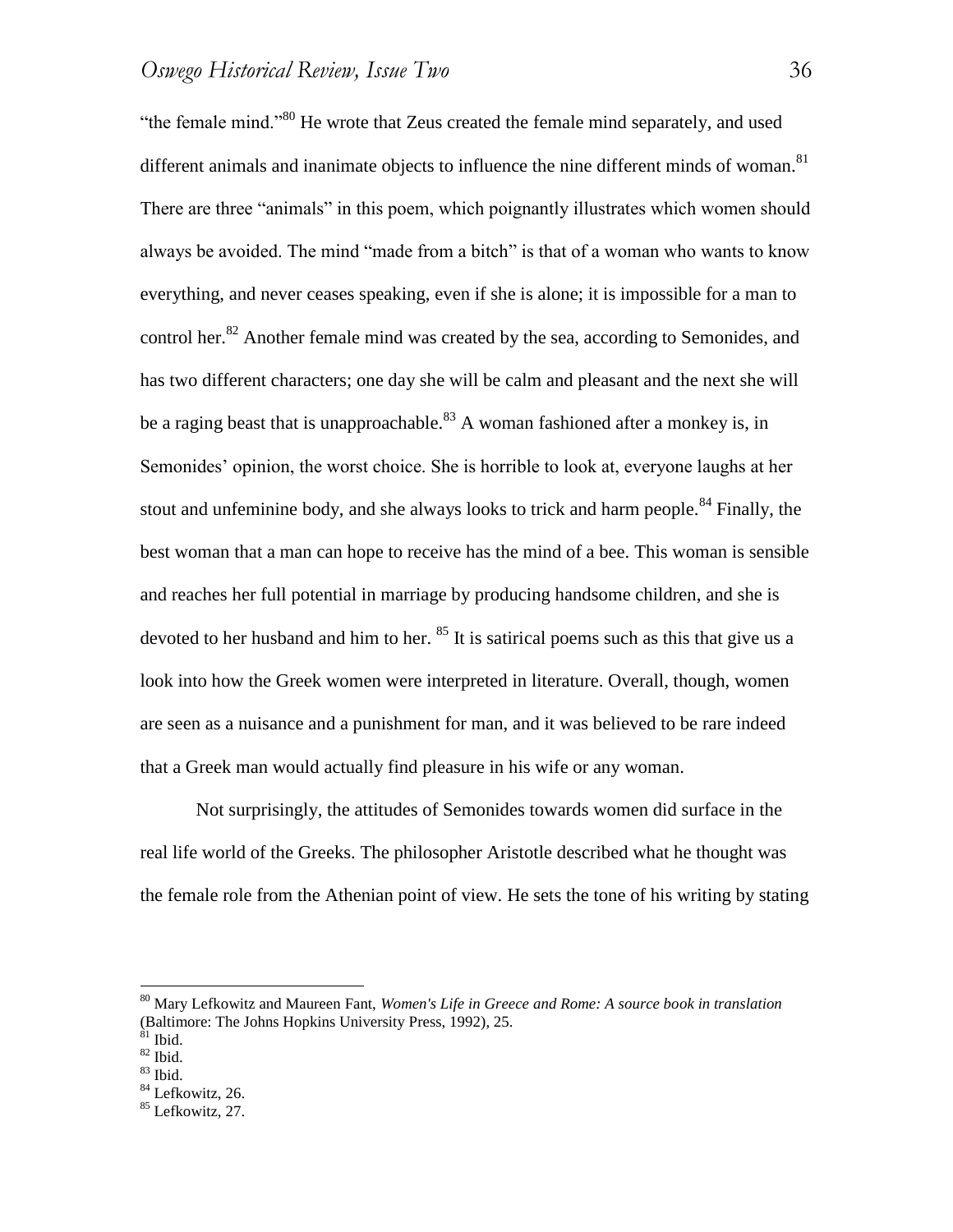first that, "the male is by nature superior, and the female inferior."<sup>86</sup> That sentence alone gives the reader an idea of where Greek women are placed in the hierarchy of society. He defends his statement by further insinuating that, "the male is by nature fitter for command than the female."<sup>87</sup> This is somewhat understandable considering the time period. A common answer to the question, "Why were women always inferior?" is that physically, men are equipped to hunt and fight, and women are made for having children, which in effect renders women physically limited when pregnant. Also, while courage was a much admired trait among the Greeks, it was displayed differently by men and women. Aristotle credits Socrates with saying, "The courage of a man is shown in commanding, of a woman in obeying," and, "Silence is a woman's glory."<sup>88</sup> Aristotle then brings to attention how the legislator Lycurgus at Sparta neglected to impose laws upon the Spartan women who, in Aristotle"s opinion, "live in every sort of intemperance and luxury."<sup>89</sup> According to Aristotle, Lycurgus gave up on controlling the women, and demanding their chastity and obedience, because their dominance in society was needed while the men were away.<sup>90</sup> He then goes on to comment that the Spartan women's influence on others has been "most mischievous."<sup>91</sup> In addition, Aristotle claims that tyrannies use these mischievous women and the slaves to help further the "evil practices of the last and worst form of democracy."<sup>92</sup> A tyrant hopes that the woman will "inform against her husband," and that the slaves will "betray their masters," because women and

 $\overline{a}$ 

 $89$  Ibid.

<sup>&</sup>lt;sup>86</sup> Lefkowitz, 38.

<sup>87</sup> Ibid.

<sup>88</sup> Lefkowitz, 39.

<sup>90</sup> Lefkowitz, 85.

<sup>&</sup>lt;sup>91</sup> Lefkowitz, 40.

 $92$  Lefkowitz, 41.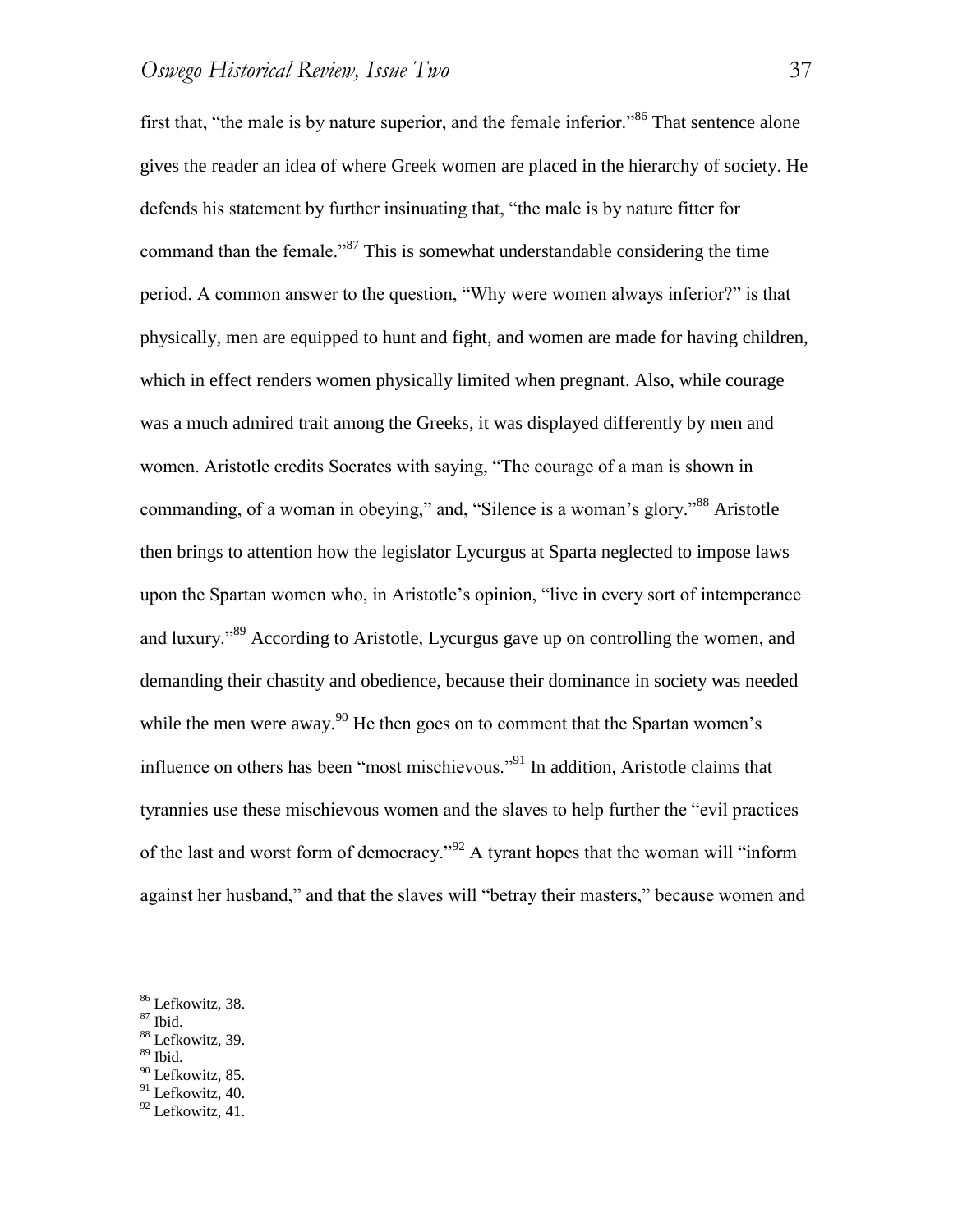slaves flourish under tyrannies, unlike monarchies.<sup>93</sup> Aristotle is clearly untrusting of women and it comes as no surprise that he is even more untrusting of, and upset by, Spartan women and their influence over men.

Spartan women were raised to give birth to Spartan soldiers and to be good wives. This claim can be supported by two anecdotes: "When an Ionian woman prided herself on something she had woven, a Spartan woman boasted of her four beautiful sons, saying, "Such should be the works of a fine woman and this is what she should be proud of and boast about,"<sup>94</sup> and, "When a Spartan woman was sold as a slave and asked what she knew how to do, she said. To be faithful.<sup>95</sup>

The expectations of Spartan women can be compared to those of the Spartan men, and while there were differences, the ideas behind them were similar. Under Lycurgus, Spartan women were expected to exercise by wrestling, running, and throwing the discus and javelin.<sup>96</sup> The intention was to ensure that the women were healthy enough to produce healthy and strong offspring and to prepare them for painful childbirth and labor.<sup>97</sup> Spartan women were also encouraged to roam naked and dance in the nude at ceremonies and festivals; this not only allowed them to show pride their bodies, but it also induced ideas of matrimony.<sup>98</sup> At these festivals, the young women would praise or mock the young Spartan males, who were showing off their militaristic knowledge and

 $\overline{a}$ 

 $95$  Ibid.

 $93$  Ibid.

<sup>&</sup>lt;sup>94</sup> Lefkowitz, 88.

<sup>&</sup>lt;sup>96</sup> Lefkowitz, 85.

<sup>97</sup> Ibid.

 $98$  Lefkowitz, 85-86.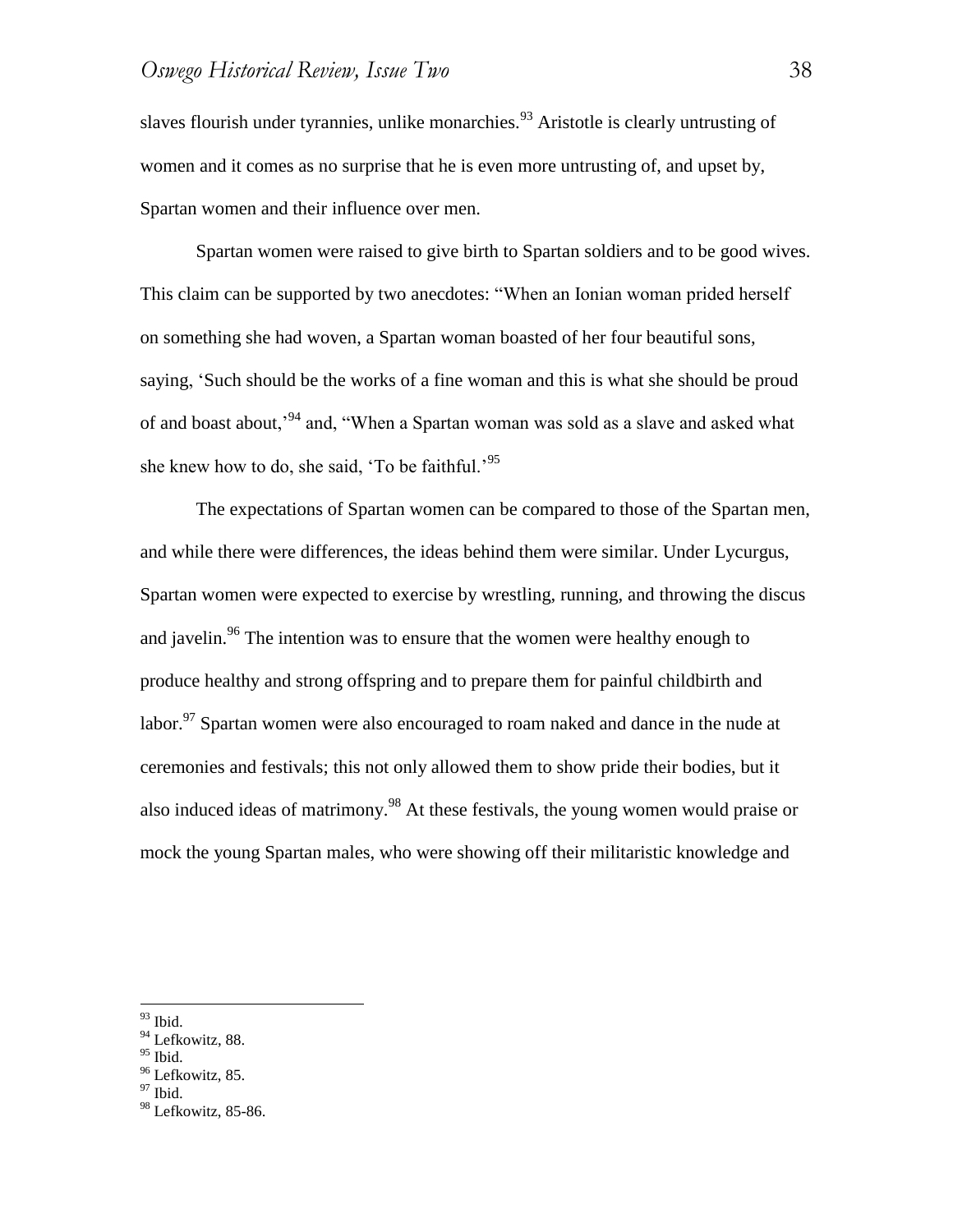skill.<sup>99</sup> The praise would inspire the young men to strive for glory, and the mockery would serve as a cruel push for the men who needed to work harder.<sup>100</sup>

Also, for a time, adultery wasn"t an issue for Spartans because the raising of children was a communal obligation. If a respected man wanted to lie with the wife of another Spartan, and gained his permission, he could lie with her in hopes of producing children of the best family.<sup>101</sup> Unfortunately, because perfection and strength were integral to Spartan life, any children born that were judged to be imperfect or weak were discarded in Apothetae, a pit near Mount Taygetus.<sup>102</sup> A male child was praised and intended for glory on the battlefield, and a female child was expected to attain her glory by giving birth to a Spartan soldier.

The scholar Xenophon compared and contrasted the Spartan women with other Greek women in his writing about the constitution of the Lacedaemonians. The leader of Sparta, Lycurgus, saw that the men of other cultures had unlimited access to their wives for sexual intercourse and often times, the husbands were decades older than their wives, who were often only fourteen years old.<sup>103</sup> Lycurgus believed that husbands should be in their prime because intercourse with their young wives would bring about healthier children.<sup>104</sup> Also, he believed that if married couples were not allowed to cohabit, and they had to plan secret nighttime meetings, they would be more passionate and fertile because they wouldn't have tired of each other.<sup>105</sup> When a city-state is dependent on its

 $102$  Ibid.

 $\overline{a}$ 

<sup>103</sup> Lefkowitz, 84.

<sup>&</sup>lt;sup>99</sup> Lefkowitz, 85.

<sup>100</sup> Lefkowitz, 85-86.

<sup>101</sup> Lefkowitz, 87.

<sup>104</sup> Lefkowitz, 85.

<sup>105</sup> Lefkowitz, 84.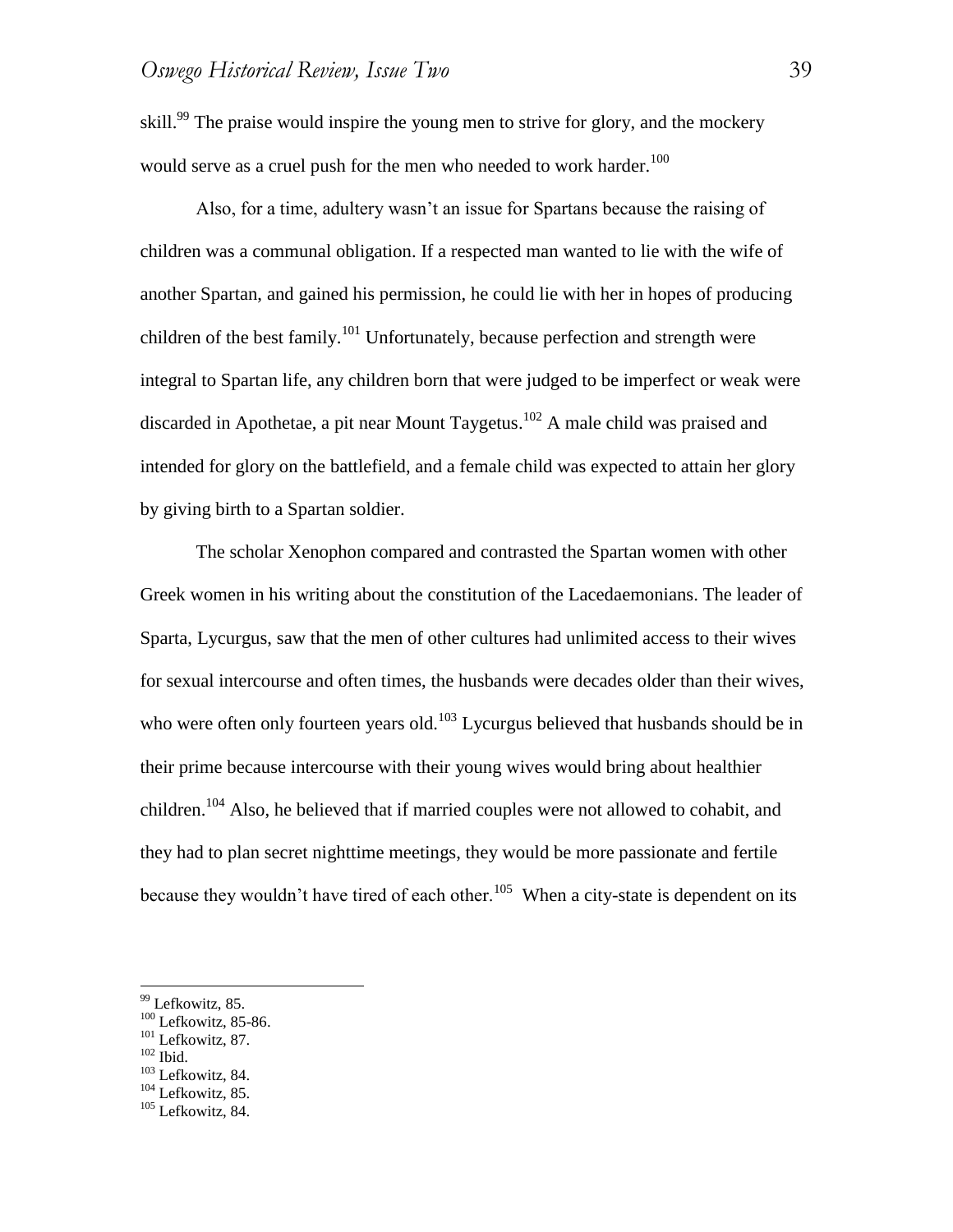military ability and glory, it stands to reason that they would realize that every member of their empire matters when it comes to preserving their reputation.

The women of Sparta stood out among their Greek counterparts in both their physical and social expectations. While other Greek women were confined to their homes and were expected to remain silent and obedient, Spartan women were busy perfecting their bodies and minds, while helping run Sparta when the men were off at war. While Sparta was nowhere nearly as intellectually and physically beautiful as Athens, Spartans offered more to their women, who greatly outnumbered the men. The Spartans had a warrior culture respected among the Greeks, while at the same time being considered barbaric and primitive. Spartan women may have been lucky to have access to education and physical freedom, but they were really only valued for their childbearing skills. When it is was these women giving birth to the men who made Sparta what it was, however, it stood to reason that the women in return would be honored and appreciated as important and vital to the continuation of their city-state"s power and reputation.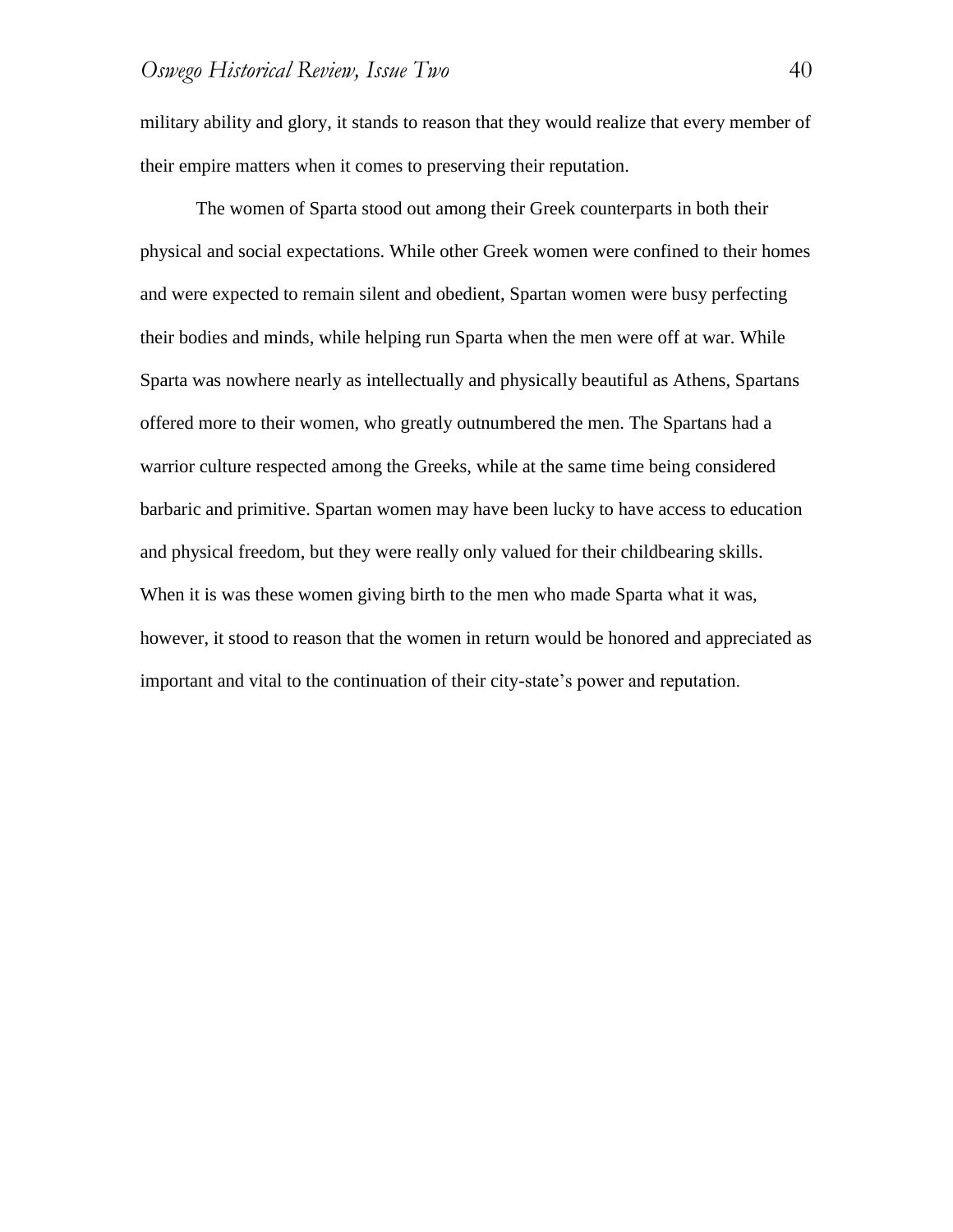### **Works Cited**

Lefkowitz, Mary R., and Maureen B. Fant. *Women's Life in Greece and Rome: A source book in translation*. 2nd ed. Baltimore: The Johns Hopkins University Press, 1992.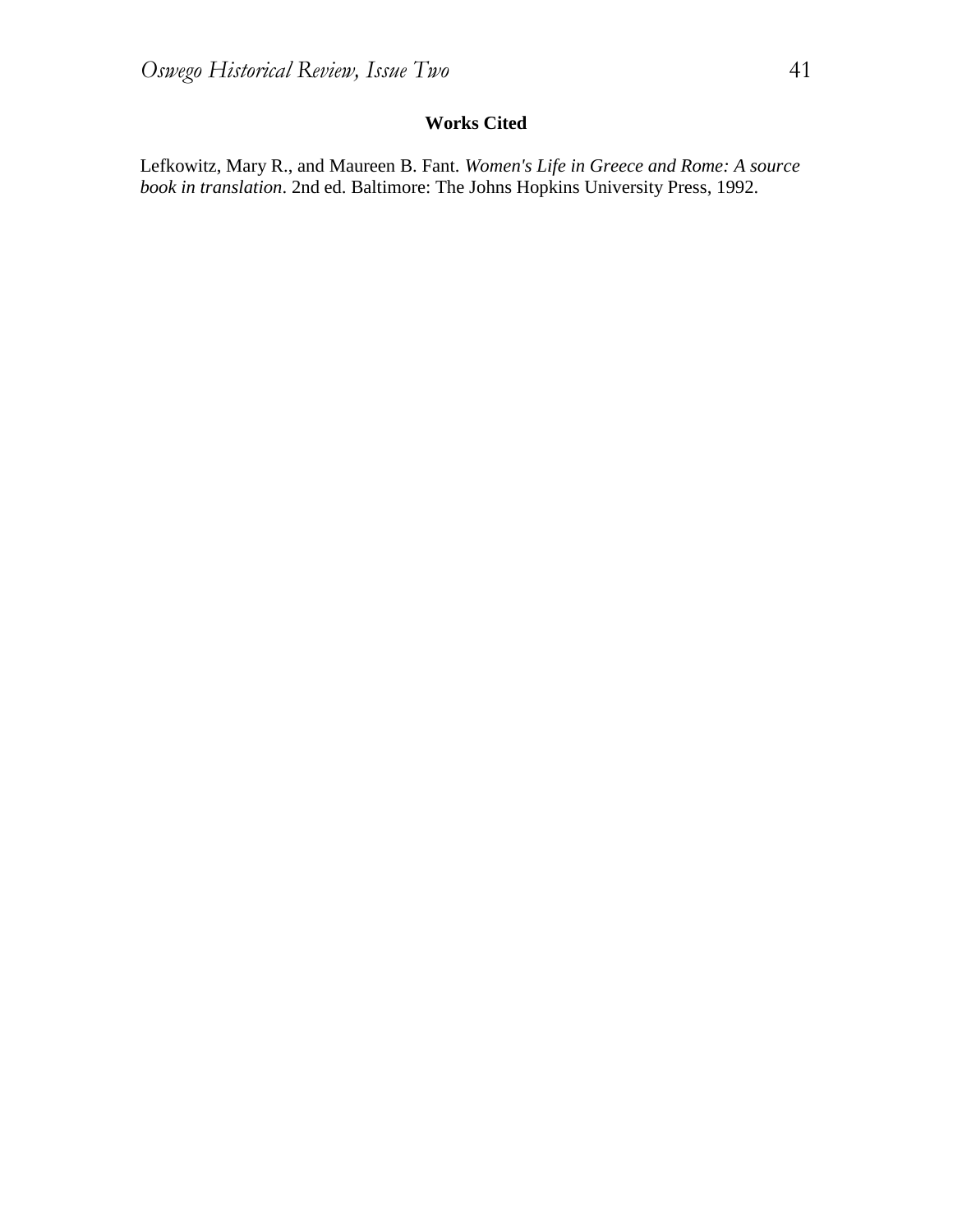$\overline{a}$ 

# *The Unwanted Ones: The Reasons for and the Events that Led to the Expulsion of the Jews from England under Edward I in 1290*

by Jessica Godfrey

*If rulers think they harm their souls by taking money from usurers, let them remember that they are themselves to blame.*  ---Thomas Aquinas<sup>106</sup>

Throughout the Middle Ages, the Jews were subject to much animosity. They were exploited for financial gain, served as scapegoats whenever a crisis arose, and were discarded when their services were no longer needed. Even though the Jews were expelled from several regions and countries during the Middle Ages, this paper solely focuses on the Jewish exodus from England under Edward I in 1290. Thus, this paper examines various reasons for, and actions that led to, their expulsion from England.

The history of the Jews in England prior to their expulsion in 1290 is brief. They first arrived in England from France during the Norman Conquest in 1066. The Jews constituted a small minority in England. In 1066, the English population was around two million and, by 1300, it had risen to about six million. From their arrival in 1066 to their expulsion in 1290, the Jewish population in England never exceeded five thousand. By 1290, the Jews in England comprised two thousand inhabitants. $107$ 

The Jews acted as cash cows whose main purpose in England was to profit the Crown. Since canon law barred Christians from practicing usury, the Jews assumed the

<sup>106</sup> B. L. Abrahams, *The Expulsion of the Jews from England in 1290* (London: Simpkin, Marshall, Hamilton, Kent & Co., 1895), 38.

<sup>107</sup> Robert C. Stacey, "Anti-Semitism and the Medieval State," in *The Medieval English State: Essays Presented to James Campbell,* ed. J. R. Maddicott and D. M. Palliser (London: Hambledon Press, 2000), 166. There is no evidence of Jews living in Anglo-Saxon England.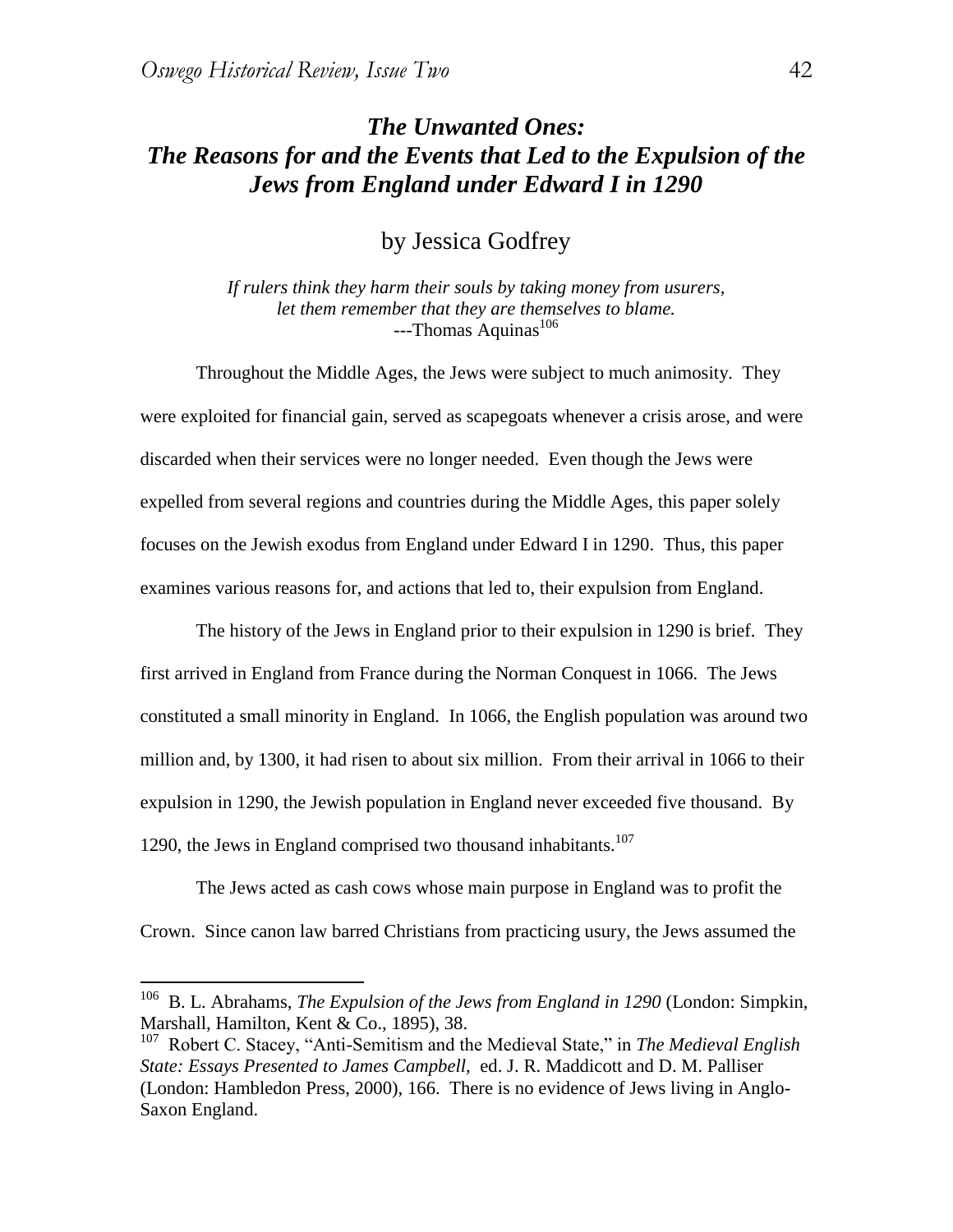role of moneylender. In return for royal protection and special jurisdiction, the Jews financed the Crown in the form of taxes, loans, gifts, and fines. Furthermore, the Jews were the property of the king, so he could tax them at will.<sup>108</sup> For instance, Henry II (1154-1189) and subsequent English kings granted them royal protection and exclusive privileges in return for heavy taxation. They were allowed to settle conflicts in their own ecclesiastical courts, and were protected by royal officers in each district. Consequently, the Crown"s ties with the Jews caused resentment and tension between the Christian and Jewish populations in England.<sup>109</sup>

In terms of taxation, the Crown taxed the Jews arbitrarily in order to serve its own financial interests. Whenever the king needed extra money, he would tax them through the tallage system. Tallages were land taxes that were frequently levied from the Jewish community. Although they were a minority, they were taxed almost as much as the Christian majority. In 1187, Henry II received 60,000 pounds in taxes from the Jews and 70,000 pounds in taxes from the Christians. From 1230 to 1260, the Jews were taxed so heavily that the Crown could independently operate the English realm without the financial assistance of the barons, thus limiting baronial influence over the Crown.<sup>110</sup> As the Crown grew more independent of baronial power, the Jews became increasingly impoverished from constantly paying exorbitant taxes.

The extreme demand for tallages to satisfy the avarice of the king had a distressing effect on the Jews. For example, in 1234, the richest Jew in Norwich, Isaac fil Jurnet, was worth 3,668 pounds; however, in 1290, the wealthiest Jew in Norwich, Isaac

 108 Barnett D. Ovrut, "Edward I and the Expulsion of the Jews," *The Jewish Quarterly Review* 67, no. 4 (April 1977): 224; Michael Prestwich, *Edward I* (New Haven, CT: Yale University Press, 1997), 344. 109 Abrahams, *The Expulsion of the Jews from England in 1290*, 11.

<sup>&</sup>lt;sup>110</sup> Abrahams, *The Expulsion of the Jews from England in 1290*, 13; Sholom A. Singer, "The Expulsion of the Jews from England in 1290," *The Jewish Quarterly Review* 55, (1965): 130.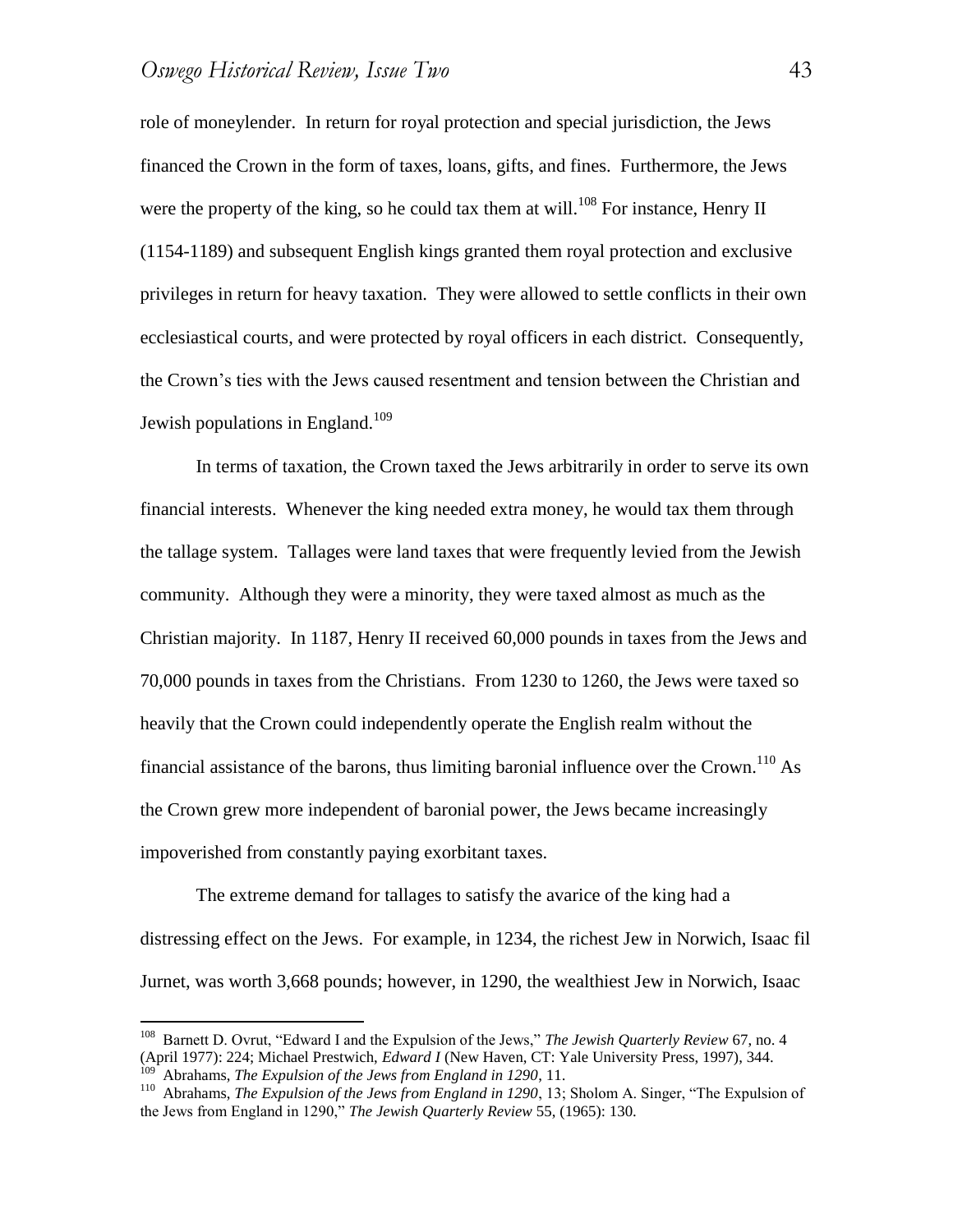fil Deulecresse, was valued at only 294 pounds.<sup>111</sup> Within the short span of 56 years in Norwich, the richest Jew"s worth decreased by 3,374 pounds. In 1255, Aaron of York, once the wealthiest Jew in England, became so poor that he had to rely on the community to pay his tallage. Moreover, the following tallage figures suggest the rising impoverishment of the Jews: from 1221 to 1231, the Jews paid 3,000 pounds in tallages; from 1233 to 1257, 7,000 pounds; from 1259 to 1267, 600 pounds; and from 1271 to 1290, 2,500 pounds. Although the Jews paid over twice as much in tallages between 1233 and 1257 (7,000 pounds) than between 1221 and 1231 (3,000 pounds), tallage revenues decreased in the following decades. The decline in tallage revenues was due not only to the Jews" growing poverty, but also to the fact that many Jews left England during the period of 1250-55, after a difficult tallage period. Furthermore, the Crown received money from other sources, such as Italian and Gascon financiers. In contrast to Jewish tallages, Italian loans became increasingly valuable to the Crown: between 1221 and 1231, the Italians loaned 785 pounds; between 1233 and 1257, 3,550 pounds; and between 1269 and 1290, 9,000 pounds. While the Jews provided 2,500 pounds in tallages to the Crown between 1271 and 1290, the Italians loaned 9,000 pounds to the Crown during the same period.<sup>112</sup> Hence, the preceding figures indicate the growing significance of Italian loans and the decrease in the monetary usefulness of the Jews to the Crown.

Jews who were unable to pay their tallages were imprisoned, their property was confiscated and sold, and their wives and children were deported. Edward I (1272-1307) ordered the constable of the Tower of London to arrest any Jew who did not pay the

 111 Ovrut, "Edward I and the Expulsion of the Jews," 227.

<sup>&</sup>lt;sup>112</sup> Singer, "The Expulsion of the Jews from England in 1290," 122-127.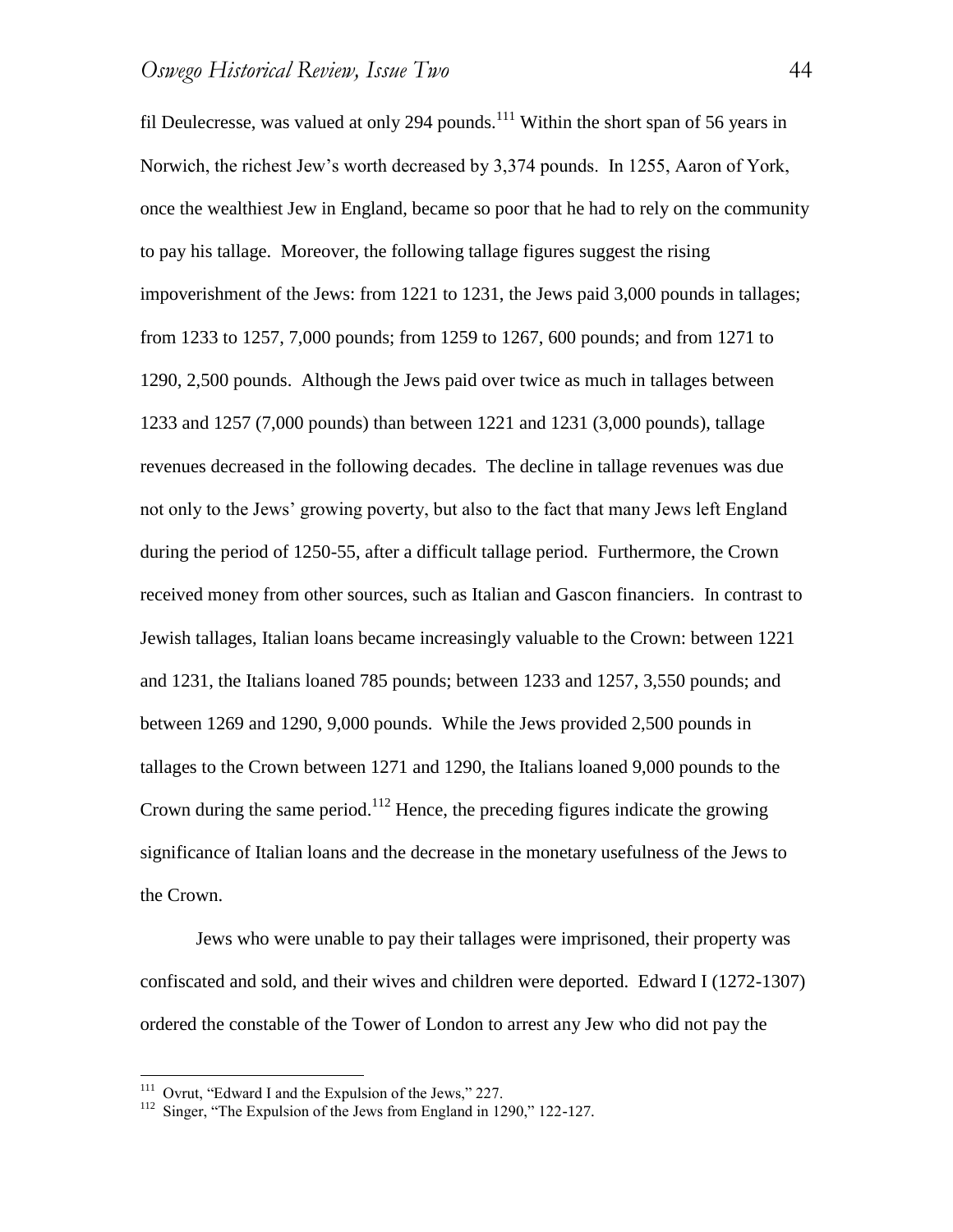tallage of 1274. He further stated: "They [the Jews] may be dealt with as men who have been outlawed and who have carried off chattels which are ours."<sup>113</sup> Edward regarded the Jews as criminals who kept the king"s property for themselves. Several Jews who failed to pay the tallage left England; especially during the heavy tallage period of 1250 to 1255.<sup>114</sup>

Apart from taxation, the Jews were active moneylenders who played a large role in the land market. Small landowners would often pledge their lands to Jewish moneylenders as security for debts. Some Jewish moneylenders sold their debtors" lands before they had enough time to pay back their debts. In turn, these lands were sold to those with available cash, such as barons and monasteries. Through the purchase of land, the barons and the Church amassed great wealth and political influence. Therefore, the practice of Jewish moneylenders receiving land as collateral from small landowners and then selling them to barons and monasteries created much resentment and discord among small landowners, and antagonized the king. The small landowners were angry with them for selling their lands before they had a chance to repay their debts, while the king viewed the them as a threat to his authority. In order to halt the rise of the political and economic power of the barons and the Church, the king sought to restrict Jewish moneylenders from participating in the land market. Thus, to weaken the power of the barons and the Church, the king tried to reduce their means of attaining land through Jewish moneylenders.<sup>115</sup>

<sup>113</sup> Cecil Roth, *A History of the Jews in England*, 3rd ed. (Oxford: Clarendon Press, 1964), 73; Ovrut, "Edward I and the Expulsion of the Jews," 226.

<sup>&</sup>lt;sup>114</sup> Singer, "The Expulsion of the Jews from England in 1290," 123.

<sup>&</sup>lt;sup>115</sup> Ovrut, "Edward I and the Expulsion of the Jews," 229-232, 234; George Hare Leonard, "The Expulsion of the Jews by Edward I: An Essay in Explanation of the Exodus, A. D. 1290," *Transactions of the Royal Historical Society* 5, (1891):112.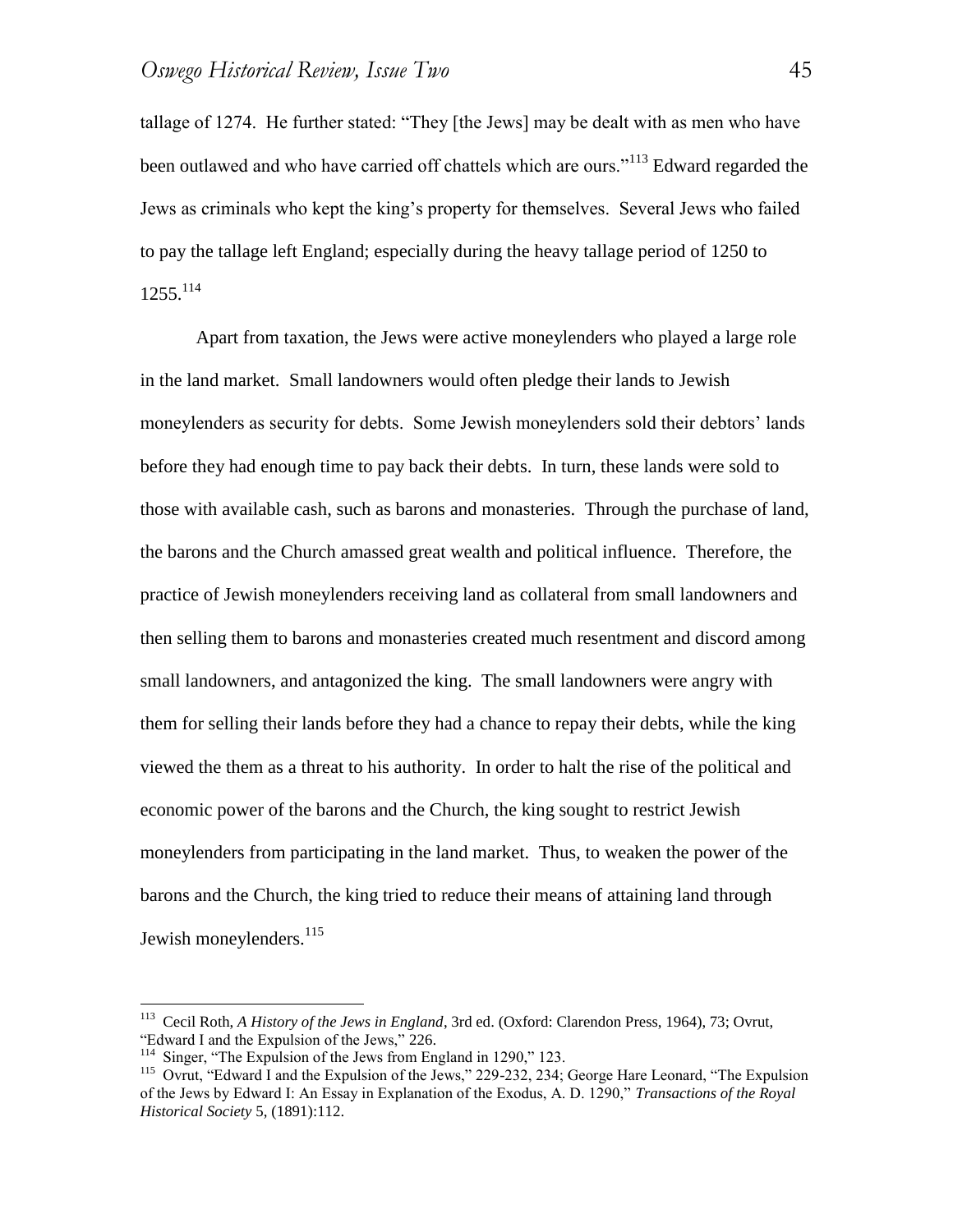To inhibit the growing power of the barons and the Church, the Crown employed several measures to restrict Jewish moneylenders from participating in the land market. In 1269, Henry III (1216-1272) passed the Provisions of Jewry, which asserted: "No Jew hereafter may sell his debts unless he have first obtained license of the king."<sup>116</sup> Edward I decreed in the 1275 Statute of Judaism: "That from henceforth no Jew shall lend anything at usury, either upon land, or upon rent, or upon other thing."<sup>117</sup> The Statute of Judaism banned the Jews from lending money at interest -- their main source of livelihood. Any person of any religion who continued to practice usury was fined. Instead of moneylending, Edward wanted the Jews to do honest work as merchants, artisans, and farmers:

And the king granteth unto them that they may gain their living by lawful merchandise and their labour; and that they may have intercourse with Christians in order to carry on lawful trade by selling and buying. But that no Christian, for this cause or any other shall dwell among them.<sup>118</sup>

With their main source of livelihood cut off, many Jews became impoverished. Consequently, some continued to act as moneylenders in secret, especially in the countryside where they were less likely to be caught by royal agents. Other Jews purchased large quantities of grain and wool at wholesale and then resold them for a profit, while some utilized contracts in order to conceal loans. Only a few found success as merchants, artisans, and farmers.<sup>119</sup>

 116 Ovrut, "Edward I and the Expulsion of the Jews," 232.

<sup>&</sup>lt;sup>117</sup> Robin R. Mundill, *England's Jewish Solution: Experiment and Expulsion, 1262-1290* (Cambridge: Cambridge University Press, 1998), 291.

<sup>118</sup> Roth, *A History of the Jews in England*, 70; Mundill, *England's Jewish Solution*, 293; Singer, "The Expulsion of the Jews from England in 1290," 134.

<sup>119</sup> Roth, *A History of the Jews in England*, 74; Robert C. Stacey, "Parliamentary Negotiation and the Expulsion of the Jews from England," in *Thirteenth Century England VI*, ed. R. H. Britnell, R. Frame, and M. Prestwick (Woodbridge: Boydell Press, 1997), 98. Since the Statute passed by Edward I did not stop the Jews from moneylending, he sought to regulate its practice instead. Edward"s Articles Touching the Jewry (1284) fixed the maximum rate of interest that Jews could receive for loans made to Christians.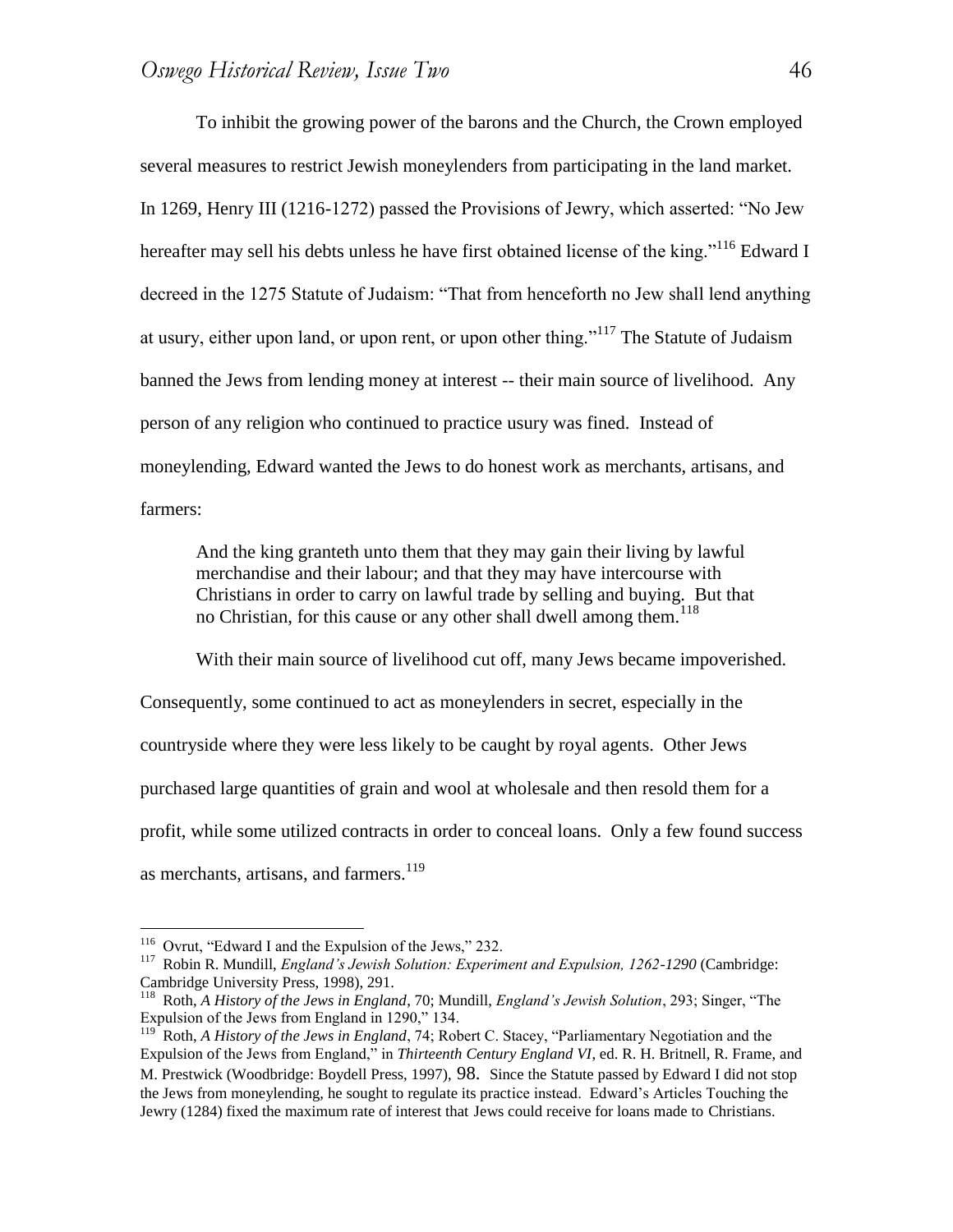Why was it so difficult for the Jews to make the transition from being moneylenders to being merchants, artisans, and farmers? Since they were prohibited from becoming town burgesses, it was almost impossible for them to gain admission into the guilds. They found it hard to buy and sell merchandise in towns, since the guilds held a monopoly over those activities. As non-guild members, they were forbidden to sell items of common use and, in some towns, they were prohibited from running their own shops or selling goods at wholesale. The Jews could become peddlers, but this trade was often dangerous and expensive. Peddlers risked being robbed and/or murdered while traveling alone around England with a cartload of wares. As a stranger in a strange town, it was usually difficult for a trader to gain a town"s trust. In London, unfamiliar merchants were forbidden to stay in the city for more than 40 days. They were required to sell everything they carried with them within that time. Moreover, they were not allowed to take anything back with them. It was also hard for the Jews to become farmers since the Statute of Judaism only allowed them to farm on leased land for 10 years. Farming generally takes more than 10 years to gain momentum and become successful, and even then there is no guarantee. In addition, the Jews could not work as villeins because their religion forbade their taking the oath of fealty.<sup>120</sup> There always seemed to be an obstacle to Jewish advancement. Banned from moneylending and lacking success in their new professions, the Jews grew ever more impoverished.

After the Statute of Judaism was passed in 1275, the Crown accused the Jews of resorting to coin-clipping, since they were barred from moneylending and were desperate

Under these articles, loans could only gather interest for up to three years, and debts could not be collected after four years (Stacey, "Parliamentary Negotiation," 99; Ovrut, "Edward I and the Expulsion of the Jew," 233).

<sup>120</sup> Abrahams, *The Expulsion of the Jews from England in 1290*, 39-41, 43.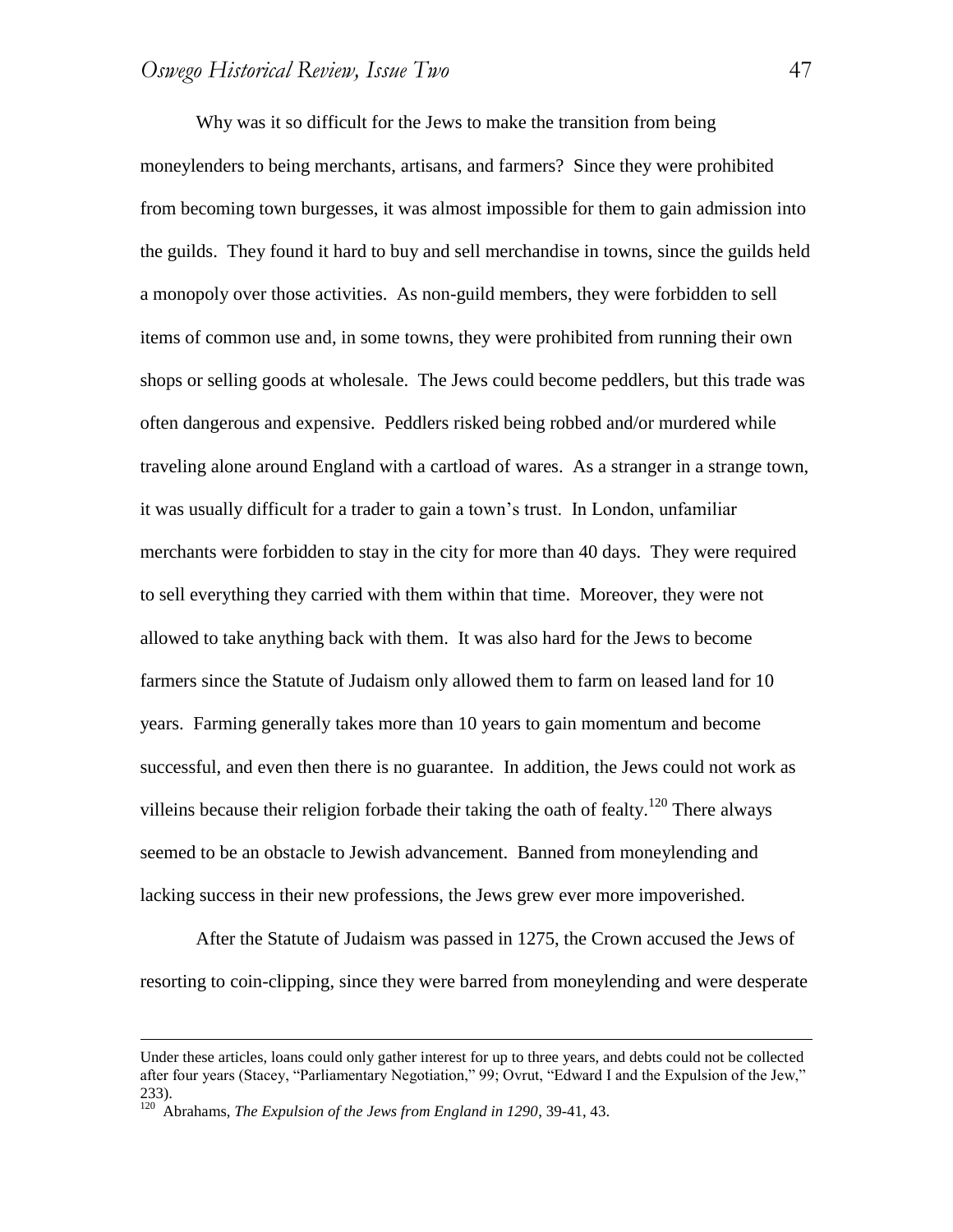$\overline{a}$ 

to make money. Coin-clipping was the process of filing off the edges of coins and melting the clippings into bullion. The Crown took coin-clipping very seriously, since it devalued money. Edward I appointed a judicial commission to investigate the practice. On November 17, 1278, they conducted house searches, and arrested any Jew whose house contained any evidence of coin-clipping, such as particular tools, clippings, or coins with filed edges. Many Jews had their property confiscated, and were imprisoned and hanged. In November 1278, over 600 Jews were imprisoned in the Tower of London. By May 1, 1279, 269 Jews and 29 Christians had been hanged in London for coin-clipping. It is clear that the Jews were mostly blamed for coin-clipping, because 10 of them were hanged for every Christian.<sup>121</sup>

Furthermore, religious prejudice played a large role in the expulsion of the Jews from England. As a religious minority, they faced growing oppression in England, as well as in the rest of Christiandom. Their plight worsened from year to year, until they were eventually banished in 1290. To distinguish them from the Christians, the Third Lateran Council (1178-79) required the Jews to wear a badge. The Fourth Lateran Council (1215) called for all Jews to wear a badge or distinctive clothing. The badge was first instituted in England in 1218. The Crown and the Church ordered every Jew to wear one on their clothing at all times. Again, the Statute of Jewry (1253) under Henry II forced the Jews to wear a badge. Under the Statute of Judaism (1275), every Jew was

<sup>&</sup>lt;sup>121</sup> Roth, *A History of the Jews in England*, 74-75; Robin R. Mundill, "Edward I and the Final Phase of Anglo-Jewry," in *The Jews in Medieval Britain: Historical, Literary and Archaeological Perspectives*, ed. Patricia Skinner (Woodbridge: Boydell Press, 2003), 62; Stacey, "Anti-Semitism and the Medieval State," 175-176; Abrahams, *The Expulsion of the Jews from England in 1290*, 47-49, 76. Coin-clipping was common in England before the Statute of Judaism was enacted in 1275. In fact, in 1248, the chronicler Matthew Paris wrote: "No foreigner, let alone an Englishman, could look on an English coin with dry eyes and unbroken heart." Paris further noted: "They [the Jews] are notorious forgers and clippers of the coin." He also wrote: "The Jews had nearly all their money taken from them, and yet they are not pitied, because it is proved, and is manifest, that they are continually convicted of forging charters, seals, and coins."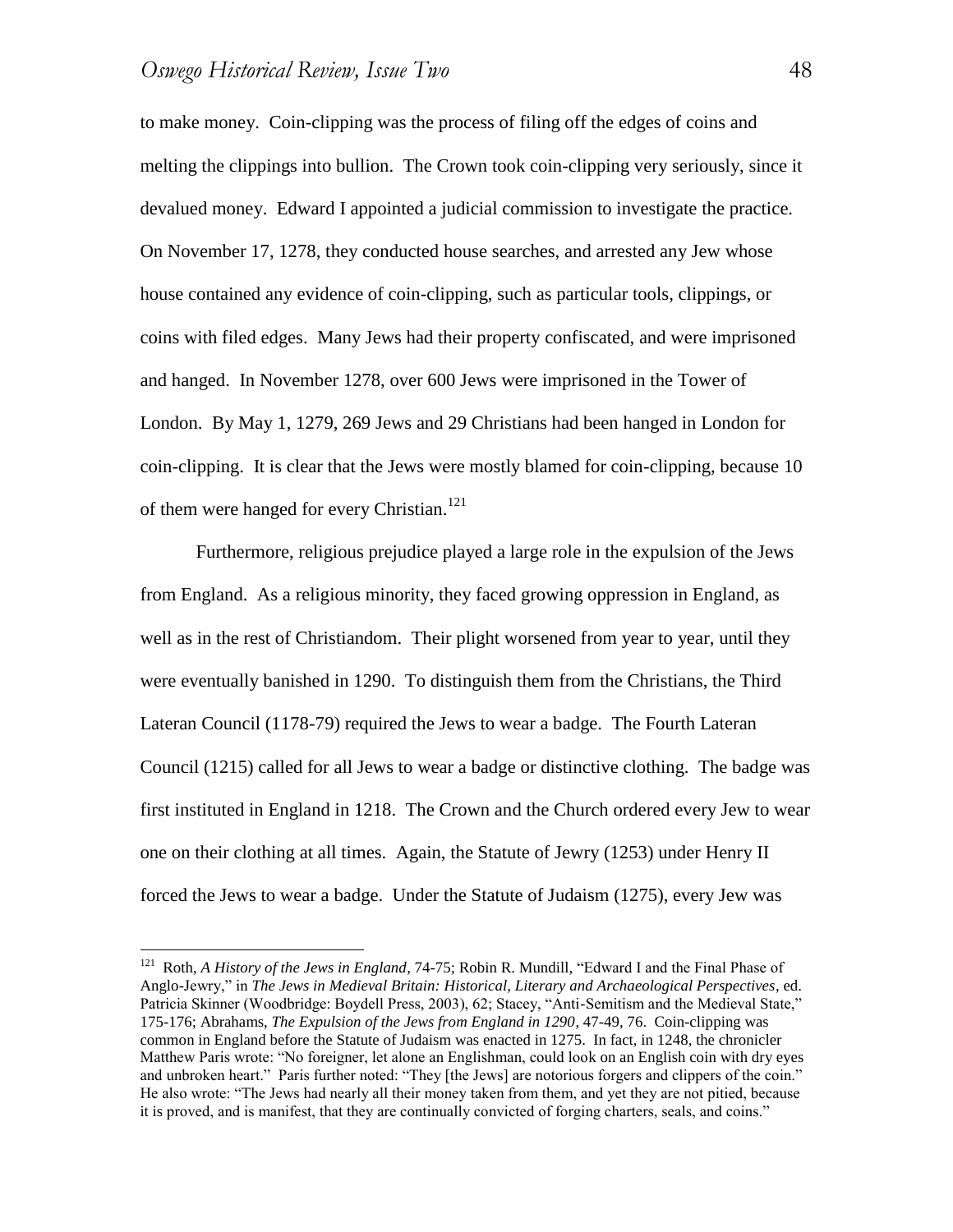required to wear a distinctive yellow badge in the shape of the tables of the law.<sup>122</sup> The Statute ordered:

And that each Jew after he shall be seven years old, shall wear a badge in the form of two tables joined, of yellow felt, of the length of six inches, and the breadth of three inches.<sup>123</sup>

Apart from his 1275 Statute, Edward I employed additional means to suppress Judaism in England. Both Edward and his mother, Eleanor of Provence, were bigots who viewed the Jews with aversion. In 1279, Edward ordered his government to look into allegations of Jewish blasphemy. Consequent to these inquiries, one Norwich Jew was drawn and burned for blasphemy against Christ. In 1280, Edward tried to convert the Jews to Christianity, since he thought they lived in ignorance and sin. He ordered all the sheriffs and baliffs in England to force Jews to attend sermons conducted by Dominican friars. Furthermore, the Jews who converted to Christianity under Edward I were allowed to keep one-half of the value of all their possessions. Edward"s incentive, however, was unsuccessful. Many Jews rebelled against conversion, and attacked converted Jews.<sup>124</sup>

The Church shared many of the anti-Semitic attitudes of Edward I. At the Council of the Province of Canterbury held at Oxford in 1222, the Jews were forbidden to build synagogues, employ Christian servants, or enter churches. In 1251, they were prohibited from eating meat on Fridays and during Lent. In 1286, Pope Honorius IV addressed a bull to the Archbishop of Canterbury and York concerning the Jews in England. He believed that the Jews dishonored God and the Christian faith. Honorius IV

<sup>&</sup>lt;sup>122</sup> Roth, *A History of the Jews in England*, 40; Stacey, "Anti-Semitism and the Medieval State," 174; Leonard, "The Expulsion of the Jews by Edward I," 125, 128.

<sup>123</sup> Mundill, *England's Jewish Solution*, 292.

<sup>&</sup>lt;sup>124</sup> Mundill, England's Jewish Solution, 274-276; Leonard, "The Expulsion of the Jews by Edward I," 128; Stacey, "Anti-Semitism and the Medieval State," 176.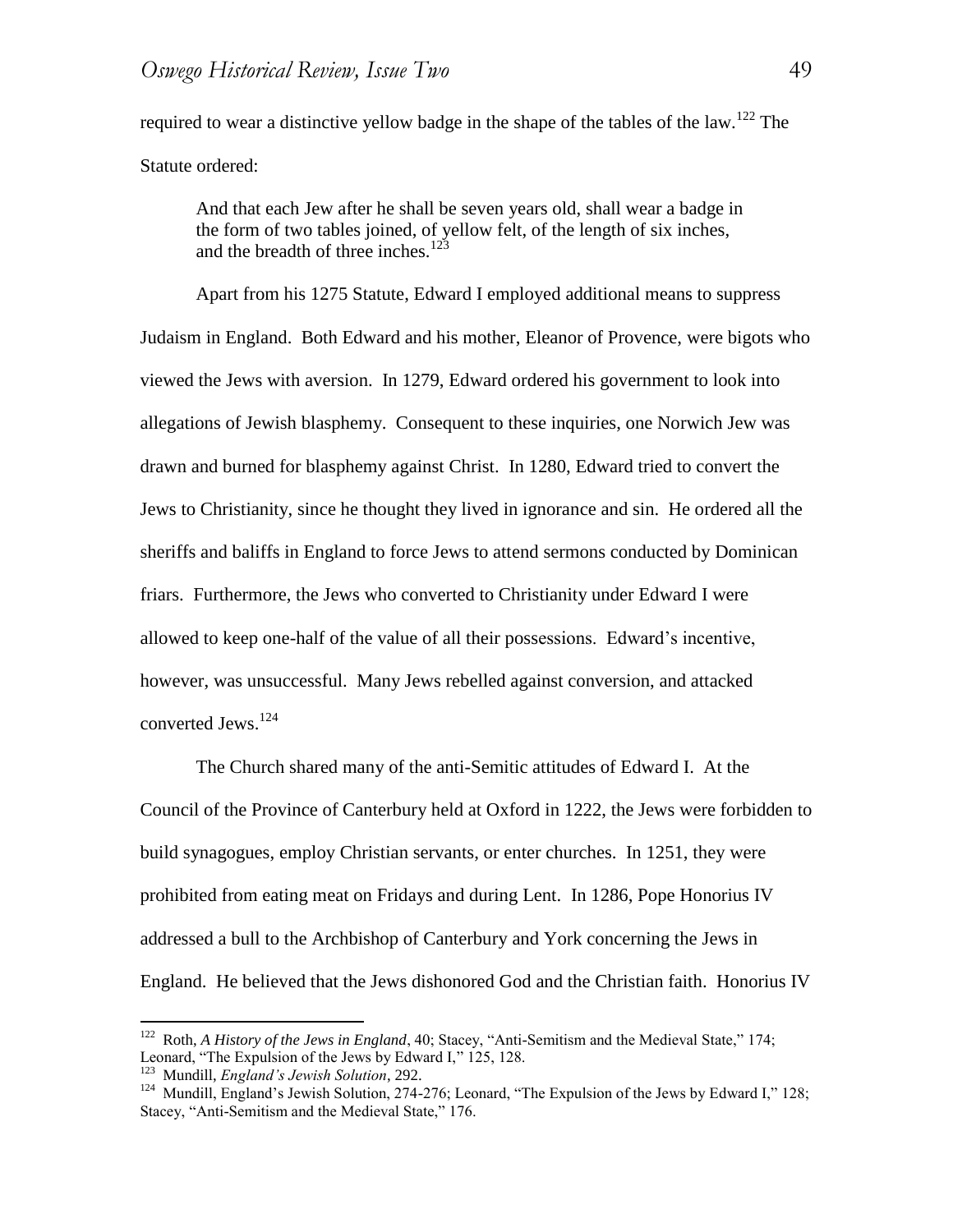described the Talmud as "wicked and deceitful" and as including "abominations, falsehoods, heresies, and abuses." The Church's main concern was to limit social contact between the Christians and the Jews. The Fourth Lateran Council insisted that the Jews of England should live apart from the Christians and wear a distinguishing badge.<sup>125</sup> The measures taken by the Church exemplify the rising oppression the Jews encountered in their everyday lives.

The most outlandish allegations against the Jews during this period, however, was of their involvement in the ritual killing of Christian children. Throughout the twelfth and thirteenth centuries, the Jews were frequently accused of crucifying Christian children and drinking their blood for their religious ceremonies. They were further accused of poisoning wells, desecrating the holy sacraments, and detesting anything that pertained to Christianity. The Jews were a constant source of blame for every mysterious death that occurred, especially when it involved children. They served as scapegoats whenever there was not evidence or answers to explain these deaths. As a result, countless Jews were imprisoned, tortured, and killed for purportedly committing crimes against Christianity.<sup>126</sup>

The first known crucifixion charge against the Jews occurred in Norwich in 1144. The Jews were blamed for crucifying a 12-year-old skinner"s apprentice named William and consuming his blood for their Passover feast. Even though there was no evidence whatsoever to back up this claim, many Jews left Norwich, and those who remained were killed. From this event onwards, the Jews in England were persistently accused of

<sup>125</sup> Ovrut, "Edward I and the Expulsion of the Jews," 228; Abrahams, *The Expulsion of the Jews from England in 1290*, 66-68; Singer, "The Expulsion of the Jews from England in 1290," 133; Leonard, "The Expulsion of the Jews by Edward I," 126.

 $126$  Stacey, "Anti-Semitism and the Medieval State," 164.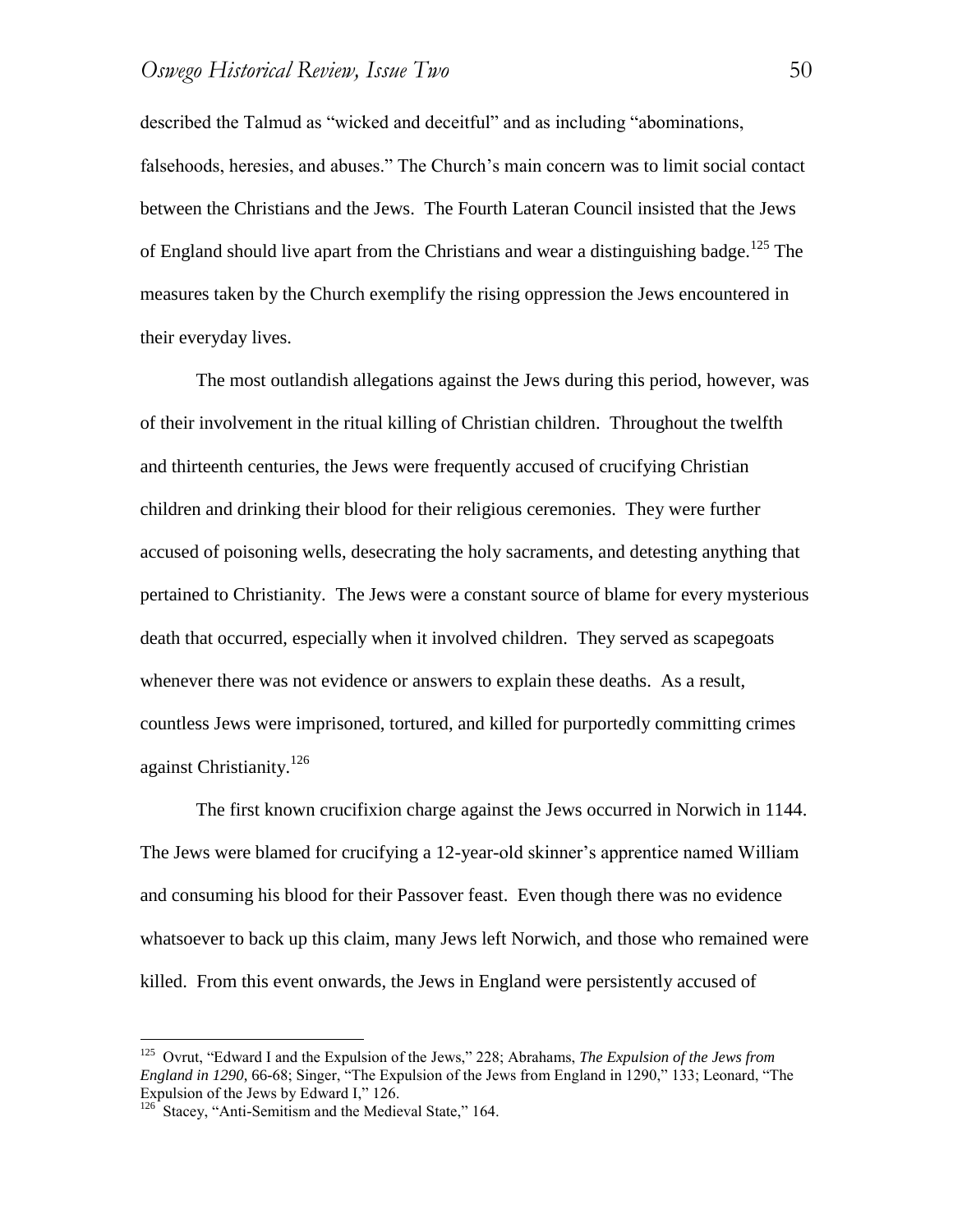ritually killing Christian children. In 1168, they were accused of murdering a child in Gloucester. In 1181, the Jews were charged with crucifying a six-month-old infant in the town of Bury St. Edmunds. The infant became a martyr, and was hence named St. Robert of Bury St. Edmunds. The supposed child victims of ritual murder were frequently considered martyrs, and were often buried in shrines in churches and religious houses. $127$ 

Although the first known crucifixion charge against the Jews occurred in Norwich in 1144, there was an even older account of a child crucifixion in Bristol during the reign of Henry I (1100-1135). The case was called *The Passion of Adam of Bristol*, and it was written by an unknown author. The manuscript told a story of a seven-year-old Christian boy named Adam, who was lured into a Jewish family"s home to be crucified. It was said that the family had crucified three other Christian boys in the previous year. The Jewish family enticed Adam into their home by offering him food and telling him that they were Christians. Once Adam was inside their home, the Jewish father, mother, and son bound and gagged the boy, cut off his nose and lips, and proceeded to nail him onto the cross.<sup>128</sup> The Jewish family was depicted as Christ haters, who described Christ as an "evildoer" and a "magician" and His mother Mary as a "base whore."<sup>129</sup> As soon as Adam found out that the father was Jewish, he exclaimed: "Woe, woe, I am dead, for he is a Jew."<sup>130</sup> Adam automatically knew he was going to die, since he was in the hands of

<sup>127</sup> Stacey, "Anti-Semitism and the Medieval State," 164, 168-169; Abrahams, *The Expulsion of the Jews from England in 1290*, 10-11. 128 *The Passion of Adam of Bristol*, trans. Robert C. Stacey, British Library, Harleian MS, 957, no. 7

 $(2002)$ , 1-2, 4-7.<br><sup>129</sup> Ibid, 6, 14.

 $130$  Ibid, 6.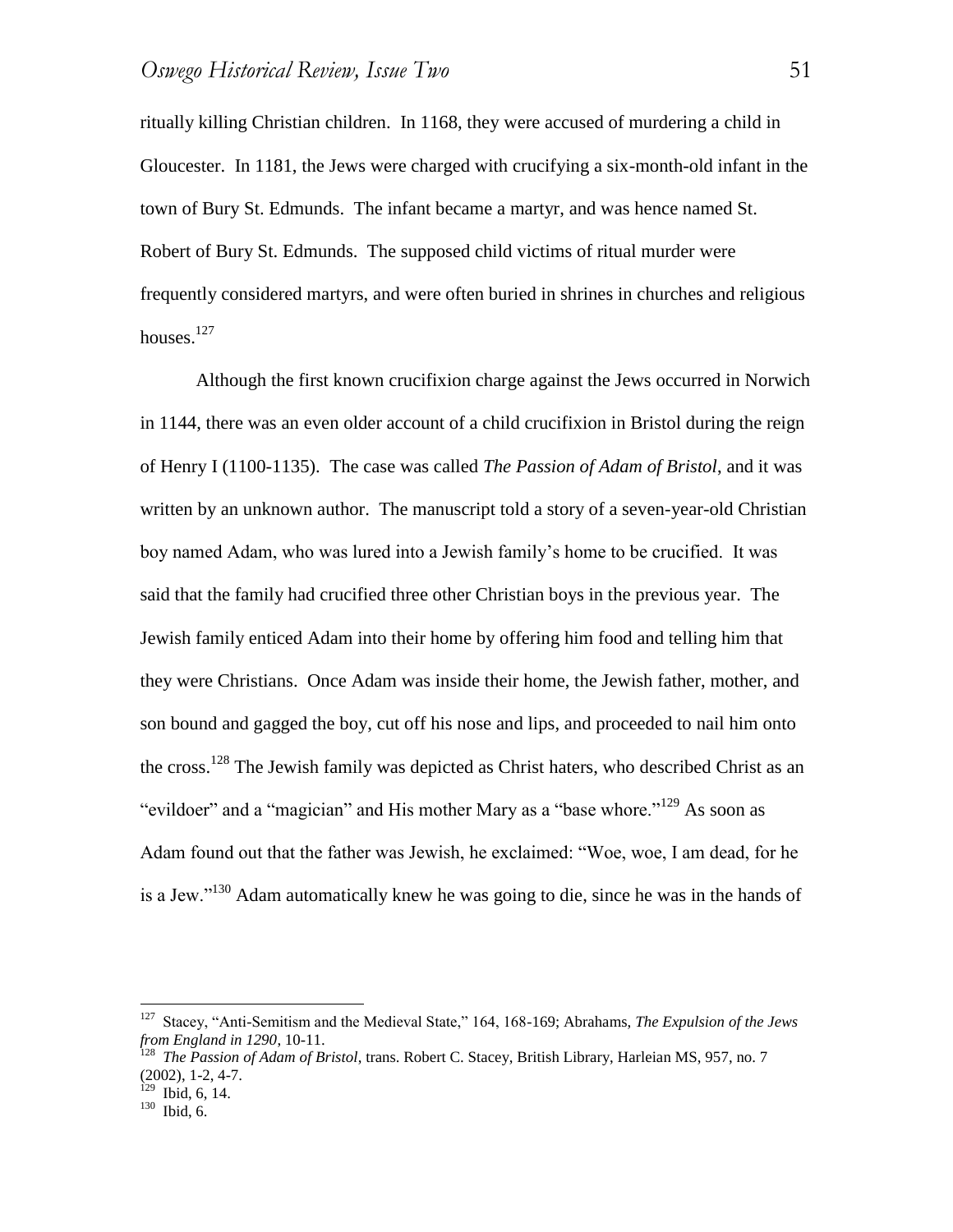the Jews. Adam was then stabbed to death in the heart with a knife, and thus became a child martyr.<sup>131</sup>

In another case, a riot broke out in London in 1239 when a Jew was charged with murder. Many Jews were imprisoned or put to death, and a tax was placed on one-third of their property. In 1244, the body of a child was found in the churchyard of St. Benet"s in London. It was alleged that the body had a Hebrew inscription cut into the child"s skin. It was thought that the child was murdered by the Jews and used for ritual purposes. In 1279, a Jew was accused of crucifying a Christian boy in Northampton.<sup>132</sup>

The most famous case of an alleged ritual child murder in England during the medieval period, however, was the death of "little" St. Hugh of Lincoln in 1255. In August 1255, a large number of Jews traveled from all over England to attend a wedding in Lincoln. A day after the wedding, a Christian boy named Hugh was found dead in a well. Hugh had been missing from his home for over three weeks. He probably accidentally fell into the well and died, but hate and fear blew this situation way out of proportion. A Jew named Copin was near the place where Hugh"s body was found, and he was detained and tortured until he "admitted" that the boy was murdered by himself and his fellow Jews for ritual purposes. Since Henry III believed that the Jews had ritually murdered Hugh, he ordered Copin to be first dragged down the street tied to a horse's tail, and then hanged.<sup>133</sup> In additon to Copin, 19 Jews were executed, and around 100 more were imprisoned for the supposed murder of Hugh. After his death, little St. Hugh of Lincoln became a martyr, and was buried in a shrine in Lincoln Cathedral. Little Hugh's death became an instant sensation in the medieval world. He was mentioned in

 $131$  Ibid, 14-15.

<sup>132</sup> Roth, *A History of the Jews in England*, 55, 78.

<sup>133</sup> Prestwich, *Edward I*, 345; Roth, *A History of the Jews in England*, 56.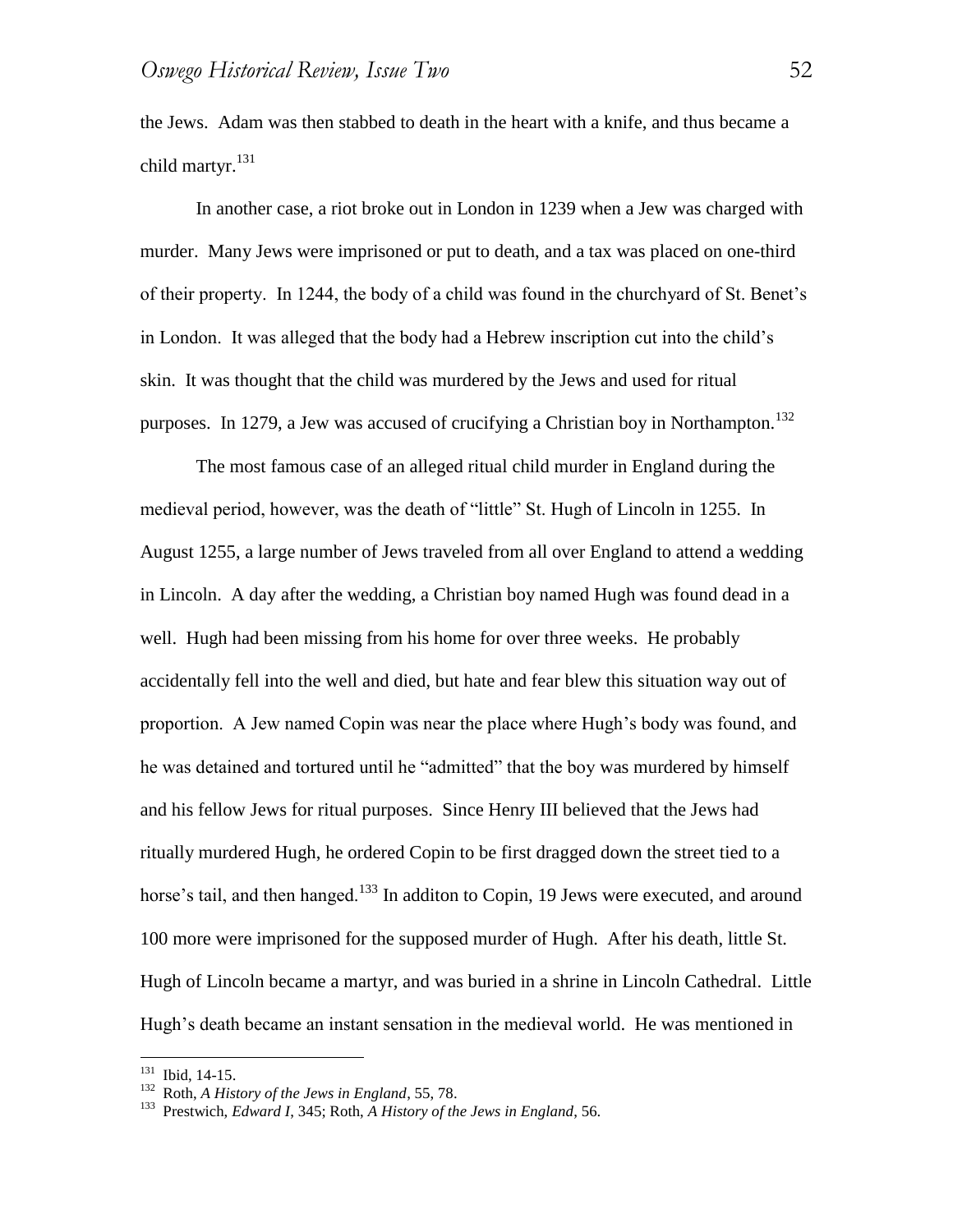medieval songs, chronicles, and literature, including Geoffrey Chaucer"s *The Canterbury Tales*. Even after the expulsion of the Jews from England in 1290, stories of ritual crucifixions continued to be common in religious and popular literature.<sup>134</sup>

Throughout the thirteenth century, before the Jews were expelled from England altogether in 1290, they were expelled from so many English towns that there were few places left for them to live. Envy and prejudice may have been the causes. Local tensions could have erupted over their supposed wealth, their ties with the Crown, their alleged involvement in ritual killings, or for simply being Jewish. The towns, with the support of barons and the Church, took action in banishing them. For instance, in 1190, the Abbot of Bury St. Edmunds convinced Richard I (1189-1199) to expel the Jews from that town. In 1231, the Earl of Leicester, Simon de Montfort, issued a similar edict. In 1235, the residents of Newcastle-on-Tyne paid Henry III a hundred pounds to banish the Jews from their town, which he did. The hundred pounds was supposedly a gift to him. In 1234, 1235, 1236, 1242, 1244, and 1263, the Jews were banished from, respectively, Newcastle, Wycomb, Southampton, Beckhamsted, Newbury, and Derby.<sup>135</sup> Furthermore, Edward"s mother, Eleanor of Provence, expelled the Jews from her dower towns. On January 12, 1275, Edward decreed: "No Jew shall dwell or stay in any towns which the queen mother [Eleanor of Provence] holds in dower."<sup>136</sup> In 1275, the Jews were expelled from Eleanor's dower towns of Marlborough, Gloucester, Worcester, and Cambridge. In

 134 Stacey, "Anti-Semitism in the Medieval State," 170, 174.

<sup>135</sup> Singer, "The Expulsion of the Jews from England in 1290," 129; Abrahams, *The Expulsion of the Jews from England in 1290*, 20; Roth, *A History of the Jews in England*, 58; Leonard, "The Expulsion of the Jews by Edward I," 133.

<sup>&</sup>lt;sup>136</sup> Mundill, "Edward I and the Final Phase of Anglo-Jewry," 57.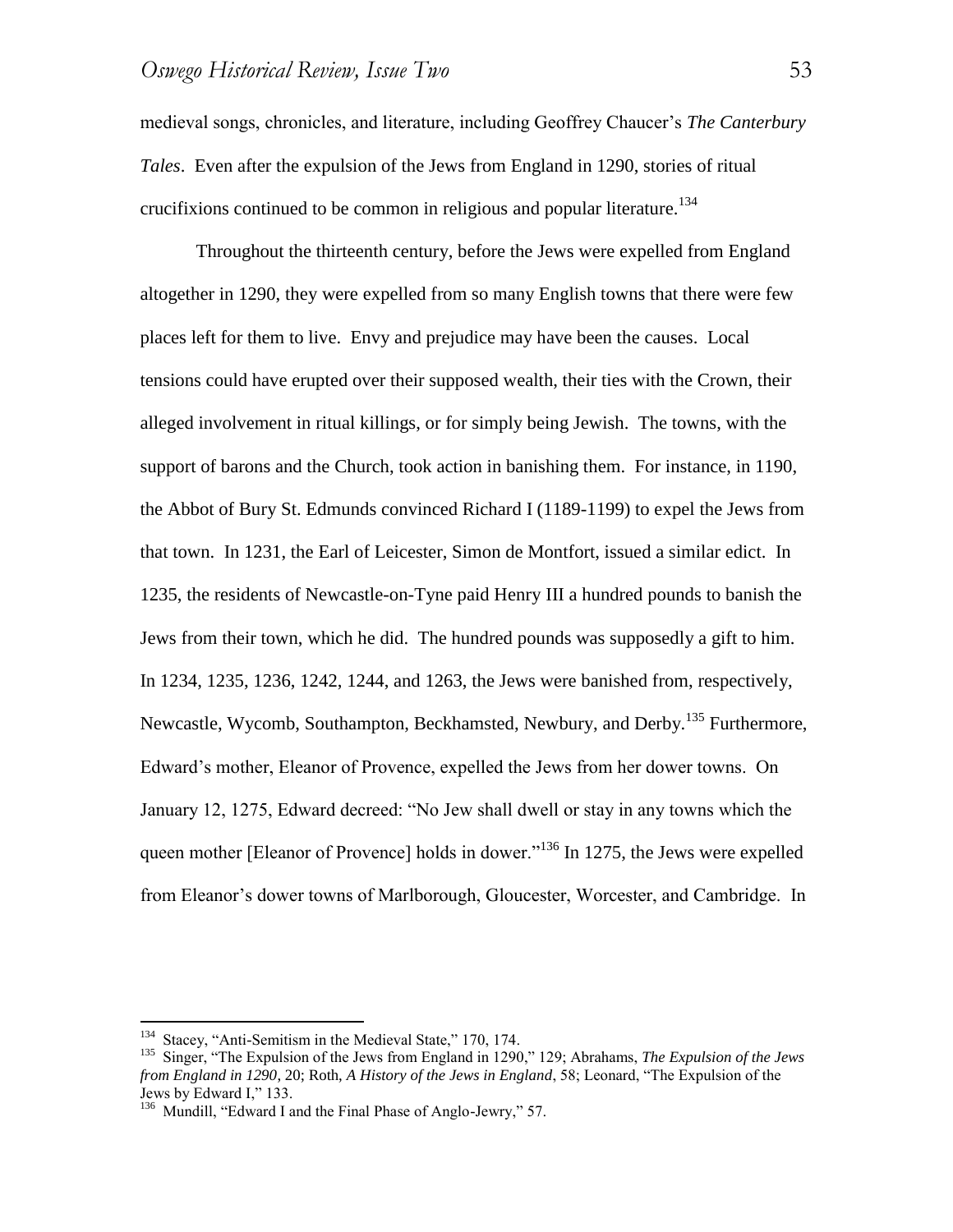May 1278, Edward banished the Jews from his duchy in Gascony, France, an act that foreshadowed what was to come in England in  $1290$ <sup>137</sup>

Twelve years after Edward"s banishment of the Jews from his duchy of Gascony, he repeated the deed, but for the entire realm of England. Many factors led to his decision, economic, political, and religious. As the thirteenth century had progressed, the Jews had become increasingly impoverished due to financial exploitation, and encountered growing religious prejudice, and were expelled from numerous English towns and cities. Other factors included: failing to obey the 1275 Statute of Judaism by continuing to lend money at interest; their growing impoverishment making them less useful financially to the Crown; and the fact that Parliament would only approve Edward"s tax venture, the single largest one of the Middle Ages, if he agreed to expel the Jews from England.<sup>138</sup>

As a result, on July 18, 1290, Edward ordered the Jews to leave England before the first of November or else face the penalty of death. The Jewish population at the time of their expulsion was around 2,000. The general English population reacted to the news with delight. Edward seized the Jews' property, including their houses, and sold it to benefit himself and his friends. He did not make a large financial profit off their expulsion, however: only 1,835 pounds from the sale of the property. After the expulsion, many Jews went to France, and others went to Scotland, Ireland, Wales, Spain, and Germany. The only Jews who stayed in England were the few who converted to

<sup>137</sup> Mundill, "Edward I and the Final Phase of Anglo-Jewry," 57; Mundill, *England's Jewish Solution*, 284.

<sup>&</sup>lt;sup>138</sup> Stacey, "Anti-Semitism and Medieval State," 177.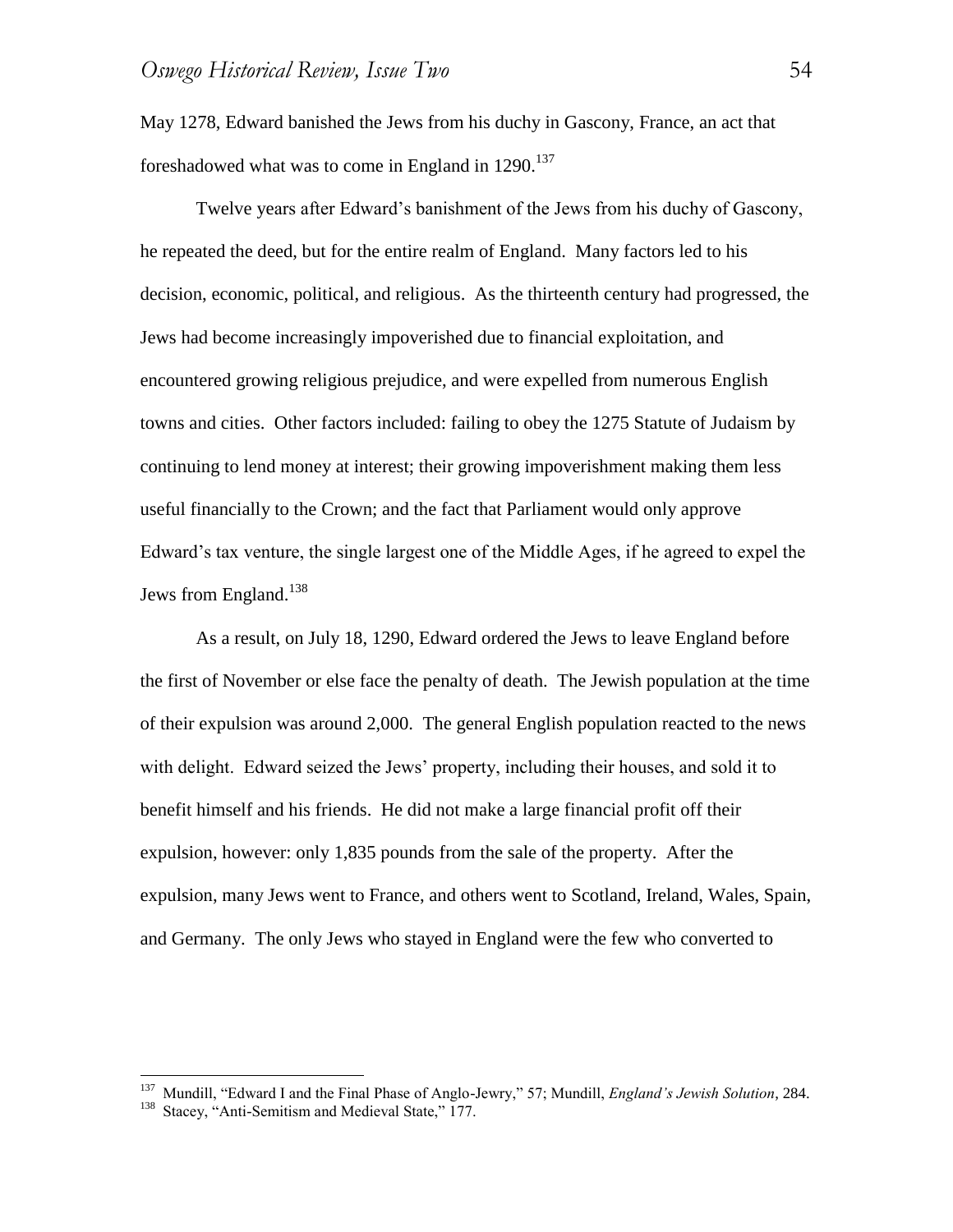Christianity and those who remained illegally. The Jews would not reappear in England until 1656, under the rule of Oliver Cromwell.<sup>139</sup>

England was the first, but not the last country during the medieval period to expel the Jews. France, Spain, and Sicily would later follow suit. The expulsion of the Jews from England was not based solely on financial considerations, but on several deciding factors. During the twelfth and thirteenth centuries, the Jews confronted rising religious prejudice and resentment in England. They were accused of ritually murdering Christian children, coin-clipping, and committing blasphemous acts against Christianity. They were further oppressed by living apart from the Christians, by having to wear a yellow badge, by the forced limiting or discontinuation of their moneylending practices, and by paying steep taxes. Their only role in England was to serve the Crown"s interests. Once the Jews were of no use to the Crown, they were quickly discarded. Thus, as a minority group, the Jews were the unwanted ones who were greatly exploited, despised, and feared by those of the majority.

 139 Roth, *A History of the Jews in England*, 85; Mundill, *England's Jewish Solution*, 26, 255, 259; Prestwich, *Edward I*, 346.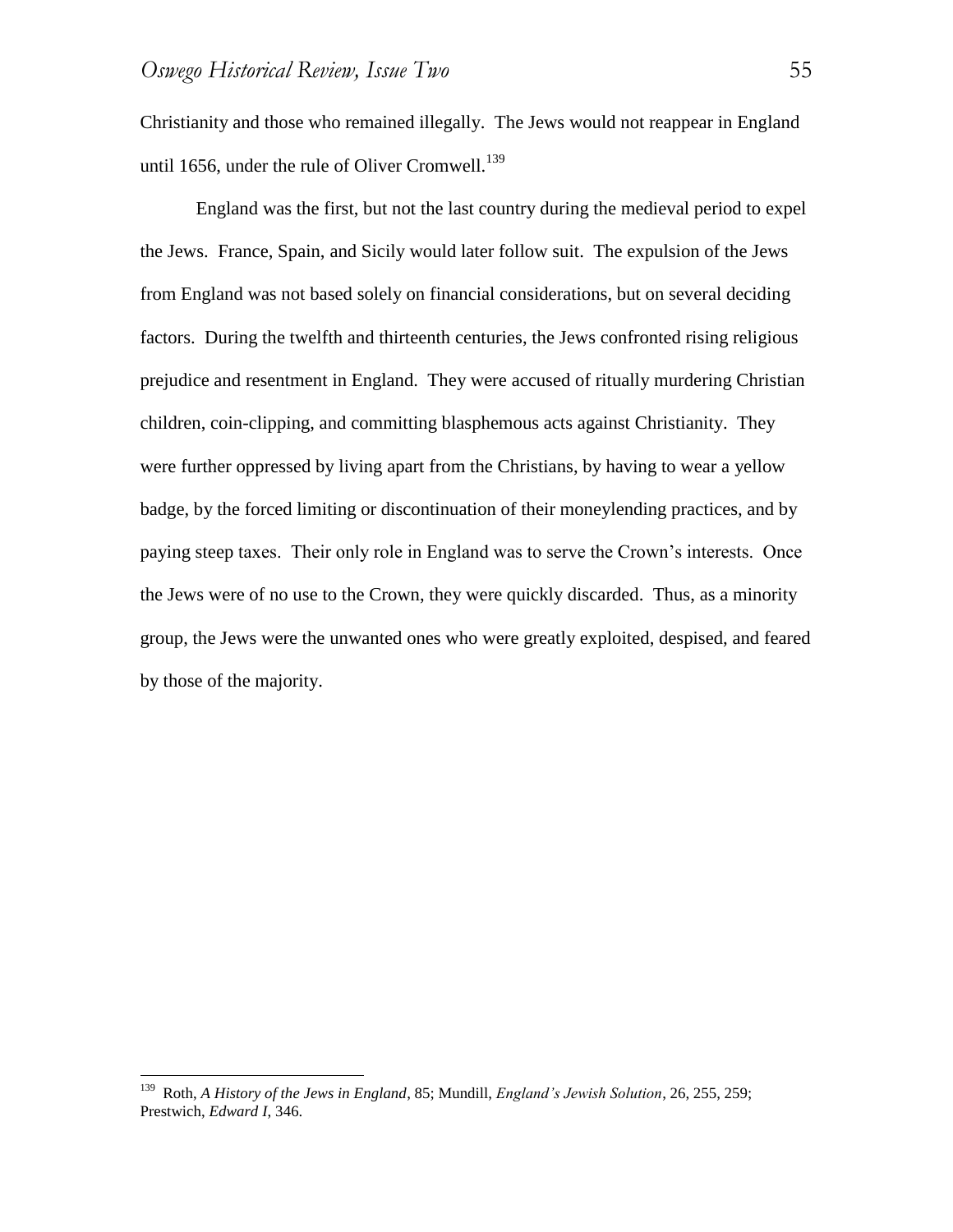#### **Works Cited**

Abrahams, B. L. *The Expulsion of the Jews from England in 1290*. London: Simpkin, Marshall, Hamilton, Kent & Co., 1895.

Leonard, George Hare. "The Expulsion of the Jews by Edward I: An Essay in Explanation of the Exodus, A. D. 1290." *Transactions of the Royal Historical Society* 5, (1891): 103-146.

Mundill, Robin R. *England's Jewish Solution: Experiment and Expulsion, 1262-1290*. Cambridge: Cambridge University Press, 1998.

"Edward I and the Final Phase of Anglo-Jewry." In *The Jews in Medieval Britain: Historical, Literary and Archaeological Perspectives*, edited by Patricia Skinner, 55- 70. Woodbridge: Boydell Press, 2003.

Ovrut. Barnett D. "Edward I and the Expulsion of the Jews." *The Jewish Quarterly Review* 67, no. 4 (April, 1977): 224-235.

"Parliamentary Negotiation and the Expulsion of the Jews from England." In *Thirteenth Century England VI*, edited by R. H. Britnell, R. Frame, and M. Prestwich, 77-101. Woodbridge: Boydell Press, 1997.

*The Passion of Adam of Bristol*. Translated by Robert C. Stacey. British Library, Harleian MS. 957, no. 7, (2002): 1-36.

Prestwich, Michael. *Edward I*. New Haven, CT: Yale University Press, 1997.

Roth, Cecil. *A History of the Jews in England*. 3<sup>rd</sup> ed. Oxford: Clarendon Press, 1964.

Singer, Sholom A. "The Expulsion of the Jews from England in 1290." *The Jewish Quarterly Review* 55, (1965): 117-136.

Stacey, Robert C. "Anti-Semitism and the Medieval State." In *The Medieval English State : Essays Presented to James Campbell*, edited by J. R. Maddicott and D. M. Palliser, 163-177. London: Hambledon Press, 2000.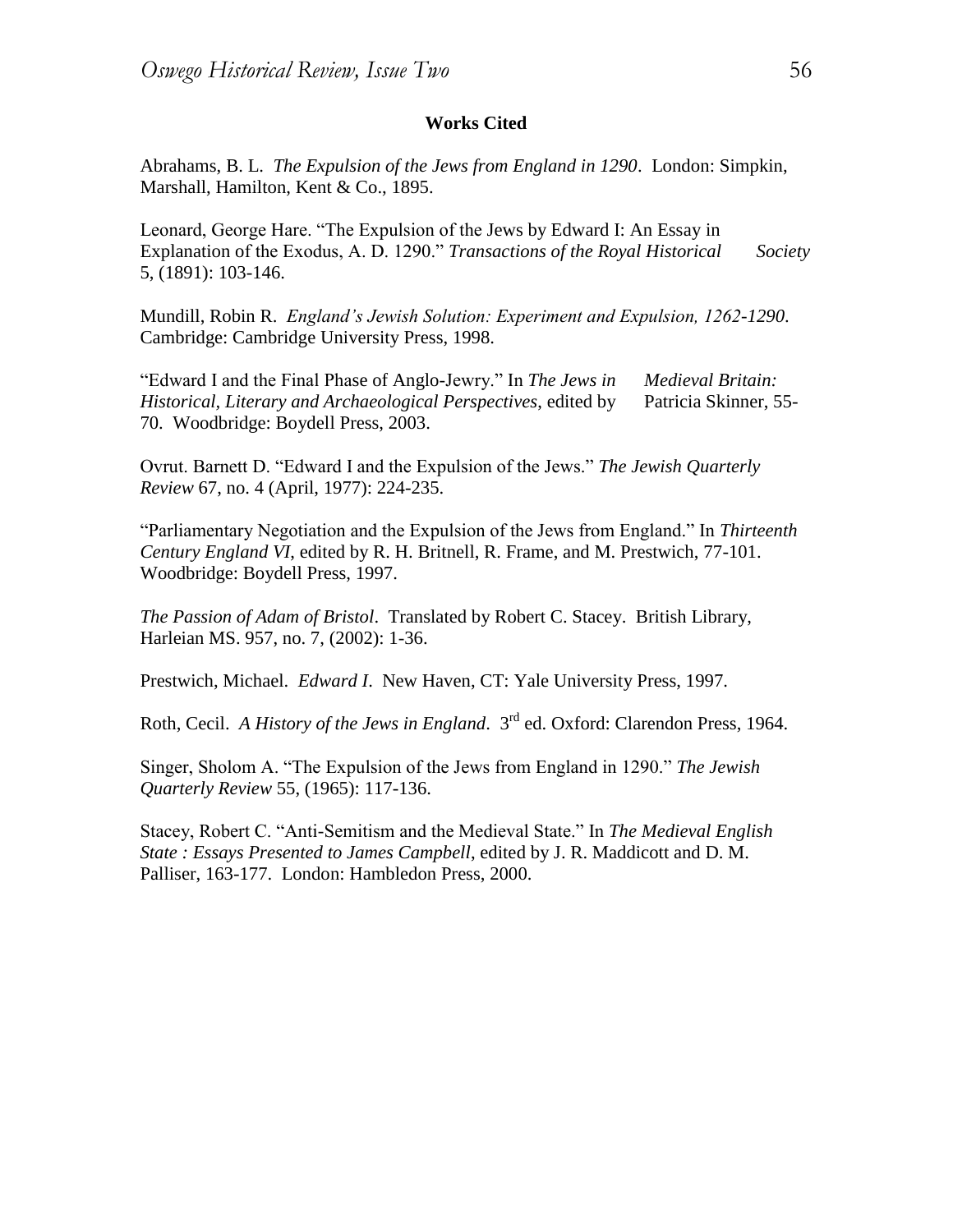# *The Lord's Resistance Army's Real Soldiers: Child soldiers in Uganda*

## **By Lauren Sordellini**

"One boy tried to escape, but he was caught. They made him eat a mouthful of red pepper, and five people were beating him. His hands were tied, and they made us, the other new captives, kill him with a stick. I felt sick. I knew this boy from before. We were from the same village. I refused to kill him and they told me they would shoot me, they pointed a gun at me, so I had to do it. The boy was asking me "Why are you doing this?' I said that I had no choice."  $140$ 

Since the emergence of the Lord"s Resistance Army (LRA), under Joseph Kony, the Acholi people have experienced a period of violence and destruction, and some have dared to declare a possible genocide. Members of the LRA ruthlessly invade the Acholi people"s villages, raping their women and young girls, and forcing young children into their army. One issue in need of great attention is that of the "invisible children" or child soldiers of Uganda. But who are these children? The Cape Town Principles have classified a child as any person under the age of 18 years.<sup>141</sup> The invisible children are children who are being abducted from their villages and forced to join the LRA, where they act as sex slaves and soldiers brainwashed to spread destruction in their own hometowns. In 2004, the average age of these children was approximately 12 years.  $142$ 

 $140$  Gray, James. "The End of Innocence: Child soldiers in Africa and International assistance (2002), [http://www.dev-zone.net/downloads/devnetabstract368.pdf.](http://www.dev-zone.net/downloads/devnetabstract368.pdf) (Accessed March 05, 2008)  $141$  Gray.

<sup>142</sup> Talwar, Namrita. "Fostering Terror: Child soldier crisis in Uganda" (2004), 1-2, [http://www.proquest.umi.com/pqdlink?did-](http://www.proquest.umi.com/pqdlink?did-76152031&sid=6&Fmt=4&clientld=32258&RQT=309&VName=PQD)

[<sup>76152031&</sup>amp;sid=6&Fmt=4&clientld=32258&RQT=309&VName=PQD.](http://www.proquest.umi.com/pqdlink?did-76152031&sid=6&Fmt=4&clientld=32258&RQT=309&VName=PQD) (Accessed March 12, 2008)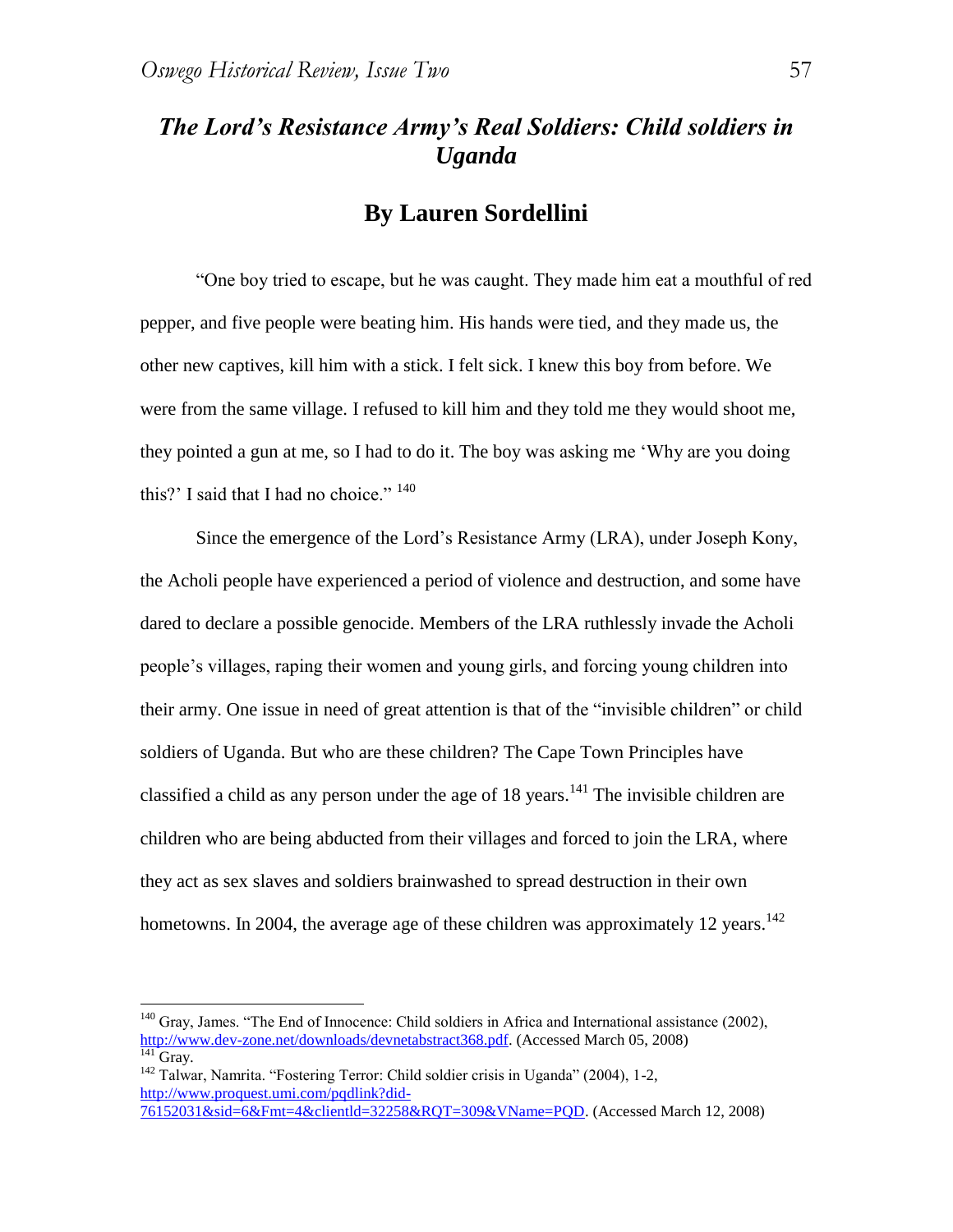They are forced to "serve as weapons of terror against their own parents." <sup>143</sup> These children are desensitized and demoralized, forced to torture their friends, family, or fellow captives. Many of the invisible children, if able to escape, are rejected by their own village when they return because of the acts they were forced to perform while under the control of the LRA. Many children in Uganda are orphans, or homeless, or are running from the rebels, thus causing them to be invisible to society; nobody knows if they are alive or dead, nobody knows who they are or that they even exist. Child abduction in Uganda has resulted in a repeating theme of vulnerability; children are extremely vulnerable in several different ways living in Uganda, and the LRA exploits this to its advantage. But who are the LRA, what are they fighting for, and why do they abduct children?

The Lord"s Resistance Army (LRA) received its name from Joseph Kony in the 1990"s, but it developed long before then. In order to fully understand the reasoning behind child abduction, we must examine where this resistance originated and the purpose of the creation of the LRA. Before the start of World War Two, Britain began to recruit soldiers in Uganda into their newly created military force, the Kings African Rifles.<sup>144</sup> Southern Uganda had a more educated population and a higher economic status, while Northern Uganda had a less educated population consisting of mainly Acholi people; therefore, Britain targeted more of the Northerners for the newly founded

<sup>&</sup>lt;sup>143</sup> ICG (International crisis group), "Northern Uganda: Understanding and Solving the Conflict." (2004): intro. Page, 2-6

<sup>&</sup>lt;sup>144</sup> ICG (International Crisis Group), "Northern Uganda: Understanding and Solving the Conflict." (2004): intro. Page, 2-6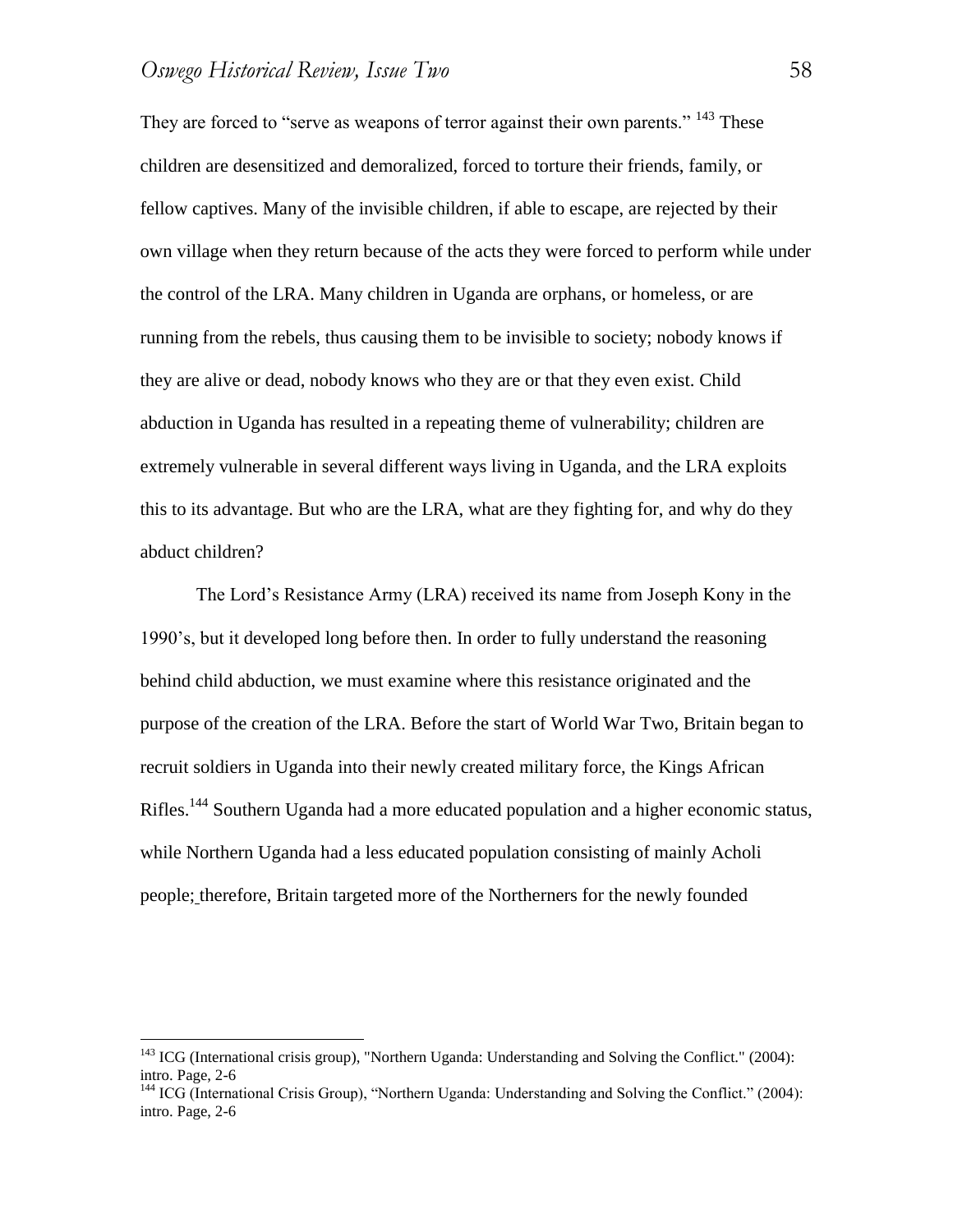army.<sup>145</sup> This recruitment created a socio-economic division between the North and South, which helped promote the ethnic violence that still occurs today.

On October 9,  $1962^{146}$ , Uganda received its independence, and Milton Obote became the first president. During his presidency, his Acholi soldiers "were implicated in many of the governments' questionable activities."<sup>147</sup> Obote's soldiers had belonged to Britain's colonial army, and were now forced to serve under his rule. During the 1970's his colleague, Idi Amin, overthrew Obote, and began to slaughter many of the Acholi soldiers still loyal to Obote.<sup>148</sup> In 1979, Obote returned to power, and many of his soldiers were killed during the civil war with Yoweri Museveni's Resistance Army.<sup>149</sup> This Resistance Army challenged the government of Obote, slaughtered the Acholi people, and was mainly supported by the people of Southern and Western Uganda.<sup>150</sup> "Yoweri" Museveni"s guerilla National Resistance Army (dominated by Southerners and Westerners) sought to topple Obote by force."<sup>151</sup> In June of 1985, Milton Obote was removed from power a second time by his fellow Acholi military officer, Tito Okello.<sup>152</sup> Okello attempted peace talks with Museveni"s Resistance Army; and, though he was successful in having the Resistance Army sign the Nairobi peace treaties, the fighting resumed only two weeks later.<sup>153</sup>

 $145$  ICG

 $^{146}$  ICG

<sup>&</sup>lt;sup>147</sup> Human Rights Watch/ African Human Rights Children's Rights Project, "The Scars of Death: Children Abducted by the Lord"s Resistance Army in Uganda." 1-56432-221-1 (1997) <sup>148</sup> Human Rights Watch

<sup>&</sup>lt;sup>149</sup> Human Rights Watch

<sup>&</sup>lt;sup>150</sup> Human Rights Watch

<sup>&</sup>lt;sup>151</sup> Human Rights Watch

 $^{152}$  ICG

<sup>&</sup>lt;sup>153</sup> Human Rights Watch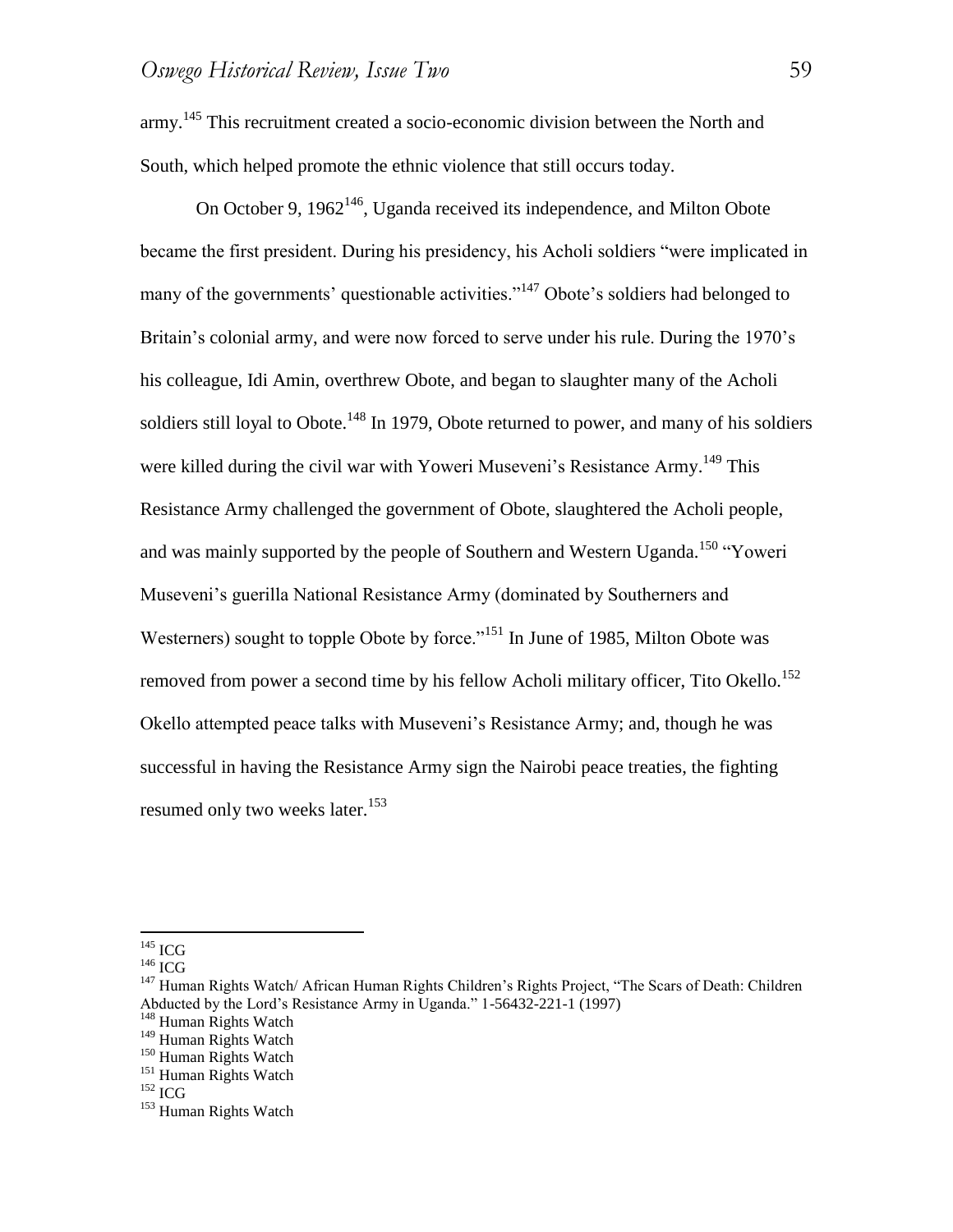On January 26, 1986, Museveni and his National Resistance Army took Kampala, the capital of Uganda, and assumed the presidency, which he still holds today.<sup>154</sup> Because Museveni"s Resistance Army challenged Obote"s government and his Acholi army, many Acholi soldiers were forced to withdraw to the north once he became president. By August of 1978, "Acholi ex-soldiers in Sudan had joined up with other opponents of the Museveni administration, and formed a rebel alliance".<sup>155</sup> This rebel alliance was named the UPDA (Uganda People's Defense Alliance).<sup>156</sup> In the mean time, the Acholi people were being wiped out by Museveni"s army, their land was being destroyed and the people were being ruthlessly massacred. The emergence of one influential person would, however, become one of the main turning points during the conflict in Uganda.

Alice Lakwena "claimed to be possessed by the Holy Spirit," and was able to gather large numbers of Acholi supporters with "promises to defeat Museveni"s government and purge the Acholi people of witches and sinners".<sup>157</sup> Alice promised to cleanse the Acholi of evil spirits and witchcraft, which would afterwards lead to peace and prosperity among the people.<sup>158</sup> The soldiers were to undergo initiation rites where they burned their clothes and magic charms; they then swore on the Bible that they would not practice witchcraft.<sup>159</sup> Afterwards, they were covered in Shea oil, which made them holy and was believed to protect them against bullets. Alice"s army also supported abductions, believing them to be for the benefit of the abductees.<sup>160</sup> It can be argued that it was here that the trend of abduction began; Alice made it seem ethical to abduct people

<sup>&</sup>lt;sup>154</sup> Human Rights Watch

<sup>&</sup>lt;sup>155</sup> Human Rights Watch

<sup>&</sup>lt;sup>156</sup> Human Rights Watch

<sup>&</sup>lt;sup>157</sup> Human Rights Watch

<sup>&</sup>lt;sup>158</sup> Human Rights Watch

<sup>&</sup>lt;sup>159</sup> Human Rights Watch

<sup>&</sup>lt;sup>160</sup> Human Rights Watch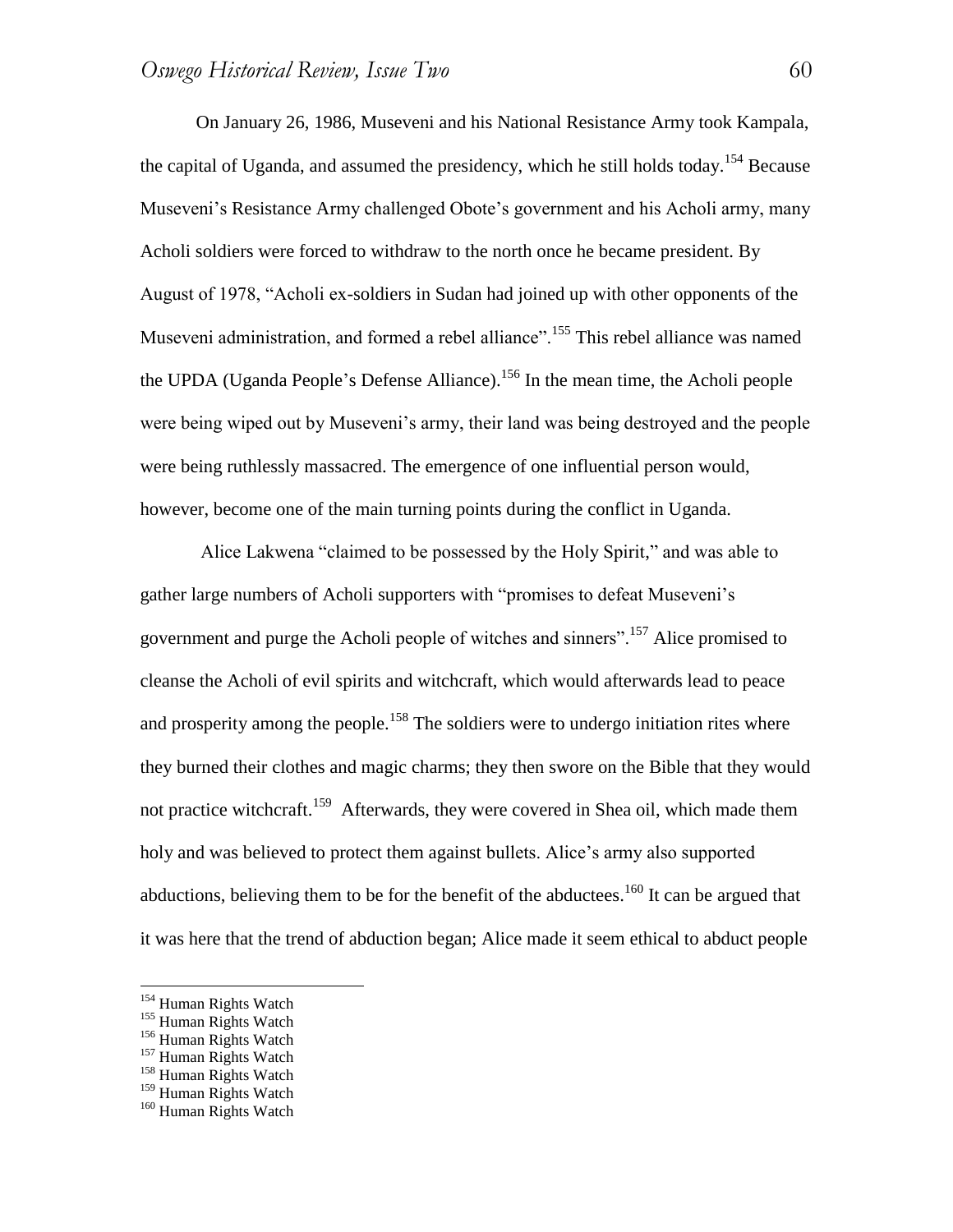into the army for their own salvation. Even though Alice"s Holy Spirit Movement started as a major threat to the military, her soldiers were no match for Museveni"s modern army, and Alice, in 1987, fled to Kenya abandoning her resistance army.<sup>161</sup>

After Lakwena"s army was defeated, Joseph Kony took control of the Holy Spirit mobile forces remaining in the bush. Kony claimed to be a relative of Lakwena, and to have obtained some of her spiritual powers; his tiny resistance army began to call itself the Lord's Resistance Army.<sup>162</sup> In 1991, the LRA began a major shift in its tactics, and the soldiers began to target Acholi civilians, including schools and clinics, and abductions of children became very popular. Originally, the objective of the Resistance Army was to overthrow the government and protect the Acholi people; but under Joseph Kony, their objectives became fogged, making the real reason for their existence unclear. "Sudanese government aid has turned the Lord"s Resistance Army into more of a threat than ever, since the rebels are now armed with land mines and machine guns in place of rifles and machetes".<sup>163</sup> The LRA remains a force today because they help aid the conflict in Sudan and in return receive aid.

According to "Northern Uganda: Understanding and solving the conflict" by, The International Crisis Group, the LRA does not have a real political objective. Its main focus is to destroy the government set up by President Museveni. Today the people in Uganda are fearful of the destruction the Resistance Army has ruthlessly inflicted on many Acholis, even though this it was originally created to protect the Acholi people. If the people of Uganda are fearful of the rebel army, who is it then that makes up its ranks? How is it that they are still able to recruit members, if everybody is frightened of them?

<sup>&</sup>lt;sup>161</sup> Human Rights Watch

<sup>&</sup>lt;sup>162</sup> Human Rights Watch

<sup>&</sup>lt;sup>163</sup> Human Rights Watch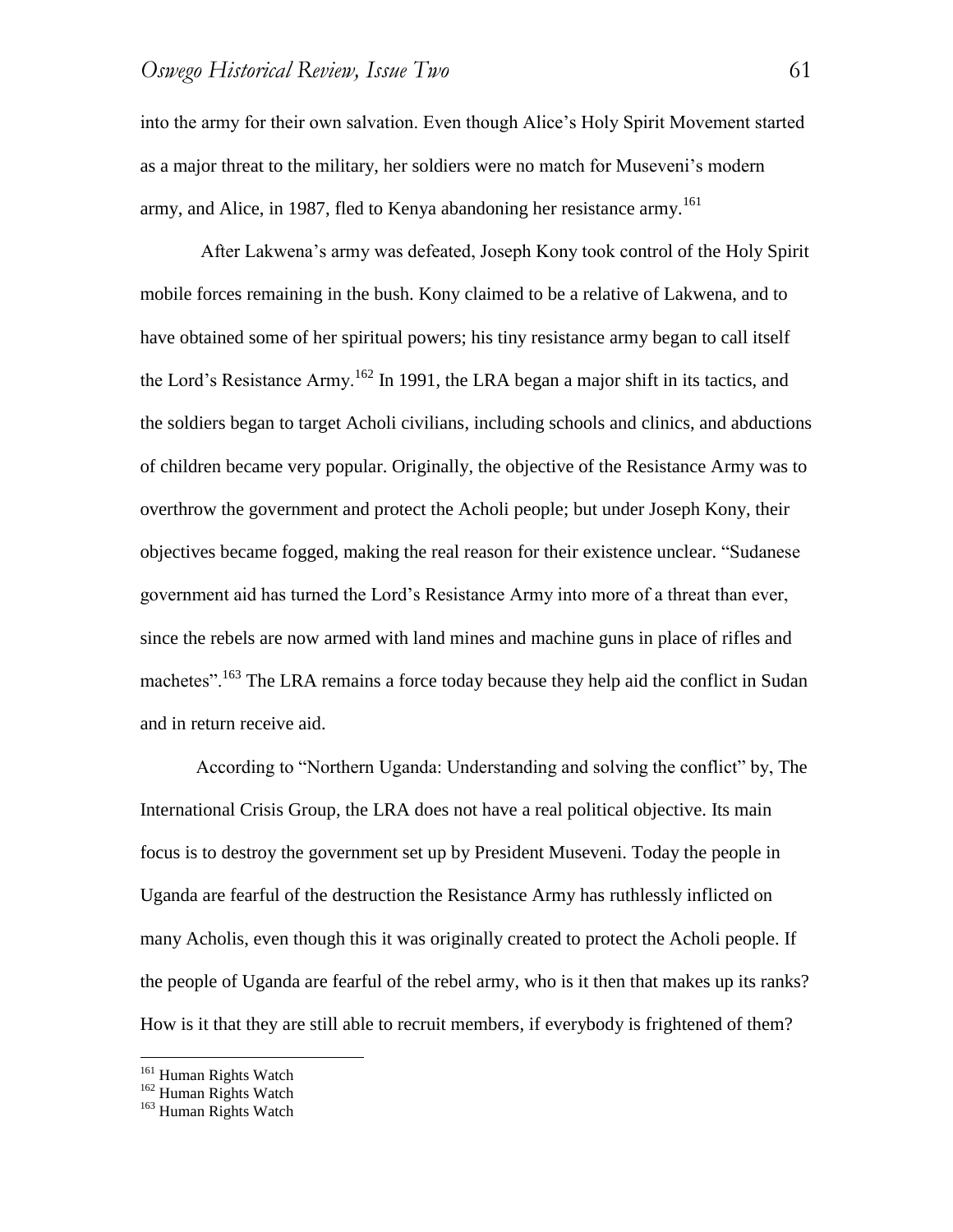Since 1991, the LRA has been abducting children in Uganda, and forcibly recruiting them into their rebel armies, molding them to become ruthless, brainwashed killers. Children are ripped away from their homes, brutally beaten, and forced to become sex slaves for the benefit of the rebel army. What is hard to understand is why a rebel army would want to recruit children, and what value children have for an army when they can recruit adults instead.

"As African countries gradually gained their independence from colonial powers, conflicts began to arise, most often internally, within countries themselves. As warfare developed and evolved, the use of children rose, and there are few signs that this trend is slowing."<sup>164</sup> Many researchers and other people who are analyzing the crisis in Uganda have trouble understanding the culture in Africa in relation to child soldiers. Has it been a cultural norm or custom in Africa for children to become soldiers? This question is a first thought for many researchers who are trying to explain why the LRA abducts thousands of children. Looking deeper into the history of Africa, abducting children does not appear to be a cultural custom; in fact, "military definitions in Africa never permitted or encouraged the recruitment of children into the armed forces."<sup>165</sup> The practice of abducting children started during the post-colonial era, when there was a high level of African internal conflict.<sup>166</sup> So if it were not in Uganda's cultural past to have child soldiers, why would the LRA turn to children? The answer is that the LRA abducts children in Uganda because; the children in this area are all extremely vulnerable. The

 164 Kosmack, Margaret. "Letting Children be children: The Problem of Child Soldiers in Africa." (2007): 2,3,9-11

 $^{165}$  Kosmack.

<sup>&</sup>lt;sup>166</sup> Kosmack.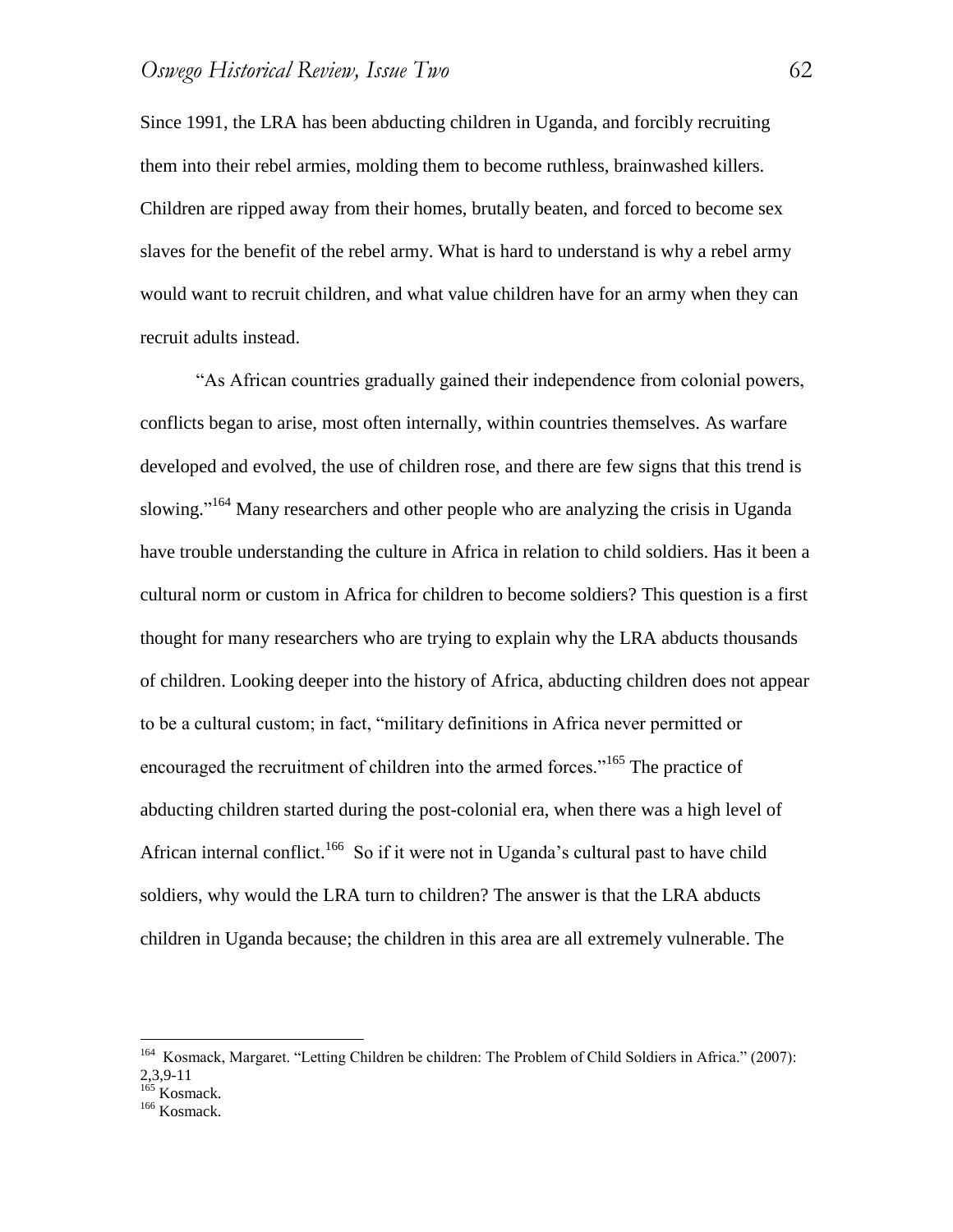children, being young, orphaned, uneducated, and poor, with no one to advocate for them, are extremely vulnerable to control by the military.

Uganda is a very poverty stricken country; leaving many children to feel they have no other choice but to join the Resistance Army in order to survive. Children may join the rebel army so they can support or help their families.<sup>167</sup> They may also be influenced by the resources that the LRA offers to its soldiers. "Clothing, food, and shelter can serve to entice a child to join a rebel army."<sup>168</sup> Poverty in Uganda has led children to become very vulnerable to the Lord"s Resistance Army; where else would they turn to find shelter, clothing, or proper food? "Demographics of African societies are changing radically, and children are becoming an enormous majority of the population."<sup>169</sup> Since there is an overwhelming population of children in Africa, it becomes much easier for the LRA to obtain children than adults. There are few or no adults to help protect these children from the harm caused by the LRA. "Women and very young children tend to migrate out of areas affected by fighting, leaving behind their older children." <sup>170</sup>This abandonment of older children leaves them fully exposed to the Resistance Army, allowing it to become that much easier to take children. To a military with little financial means, children represent a more cost effective army. Adults are more expensive to have in an army than children are; children do not eat as much or wear as much as an adult does, they also do not demand pay. Children also do not have the responsibilities of adults; for example, adult males have to worry about coming back home to their wife and family, while a young child would not have that worry or

<sup>&</sup>lt;sup>167</sup> Kosmack.

 $168$  Gates.

<sup>169</sup> Kosmack.

 $170$  Gates.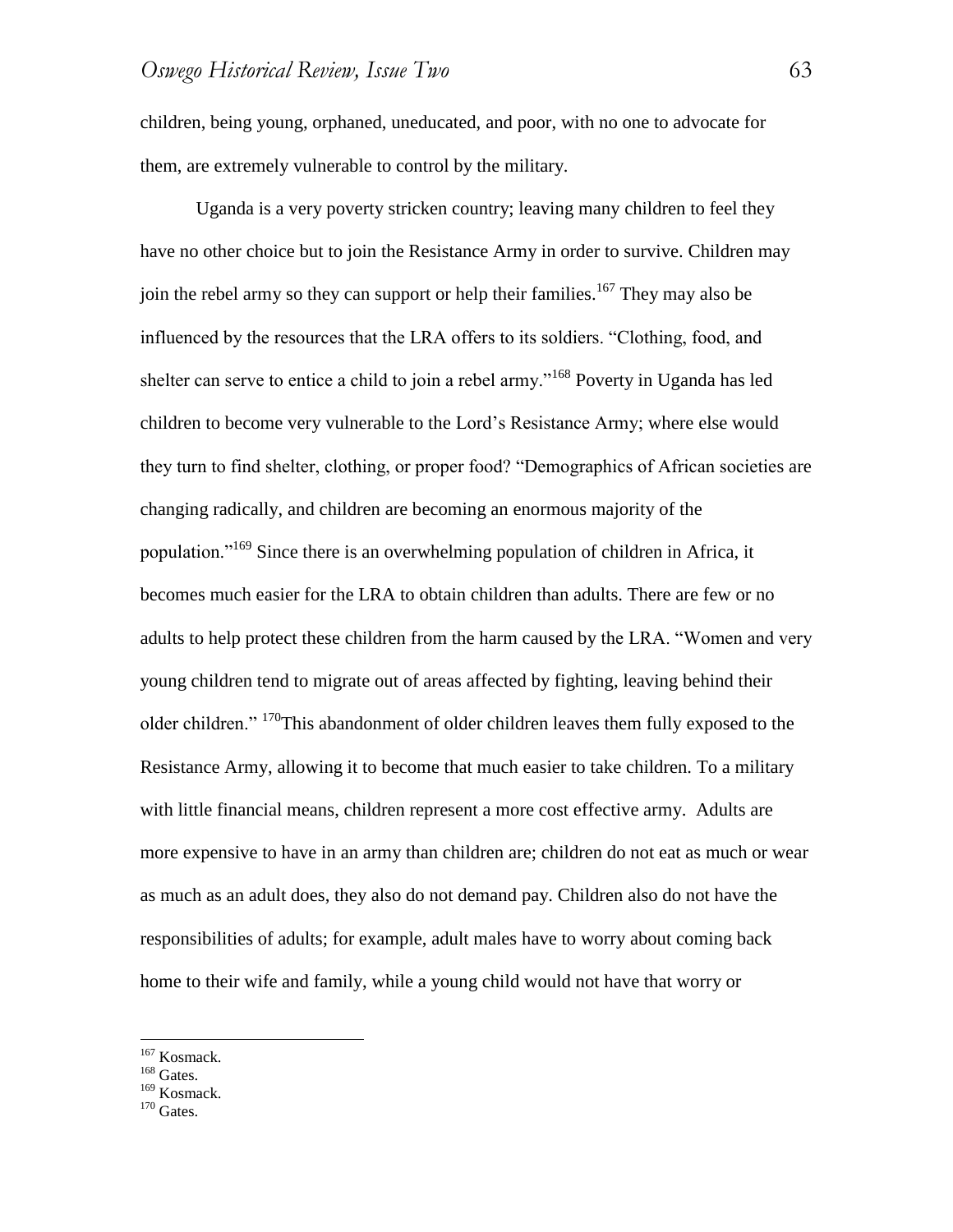responsibility. Children are physically and mentally weaker than an adult, making it easier for the LRA to abduct them, knowing that they will not fight back as strongly as an adult male would. Because children are mentally weaker than adults they will refrain from questioning their authority figures, allowing the Resistance Army to easily mold and twist their sense of morality.<sup>171</sup> Children are "frequently less terrified of death than older people," making them, again, a more appealing target for the Resistance Army.<sup>172</sup> This largely physical vulnerability of children has been a huge attraction for the LRA, and is one of the main reasons child abduction is practiced by the rebel army in Uganda.

"The widespread availability of small arms, and the ease with which they are used, has contributed greatly to an increase in child soldiering."<sup>173</sup> With new technology, guns are lighter and easier to use, enabling more children to properly hold and understand how to use them. Politically, the children living in Uganda are left helpless because of the lack of law enforcement and protection set up for the children and people. Without proper law enforcement, who will protect the children without families or homes? The LRA is able to freely abduct children without major or effective resistance. With the economic, physical, and mental advantages the LRA has, the children are left exposed to abduction. These children, in every sense, are vulnerable to the Lord"s Resistance Army; they are demographically, socially, economically, physically, mentally, and politically exposed, making them easy targets for the military. This is the leading reason behind child abduction.

In conclusion, the Lord"s Resistance Army, under the rule of Joseph Kony, was developed as a result of Britain"s attempt to create an army during the colonial period,

 $171$  Gray.

 $172$  Gray.

 $173$  Gray.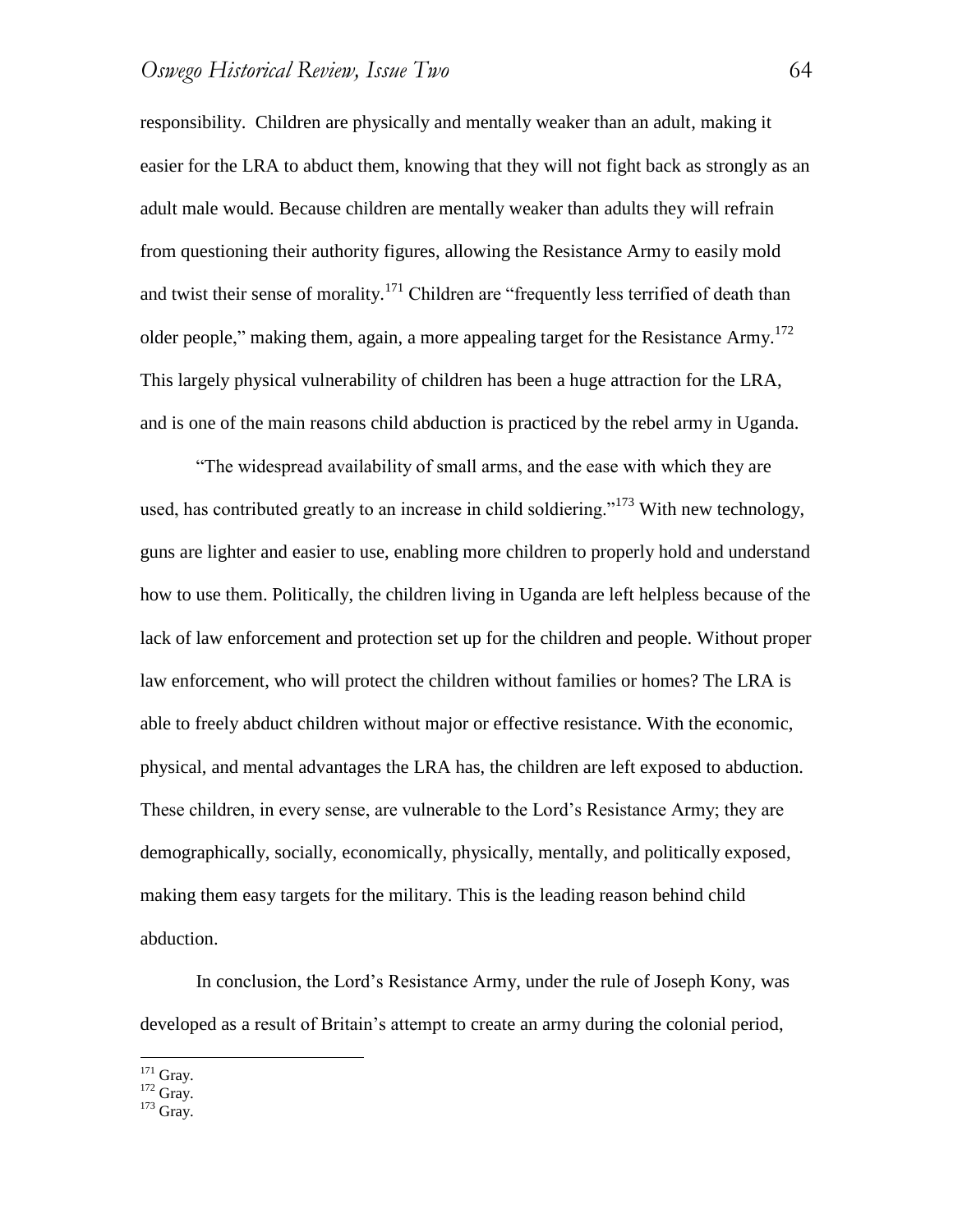which widened the socio-economic gap between Northern and Southern Uganda. This Resistance Army, when it first emerged, had the clear and concise intention of getting rid of Museveni"s government; but today the intentions of the LRA are blurred. What once seemed to be a force set up to protect the Acholi people is now an army that massacres its own people and exploits its own children without purpose. Ugandan children live in a society that ultimately makes them extremely vulnerable to the LRA, allowing them to be easily obtained targets. They are physically and mentally vulnerable targets for the Resistance Army as well. The children, overall, live in a country that is susceptible to conflict; because Uganda is such a poor and war torn country, it is easy for resistance armies to dominate and destroy the people. Peace negotiations have been occurring throughout the years with high hopes of ending this ethnic destruction in Uganda, but the end of the road for the LRA doesn"t seem to be approaching soon enough for the Acholi people and their children.